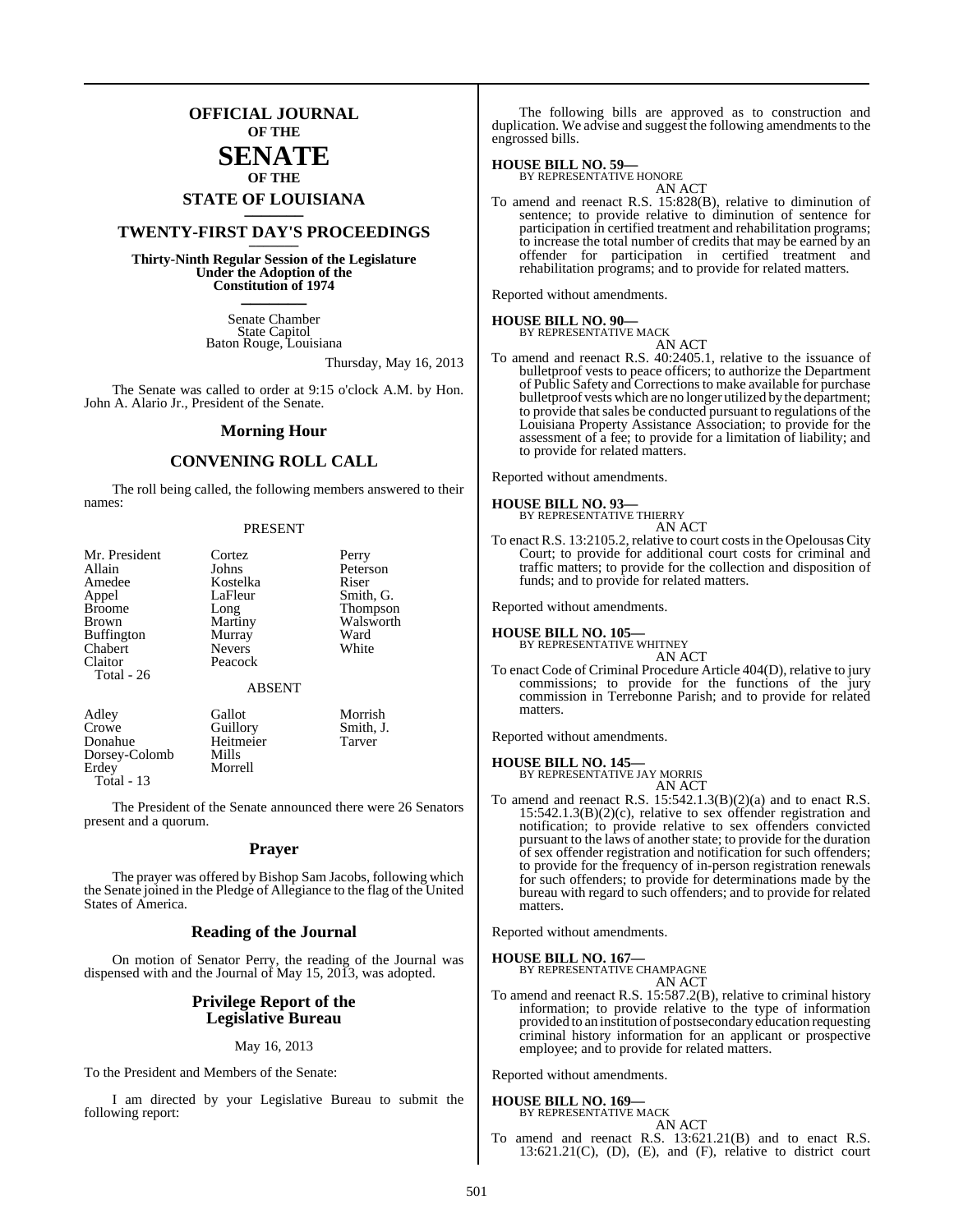# **Page 2 SENATE 21st DAY'S PROCEEDINGS**

## May 16, 2013

judgeships in the Twenty-First Judicial District Court; to abolish a judgeship in the Twenty-First Judicial District Court and to provide for the creation of a new judgeship; to provide for limited subject matter jurisdiction; to provide for effective dates; to provide election requirements and terms of office; to provide for compensation and expense allowances; and to provide for related matters.

Reported without amendments.

#### **HOUSE BILL NO. 190—**

BY REPRESENTATIVE SCHEXNAYDER AN ACT

To amend and reenact R.S. 9:4822(G)(4), relative to the Private Works Act; to provide for the preservation of claims and privileges; to provide for the content of a statement of a claim or privilege; and to provide for related matters.

Reported without amendments.

**HOUSE BILL NO. 195—** BY REPRESENTATIVE CHANEY AN ACT

To amend and reenact R.S. 13:5554(R), relative to the payment of group insurance premium costs for persons retired from the Richland Parish Sheriff's Office; to provide for eligibility for payment of such costs for retired sheriffs and retired deputy sheriffs of the Richland Parish Sheriff's Office; to provide for effective dates; and to provide for related matters.

Reported without amendments.

# **HOUSE BILL NO. 200—** BY REPRESENTATIVE ANDERS

AN ACT

To amend and reenact R.S. 3:3806(A)(2), 3807(B)(5) and (E), and  $3808(E)(4)$  through (7) and to enact R.S.  $3:3808(E)(8)$ , relative to licensing of landscape architects; to provide for fees and examinations; to provide for terms and conditions of licenses and permits; and to provide for related matters.

Reported without amendments.

**HOUSE BILL NO. 202—** BY REPRESENTATIVE ANDERS

AN ACT

To amend and reenact R.S. 3:15, relative to applications for licenses, permits, or certificates; to provide for the Department of Agriculture and Forestry to request an applicant's social security number; and to provide for related matters.

Reported without amendments.

## **HOUSE BILL NO. 212—** BY REPRESENTATIVE BROSSETT

AN ACT

To amend and reenact R.S. 29:726.3(A), (C)(2), and (D)(1) and to enact R.S. 29:726.3(C)(3) and (G)(3), (4), and (5), relative to the Louisiana Homeland Security and Emergency Assistance and Disaster Act; to provide for the development, operation, and maintenance of a critical incident planning and mapping system for nonpublic schools, proprietary schools, and nonpublic colleges and universities; to provide for responsibilities of each local parish office of emergency preparedness and the Governor's Office of Homeland Security and Emergency Preparedness; to require that certain entities provide critical information to be included in the system; to provide for definitions; and to provide for related matters.

Reported without amendments.

#### **HOUSE BILL NO. 219—**

BY REPRESENTATIVES JEFFERSON, ARMES, WESLEY BISHOP,<br>BURRELL, COX, DIXON, HUNTER, PIERRE, PRICE, ST. GERMAIN,<br>ALFRED WILLIAMS, AND PATRICK WILLIAMS AN ACT

To amend and reenact Children's Code Articles 1178(E), 1208(B)(4) and (5),  $1230(B)(4)$  and (5), and  $1253(B)(4)$  and  $(5)$  and to enact Children's Code Articles  $1178$ (F),  $1208$ (B)(6),  $1230$ (B)(6), and 1253(B)(6), relative to adoptions; to provide for criteria of prospective adoptive parents; to provide factors for the court to consider when a prospective adoptive parent has a criminal record; and to provide for related matters.

Reported without amendments.

#### **HOUSE BILL NO. 279—**

BY REPRESENTATIVE HENRY

AN ACT To amend and reenact R.S. 15:1352(A), relative to the definition of racketeering activity; to add enumerated crimes to the definition of "racketeering activity"; and to provide for related matters.

Reported without amendments.

#### **HOUSE BILL NO. 282—**

BY REPRESENTATIVES WILLMOTT, ADAMS, BILLIOT, CONNICK, LEOPOLD, LORUSSO, STOKES, AND TALBOT AND SENATORS APPEL AND MARTINY

AN ACT

To enact R.S. 13:2575.1(C), relative to administrative adjudications in Jefferson Parish; to provide relative to appeals of administrative adjudication decisions regarding immovable property; and to provide for related matters.

Reported without amendments.

#### **HOUSE BILL NO. 307—**

BY REPRESENTATIVE LAMBERT

- AN ACT
- To amend and reenact R.S. 30:2050.21(F) and 2050.22(B), relative to judicial appeals of certain decisions by the Department of Environmental Quality; to provide for appeals of final permit actions, final enforcement actions, and declaratory rulings; to provide for stays of appealed compliance orders, final permit actions, and declaratory rulings; to provide for an effective date; and to provide for related matters.

Reported without amendments.

#### **HOUSE BILL NO. 348—**

BY REPRESENTATIVE ARNOLD AN ACT

To amend and reenact R.S. 9:173(A) and to enact R.S. 9:171(C) and 173(C), relative to the Uniform Unclaimed Property Act; to limit the time within which to bring certain actions; to limit the time required to retain certain records; and to provide for related matters.

Reported without amendments.

#### **HOUSE BILL NO. 349—**

BY REPRESENTATIVE PRICE

AN ACT To amend and reenact R.S. 14:110(B)(1), relative to the crime of simple escape; to provide relative to simple escape by a participant in a work release program; to provide for sentencing for the crime of simple escape by participants in a work release program; and to provide for related matters.

Reported without amendments.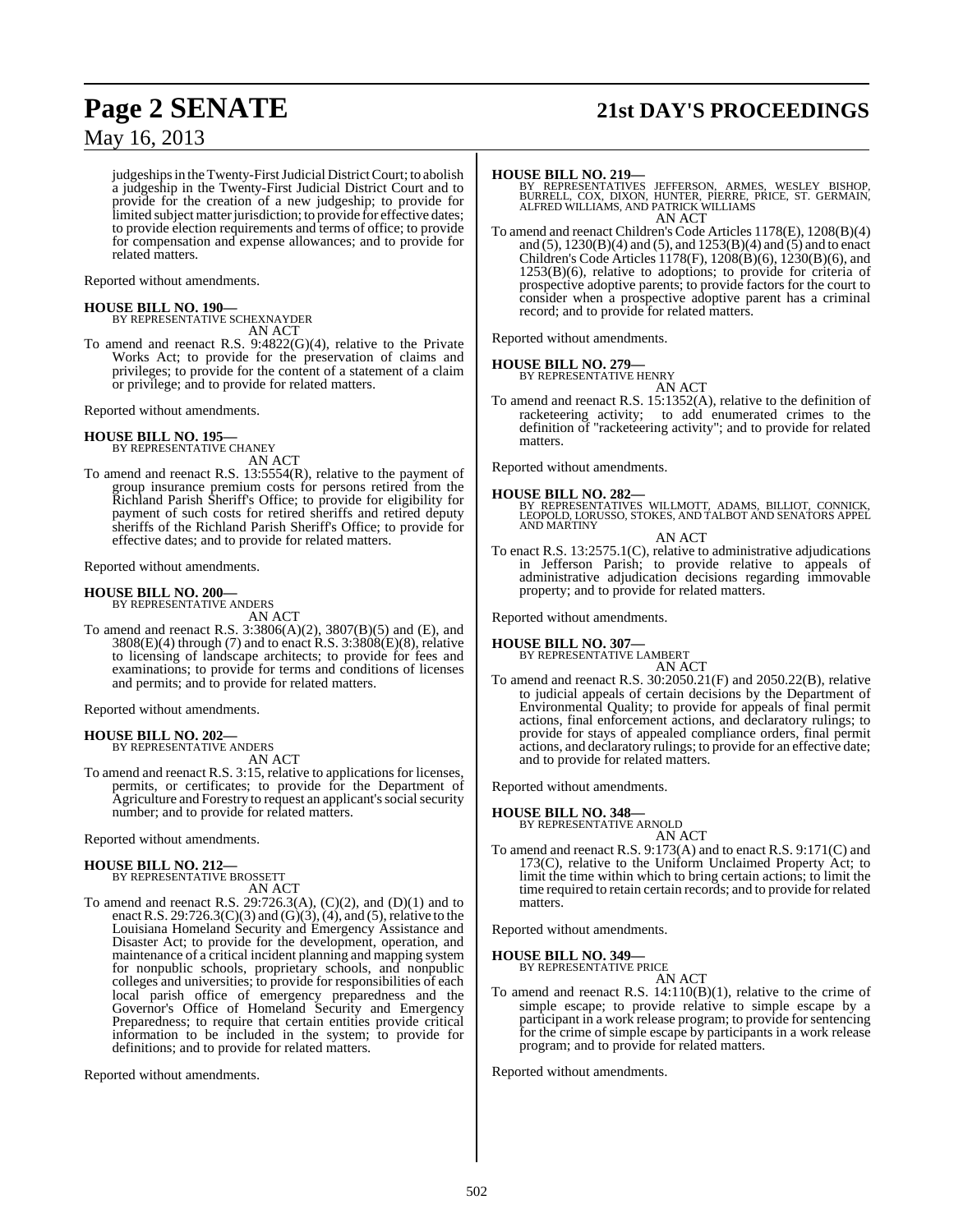# **21st DAY'S PROCEEDINGS Page 3 SENATE**

# May 16, 2013

**HOUSE BILL NO. 361—** BY REPRESENTATIVE RITCHIE

AN ACT

To amend and reenact R.S. 14:323(C)(4), relative to prohibited uses of tracking devices; to provide relative to the crime prohibiting certain uses of tracking devices; to amend the exception for parents of a minor child; to require the consent of both parents of the minor child in certain situationsin order for the exception to apply; and to provide for related matters.

Reported without amendments.

**HOUSE BILL NO. 364—** BY REPRESENTATIVE BERTHELOT

AN ACT

To amend and reenact R.S. 32:1308 and to enact R.S. 14:72.6, relative to forgery of a motor vehicle inspection certificate; to provide relative to false certificates of motor vehicle inspection; to create the crime of forgery of a motor vehicle inspection certificate; to provide for the elements of the offense; to provide for criminal penalties; and to provide for related matters.

Reported without amendments.

# **HOUSE BILL NO. 462—** BY REPRESENTATIVE ARNOLD

AN ACT

To amend and reenact R.S.  $26:80(A)(11)$ , (B), and (C)(2), relative to qualifications for high alcohol beverage permits; to provide for the definition of the term "spouse"; to provide relative to citizenship and residency requirements for manufacturer's permits; to provide for an effective date; and to provide for related matters.

Reported without amendments.

#### **HOUSE BILL NO. 471** BY REPRESENTATIVE IVEY

AN ACT

To amend and reenact R.S. 15:1204.2(B)(8)(a) and (c), relative to the duties of the Louisiana Commission on Law Enforcement and the Administration of Criminal Justice; to provide with respect to an annual report containing criminal statistics; to provide for the distribution of such reports; and to provide for related matters.

Reported without amendments.

# **HOUSE BILL NO. 473—** BY REPRESENTATIVE PUGH

AN ACT

To amend and reenact R.S. 3:3403(J), relative to the Louisiana Agricultural Commodities Commission; to provide for commission meetings within each calendar year; and to provide for related matters.

Reported without amendments.

#### **HOUSE BILL NO. 489—** BY REPRESENTATIVE COX

AN ACT

To amend and reenact R.S. 26:73(H) and 272(H), relative to certain permits for local historic districts; to require the issuance of certain permits by the commissioner and the municipal or parish governing authority for the sale of low and high alcohol beverages in areas designated as local historic districts; and to provide for related matters.

Reported without amendments.

#### **HOUSE BILL NO. 510—**

BY REPRESENTATIVE CHANEY AN ACT

To amend and reenact R.S. 3:2092(B) and 2092.1 and to enact R.S. 3:2092(C) and 2094, relative to the Louisiana Board of Animal Health; to provide for the qualifications of the state veterinarian employed by the board; to provide for venue of suits filed against the board; to provide for the powers of the state veterinarian; and to provide for related matters.

Reported without amendments.

#### **HOUSE BILL NO. 591—** BY REPRESENTATIVE STUART BISHOP AN ACT

To amend and reenact R.S. 30:2418(A), (B), (C), (H)(3) and (6),  $(I)(1)$ ,  $(2)$ , and  $(3)(a)$ , and  $(N)$ , relative to waste tires; to provide for waste tires; to provide for the disposal of waste tires; to provide for waste tire collection centers; to provide for notifications by waste tire collections centers; to provide for the authority to promulgate certain rules and regulations; to provide for fees; to provide for payments to waste tire processors; to provide an effective date; and to provide for related matters.

Reported with amendments.

#### **LEGISLATIVE BUREAU AMENDMENTS**

Amendments proposed by Legislative Bureau to Reengrossed House Bill No. 591 by Representative Stuart Bishop

#### AMENDMENT NO. 1

On page 2, line 4, change "which" to "that"

**HOUSE BILL NO. 633—** BY REPRESENTATIVE LEBAS

AN ACT

To amend and reenact R.S. 3:2137 and enact R.S. 3:2130, relative to preventing the spread of disease; redesignates provisions of current law; and to provide for related matters.

Reported without amendments.

#### **HOUSE BILL NO. 664—**

BY REPRESENTATIVE TERRY LANDRY AN ACT

To amend and reenact R.S. 3:1731 through 1735 and 1736(A), (B), and (E) and to enact R.S. 3:1733.1, 1733.2, 1735.1, 1737, and the headings for Parts III and III-A of Chapter 12 of Title 3 of the Louisiana Revised Statutes of 1950, relative to the sweet potato industry; to provide for sweet potato dealers permits; to provide for the requirements and applications for such permits; to provide for exceptions, denials, suspensions, revocations, and probation of such permits; to provide for definitions; to provide for shipment fees; to provide for rules and regulations; to provide for certificates of inspection; to provide for the disposition of funds; and to provide for related matters.

Reported without amendments.

Respectfully submitted, DANIEL R. MARTINY Chairman

## **Adoption of Legislative Bureau Report**

On motion of Senator Martiny, the Legislative Bureau amendments were adopted and the Bills and Joint Resolutions were read by title and passed to a third reading.

#### **Introduction of Senate Resolutions**

**SENATE RESOLUTION NO. 116—** BY SENATOR NEVERS

A RESOLUTION

To recognize Fallen Heroes Memorial Day honoring the eight Washington Parish Sheriff's Office deputies who made the ultimate sacrifice of giving their lives in the line of duty.

The resolution was read by title and placed on the Calendar for a second reading.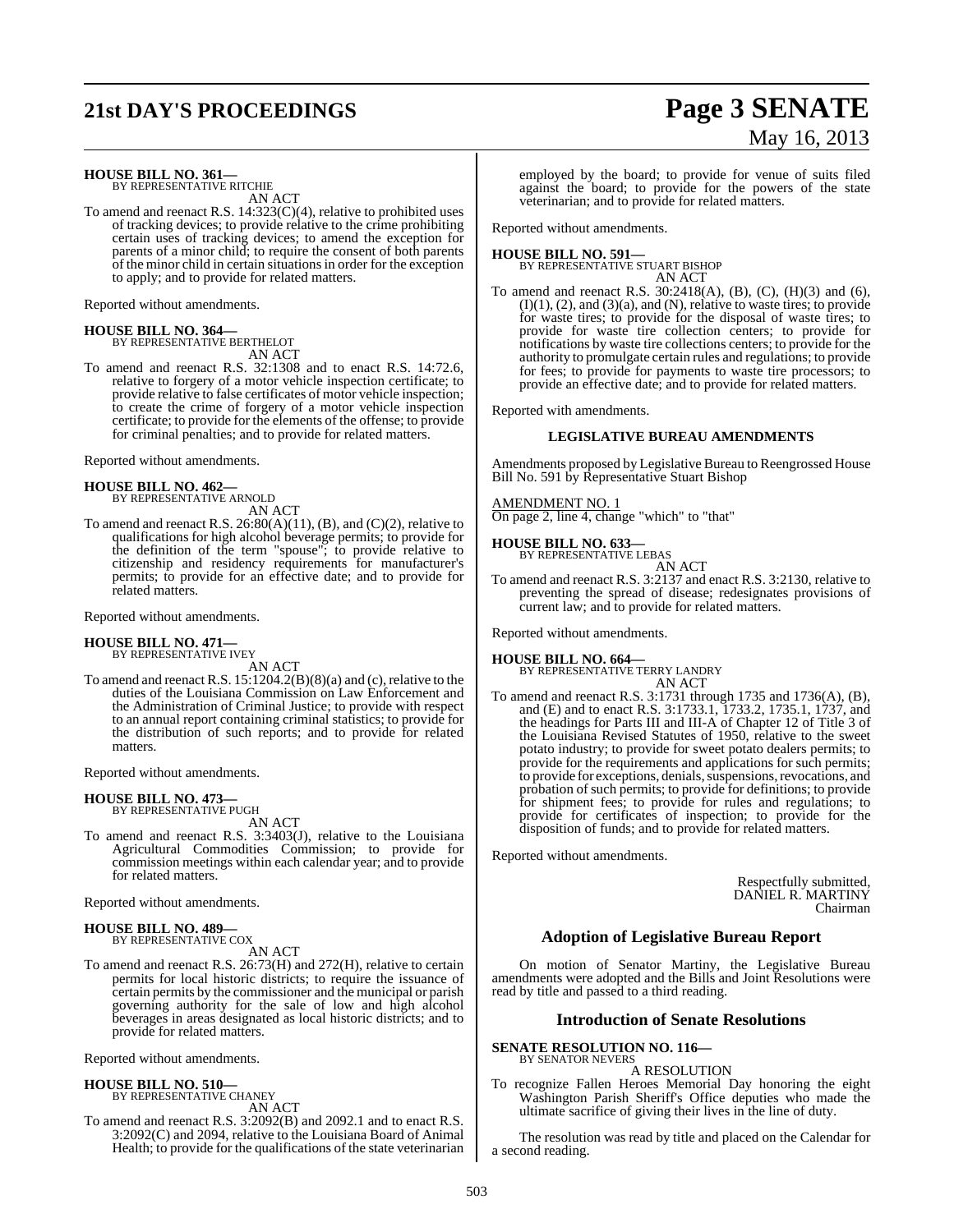### **Senate Resolutions on Second Reading**

#### **SENATE RESOLUTION NO. 111—** BY SENATOR CLAITOR

A RESOLUTION

To urge and request the Louisiana State Law Institute to perform a comprehensive study of Louisiana bail laws and procedures and to make recommendations as necessary for modernization of bail practices.

The resolution was read by title and referred by the President to the Committee on Judiciary A.

#### **SENATE RESOLUTION NO. 114—** BY SENATOR MILLS

A RESOLUTION

To memorialize the Congress of the United States to prevent unnecessary and unintended harm to coastal communities, individuals, and businesses by immediately amending the Biggert-Waters Act and mandating revision of Federal Emergency Management Agency flood-risk maps.

The resolution was read by title and referred by the President to the Committee on Natural Resources.

#### **SENATE RESOLUTION NO. 115—** BY SENATOR MARTINY

A RESOLUTION

To commend the Louisiana Physical Therapy Association for its outstanding achievements and designates the week of May 13, 2013, as Louisiana Physical Therapy Association Week.

On motion of Senator Martiny the resolution was read by title and adopted.

#### **Senate Concurrent Resolutions on Second Reading**

#### **SENATE CONCURRENT RESOLUTION NO. 91—** BY SENATOR ALLAIN

A CONCURRENT RESOLUTION

To memorialize the Congress of the United States to prevent unnecessary and unintended harm to coastal communities, individuals, and businesses by immediately amending the Biggert-Waters Act and mandating revision of Federal Emergency Management Agency flood-risk maps.

The resolution was read by title and referred by the President to the Committee on Natural Resources.

#### **SENATE CONCURRENT RESOLUTION NO. 92—** BY SENATOR GUILLORY

A CONCURRENT RESOLUTION To commend the Westminster Christian AcademyCrusaders for Life on being the first student-led, pro-life group on campus.

The concurrent resolution was read by title. Senator Cortez moved to adopt the Senate Concurrent Resolution.

## **ROLL CALL**

The roll was called with the following result:

#### YEAS

| Mr. President     | Erdey     | <b>Nevers</b> |
|-------------------|-----------|---------------|
| Adley             | Gallot    | Peacock       |
| Allain            | Heitmeier | Perry         |
| Amedee            | Johns     | Riser         |
| Appel             | Kostelka  | Smith, G.     |
| <b>Broome</b>     | LaFleur   | Tarver        |
| <b>Buffington</b> | Long      | Thompson      |
| Chabert           | Martiny   | Walsworth     |

## **Page 4 SENATE 21st DAY'S PROCEEDINGS**

| Claitor<br>Cortez<br>Total - 30 | Morrish<br>Murray<br><b>NAYS</b>   | Ward<br>White                    |
|---------------------------------|------------------------------------|----------------------------------|
| Total - 0                       | <b>ABSENT</b>                      |                                  |
| Brown<br>Crowe<br>Donahue       | Dorsey-Colomb<br>Guillory<br>Mills | Morrell<br>Peterson<br>Smith, J. |

The Chair declared the Senate adopted the Senate Concurrent Resolution and ordered it sent to the House.

## **SENATE CONCURRENT RESOLUTION NO. 94—** BY SENATOR BROOME

Total - 9

A CONCURRENT RESOLUTION

To declare October 1, 2013, as World Peace Day in the state of Louisiana.

The concurrent resolution was read by title. Senator Broome moved to adopt the Senate Concurrent Resolution.

#### **ROLL CALL**

The roll was called with the following result:

#### **YEAS**

| Mr. President | Dorsey-Colomb | <b>Nevers</b>   |
|---------------|---------------|-----------------|
| Adley         | Erdey         | Peacock         |
|               |               |                 |
| Allain        | Gallot        | Perry           |
| Amedee        | Heitmeier     | Peterson        |
| Appel         | Johns         | Riser           |
| Broome        | Kostelka      | Smith, G.       |
| Brown         | LaFleur       | Tarver          |
| Buffington    | Long          | <b>Thompson</b> |
| Chabert       | Martiny       | Walsworth       |
| Claitor       | Morrish       | Ward            |
| Cortez        | Murray        | White           |
| Total - 33    |               |                 |
|               | <b>NAYS</b>   |                 |
| Total - 0     |               |                 |
|               | <b>ABSENT</b> |                 |
|               |               |                 |

Crowe Guillory Morrell<br>
Donahue Mills Smith, J. Donahue Total - 6

The Chair declared the Senate adopted the Senate Concurrent Resolution and ordered it sent to the House.

#### **Message from the House**

#### **ASKING CONCURRENCE IN HOUSE BILLS AND JOINT RESOLUTIONS**

May 15, 2013

To the Honorable President and Members of the Senate:

I am directed to inform your honorable body that the House of Representatives has finally passed and asks your concurrence in the following House Bills and Joint Resolutions:

| HB NO. 2          | HB NO.3           | <b>HB NO. 277</b> |
|-------------------|-------------------|-------------------|
| <b>HB NO. 281</b> | <b>HB NO. 316</b> | <b>HB NO. 352</b> |
| <b>HB NO. 387</b> | <b>HB NO. 440</b> | <b>HB NO. 483</b> |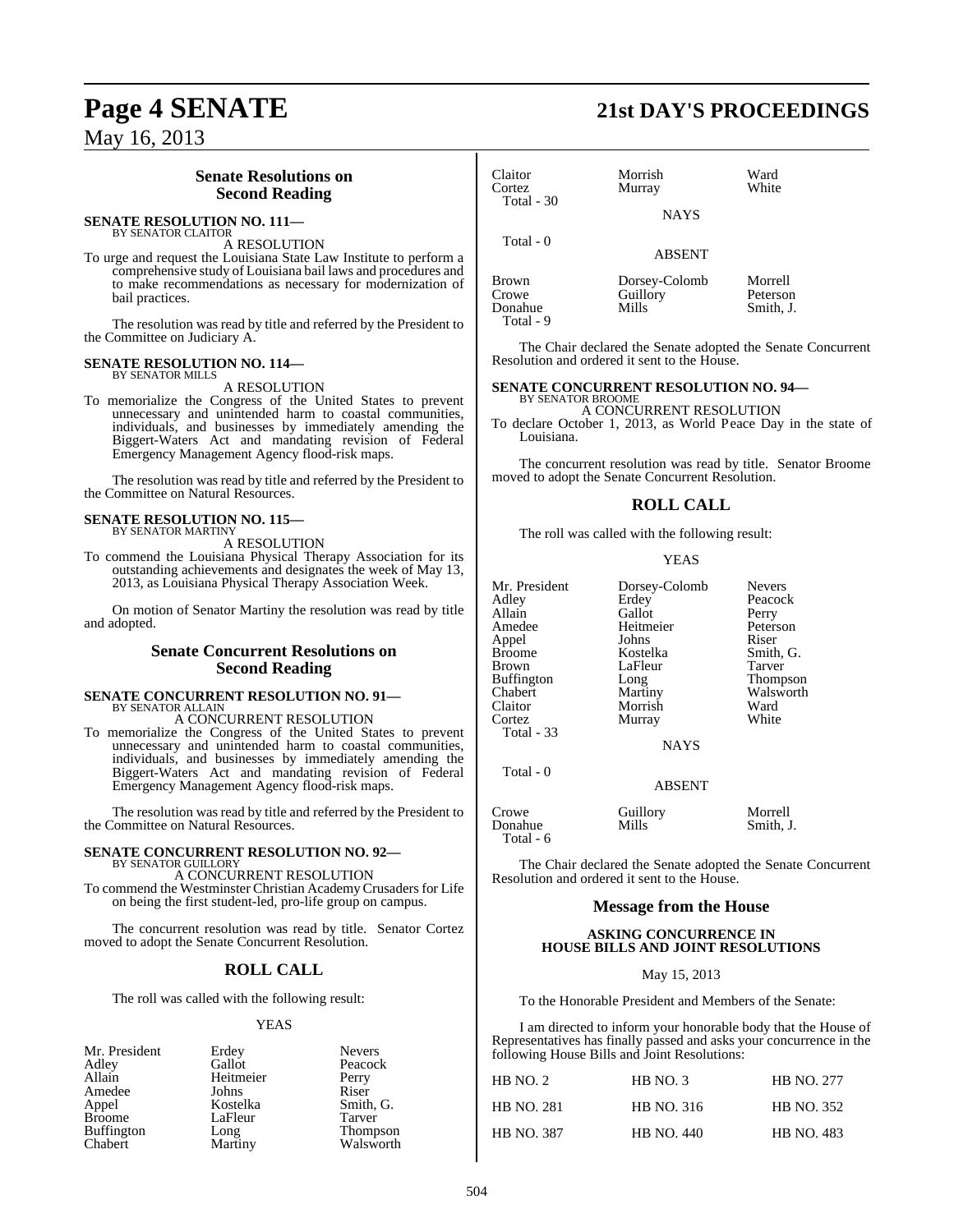# **21st DAY'S PROCEEDINGS Page 5 SENATE**

| <b>HB NO. 501</b> | <b>HB NO. 538</b> | <b>HB NO. 592</b> |
|-------------------|-------------------|-------------------|
| HB NO. 614        | HB NO. 617        | HB NO. 671        |
| <b>HB NO. 725</b> | HB NO. 636        |                   |

Respectfully submitted, ALFRED W. SPEER Clerk of the House of Representatives

#### **House Bills and Joint Resolutions on First Reading**

## **HOUSE BILL NO. 2—** BY REPRESENTATIVE ROBIDEAUX

AN ACT

To provide with respect to the capital outlay budget and the capital outlay programfor state government, state institutions, and other public entities; to provide for the designation of projects and improvements; to provide for the financing thereof making appropriations from certain sources; and to provide for related matters.

The bill was read by title and placed on the Calendar for a second reading.

## **HOUSE BILL NO. 3—** BY REPRESENTATIVE ROBIDEAUX

AN ACT

To enact the Omnibus Bond Authorization Act of 2013, relative to the implementation of a five-year capital improvement program; to provide for the repeal of certain prior bond authorizations; to provide for new bond authorizations; to provide for authorization and sale of such bonds by the State Bond Commission; and to provide for related matters.

The bill was read by title and placed on the Calendar for a second reading.

#### **HOUSE BILL NO. 277—** BY REPRESENTATIVE LAMBERT

AN ACT

To amend and reenact R.S. 40:1785 and to repeal R.S. 40:1783, 1784, 1786 and 1787, relative to the possession and transfer of certain firearms; to repeal certain provisions of law regarding the possession and transfer of certain firearms; to repeal registration requirements to possess or transfer certain types of firearms; to provide with respect to the possession of certain unregistered firearms; and to provide for related matters.

The bill was read by title and placed on the Calendar for a second reading.

#### **HOUSE BILL NO. 281—**

BY REPRESENTATIVE SIMON

AN ACT To amend and reenact R.S.  $40:2006(A)(2)(b)$ ,  $(B)(2)(e)$ , and (E)(2)(b), to enact Part IV-A of Chapter 11 of Title 40 of the Louisiana Revised Statutes of 1950, to be comprised of R.S. 40:2151 through 2161, and to repeal R.S. 28:567 through 573 and Part XIII of Chapter 4 of Title 40 of the Louisiana Revised Statutes of 1950, comprised ofR.S. 40:1058.1 through 1058.10, relative to behavioral health services providers; to provide for definitions; to provide for applicability; to establish a behavioral health services providers license; to provide rulemaking authority; to provide forlicense issuance and renewal; to require a licensing fee; to prohibit operating without a license; to provide for penalties and remedies; to provide for opioid treatment programs; to provide for right of inspection; to provide for drug-free zones; to repeal provisions relative to the licensing of mental health clinics; to repeal provisions relative to the licensing of substance abuse/addiction treatment facilities; to provide for effective dates; and to provide for related matters.

May 16, 2013

The bill was read by title and placed on the Calendar for a second reading.

**HOUSE BILL NO. 316—** BY REPRESENTATIVES KATRINA JACKSON AND JAMES AN ACT

To enact R.S. 47:1517.1, relative to tax incentives; to require state agencies which administer tax credits and tax rebates to make certain reports; to provide relative to the contents of such reports; to provide for certain requirements and limitations; to provide for definitions; and to provide for related matters.

The bill was read by title and placed on the Calendar for a second reading.

#### **HOUSE BILL NO. 352—**

- BY REPRESENTATIVES HARRISON, ADAMS, ANDERS, ARMES, ARNOLD, BARROW, BERTHELOT, BILLIOT, BROSSETT, BROWN, BURFORD, BURRELL, CARTER, CHANEY, CONNICK, COX, DANAHAY, DIXON, DOVE, EDWARDS, GAINES, GISCLAIR, GUILLORY, GUINN, HOLL AN ACT
- To amend and reenact R.S. 23:73(E)(2), R.S. 35:406(A)(1) and (D), R.S. 36:258(F), R.S. 39:33(A)(2), R.S. 46:931, 932(introductory paragraph) and (14), 933(A), (D), and (G), 934, 935(A),  $(B)$ (introductory paragraph), and  $(C)$ , 936, 937, 937.1 $(A)$  and  $(B)(1)$  and  $(3)$ ,  $937.2$ ,  $937.3$ ,  $938$ , and  $2351(E)$ (introductory paragraph), to enact R.S.  $36:4(A)(15)$  and Chapter 4 of Title 36 of the Louisiana Revised Statutes of 1950, to be comprised of R.S. 36:151 through 157, and to repeal R.S. 36:4(B)(6), relative to elderly affairs; to create the Department of Elderly Affairs and provide for its purposes and organization and for its offices and officers and for their functions, powers, duties, and responsibilities; to abolish the Office of Elderly Affairs; to provide that the department shall be the successor to the office; to transfer the Louisiana Executive Board on Aging from the office of the governor to the Department of Elderly Affairs; to provide that the office of aging and adult services in the Department of Health and Hospitals shall have no responsibility or authority for any program or function assigned to the Department of Elderly Affairs; to authorize and direct the Louisiana State Law Institute to change certain references in law; to provide forimplementation and effectiveness; to provide that funding for purposes, functions, and programs within the jurisdiction or authority of the Office of Elderly Affairs or its successor, the Department of Elderly Affairs, as provided by the Louisiana Revised Statutes of 1950, shall be appropriated or allocated only to, and available for use only by, the Office of Elderly Affairs and its successor, the Department of Elderly Affairs; and to provide for related matters.

The bill was read by title and placed on the Calendar for a second reading.

**HOUSE BILL NO. 387—** BY REPRESENTATIVES SCHRODER AND JIM MORRIS AN ACT

To enact R.S. 42:1169.1, relative to the Code of Governmental Ethics; to prohibit acts of reprisal for the provision of information by public employees; to provide penalties for violations; to provide remedies for wrongful acts of reprisal; and to provide for related matters.

The bill was read by title and placed on the Calendar for a second reading.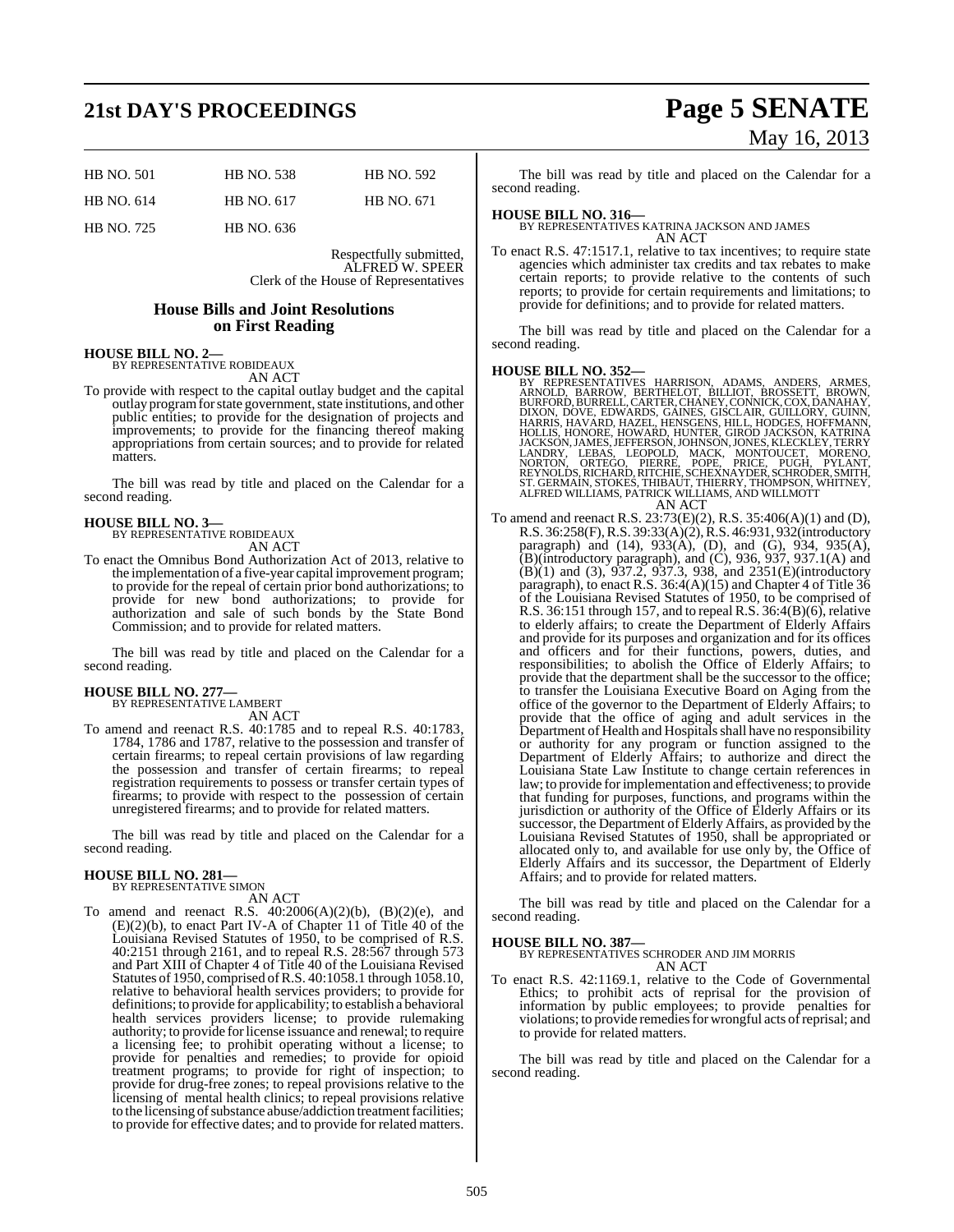## **Page 6 SENATE 21st DAY'S PROCEEDINGS**

May 16, 2013

#### **HOUSE BILL NO. 440—** BY REPRESENTATIVE BILLIOT

AN ACT

To amend and reenactR.S. 15:542(C)(1)(introductory paragraph), (j), and (n), and (2), and  $(F)(4)(a)$ , (b), and  $(c)$ ,  $542.1.1(B)$ , 542.1.2(A)(introductory paragraph), and 543.1, relative to sex offender registration and notification requirements; to provide relative to the time periods within which the sex offender is required to provide certain information to certain entities; to provide relative to the information provided by the sex offender with regard to vehicles and temporary lodging; to provide relative to motions for relief from registration and notification requirements of certain sex offenders convicted of crime against nature; to amend provisions in the written notification of sex offender registration and notification requirements provided by the court to the offender; and to provide for related matters.

The bill was read by title and placed on the Calendar for a second reading.

**HOUSE BILL NO. 483—** BY REPRESENTATIVE NANCY LANDRY AN ACT

To amend and reenact R.S. 47:6034(A), (B)(4), (8), (9), (10), and (11),  $(C)(1)(a)(ii)(aa)$  and (bb),  $(C)(3)$ ,  $(E)(1)(e)$  and  $(F)$ , to enact R.S.  $47:6034(B)(12)$  and  $(H)$ , and to repeal R.S.  $47:6034(C)(1)(b)$ , (e), and (f), relative to income tax credits for state-certified musical and theatrical productions and statecertified infrastructure projects; to extend the time period for granting certain tax credits; to provide with respect to a tax credit for state-certified higher education musical or theatrical infrastructure projects; to provide relative to certain definitions; to provide for certain requirements and limitations; to provide with respect to the application for such tax credits and certification of productions and infrastructure projects; to provide for the disallowance of credits; to provide for the recovery of credits; and to provide for related matters.

The bill was read by title and placed on the Calendar for a second reading.

**HOUSE BILL NO. 501—** BY REPRESENTATIVES MORENO AND WESLEY BISHOP AN ACT

To amend and reenact R.S. 47:6034(A), (B)(4), (8), (9), (10), and  $(11)$ ,  $(C)(1)(a)(ii)(aa)$  and  $(3)$ ,  $(E)(1)(e)$ , and  $(F)$ , to enact R.S.  $47:6034$ (H), and to repeal R.S.  $47:6034$ (C)(1)(b), (e), and (f), relative to tax credits; to provide with respect to the statecertified musical or theatrical facility infrastructure income tax credit; to extend the sunset of the tax credit in certain circumstances; to provide a deadline for certain projects to receive initial certification for the tax credit; to provide relative to certain definitions; to provide for certain requirements and limitations; to provide with respect to the application for such tax credits and certification of productions and infrastructure projects; to provide for the disallowance of credits; to provide for the recovery of credits; and to provide for related matters.

The bill was read by title and placed on the Calendar for a second reading.

HOUSE BILL NO. 538—<br>BY REPRESENTATIVES SCHRODER, KLECKLEY, ARMES, BERTHELOT, BILLIOT, BROWN, CARMODY, CARTER, CHAMPAGNE, CHANEY, CONNICK, COX, CROMER, FOIL, GAINES, GUILLORY, HARRISON, HAVARD, HAZEL, HENSGENS, HOFFMANN, HO

To amend and reenact R.S. 49:150.1, relative to the state capitol complex; to provide for the allocation and use of space within the state capitol complex; to provide relative to the security of the state capitol and surrounding grounds; and to provide for related matters.

The bill was read by title and placed on the Calendar for a second reading.

#### **HOUSE BILL NO. 592—**

BY REPRESENTATIVE THIBAUT AN ACT

To amend and reenact R.S. 44:4.1(B)(11) and to enact Subpart A-1 of Part III of Chapter 4 of Title 22 of the Louisiana Revised Statutes of 1950, to be comprised of R.S. 22:1019.1 through 1019.3, relative to ensuring the adequacy, accessibility, and quality of health care services offered to covered persons by a health insurance issuer in its health benefit plan networks; to provide for definitions; to provide with respect to standards for the creation and maintenance of health benefit plan networks by health insurance issuers; to provide with respect to the Public Records Law; to provide for regulation and enforcement by the commissioner of insurance, including imposition of fines and penalties; and to provide for related matters.

The bill was read by title and placed on the Calendar for a second reading.

#### **HOUSE BILL NO. 614—**

BY REPRESENTATIVE HUVAL

AN ACT To amend and reenact R.S.  $44:4.1(B)(11)$  and to enact R.S.  $22:821(B)(36)$  and 1566, relative to health insurance navigators; to provide for definitions; to provide with respect to licensing and regulation by the commissioner of insurance of individuals and entities as navigators for health benefit exchanges, including the authority of the commissioner to assess fees and impose penalties; to provide for an exemption from the Public Records Law; and to provide for related matters.

The bill was read by title and placed on the Calendar for a second reading.

**HOUSE BILL NO. 617—**<br>BY REPRESENTATIVES ORTEGO, KLECKLEY, ANDERS, ARMES, ARNOLD, BARRAS, BARROW, BERTHELOT, STUART BISHOP,<br>BROWN, BURRELL, CHANEY, COX, DIXON, DOVE, EDWARDS,<br>GISCLAIR, GUILLORY, GUINN, HAZEL, HOFFMANN, HOW

#### AN ACT

To enact Subpart KK of Part I of Chapter 1 of Subtitle II of Title 47 of the Louisiana Revised Statutes of 1950, to be comprised of R.S. 47:120.181 and Subpart LL of Part I of Chapter 1 of Subtitle II of Title 47 of the Louisiana Revised Statutes of 1950, to be comprised of R.S. 47:120.191, relative to state individual income tax return checkoffs for certain donations; to provide for a method for individuals to donate a portion of any refund due to them to the Louisiana National Guard Honor Guard for Military Funerals; to provide for a method for individuals to donate a portion of any refund due to them to Bastion Community of Resilience; to provide for the disposition of such donated monies; to establish the Honor Guard for Military Funerals Fund as a special escrow fund in the state treasury; to establish the Bastion Community of Resilience Fund as a special escrow fund in the state treasury; to provide for the administration and use of monies in the funds; to authorize the secretary of the Department of Revenue to make certain deposits into the funds; to provide for reporting; to provide for an effective date; and to provide for related matters.

The bill was read by title and placed on the Calendar for a second reading.

#### **HOUSE BILL NO. 636—**

BY REPRESENTATIVE DANAHAY AN ACT

To amend and reenact R.S. 30:2483(E), 2484, and 2485, to enact R.S. 30:2454(32), and to repeal R.S. 30:2486 and 2487, relative to the Oil Spill Contingency Fund; to provide for the fees levied to supply monies to such fund; to provide relative to uses for the fund; to remove limitations on the fund; and to provide for related matters.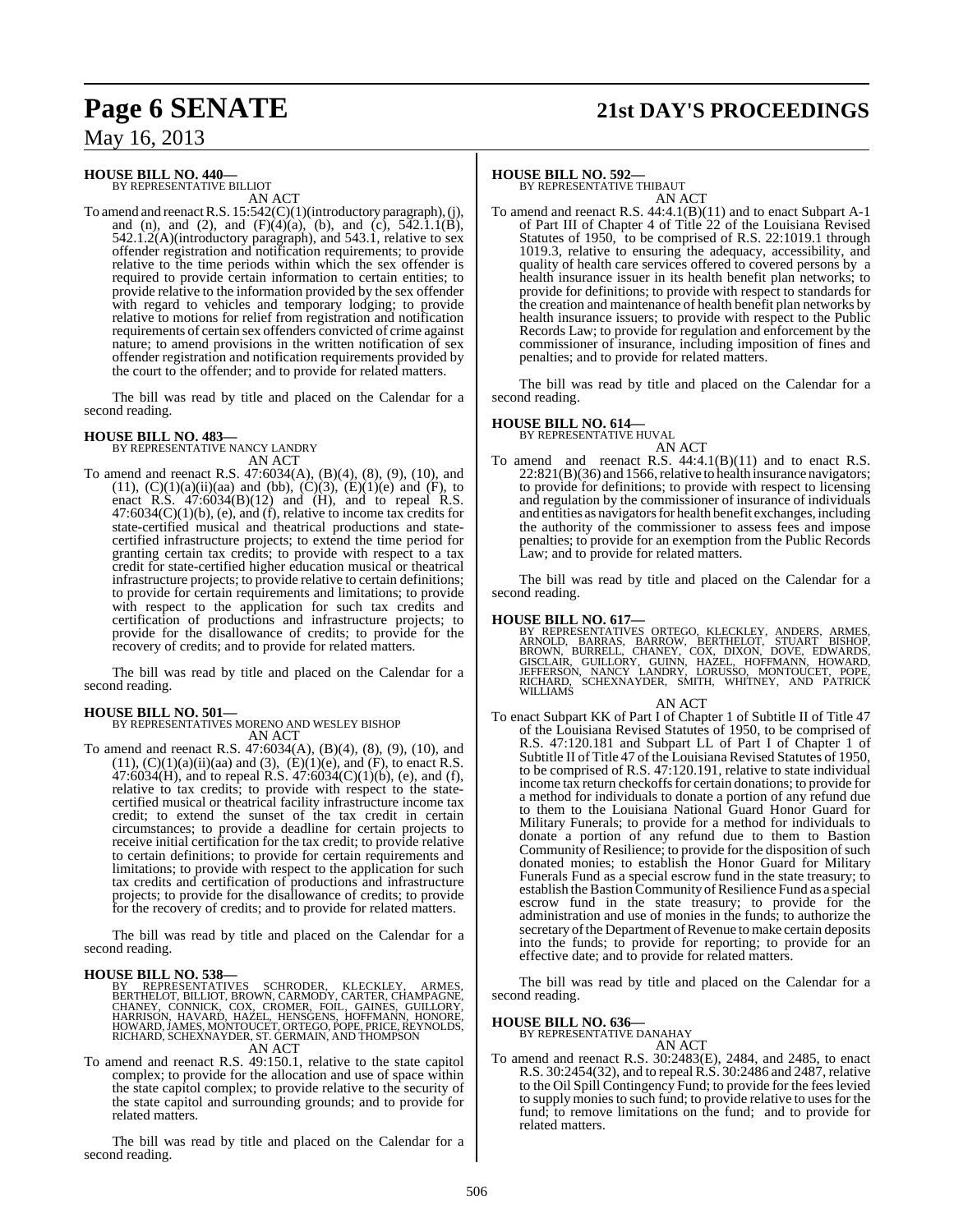# **21st DAY'S PROCEEDINGS Page 7 SENATE**

# May 16, 2013

The bill was read by title and placed on the Calendar for a second reading.

- **HOUSE BILL NO. 671—**<br>BY REPRESENTATIVES FOIL, ADAMS, BARRAS, BERTHELOT, BROADWATER, BROSSETT, CARMODY, CHANEY, GAINES, GUINN, HARRISON, HOFFMANN, HONORE, TERRY LANDRY, PYLANT, REYNOLDS, SCHEXNAYDER, AND SEABAUGH AN ACT
- To enact R.S. 17:3351.11(E) and 3351.17 through 3351.19, relative To enact R.S. 17:3351.11(E) and 3351.17 through 3351.19, relative to tuition and mandatory fee amounts for public postsecondary education institutions; to authorize each public postsecondary management board to impose certain tuition and fee amounts at certain institutions; to provide for effectiveness; and to provide for related matters.

The bill was read by title and placed on the Calendar for a second reading.

## **HOUSE BILL NO. 725— (Substitute for HouseBill No. 197 by Representative Greene)** BY REPRESENTATIVE GREENE

AN ACT

To amend and reenact R.S.  $39:1351(A)(1)$  and  $(3)$  and  $(B)$  and to enact R.S. 39:1351(A)(2)(c), 1352(A)(3) and (4), (B)(3), and  $(C)$ , 1355, and 1356, relative to fiscal administrators for political subdivisions; to provide for appointment of fiscal administrators and circumstances that provide evidence of the need for or require such appointments; to provide relative to the powers and duties of fiscal administrators; to provide for payment of costs associated with fiscal administration of a political subdivision and for indemnification of fiscal administrators; to require cooperation with and provision of information to fiscal administrators by officers, officials, and employees of political subdivisions and to provide procedures for a fiscal administrator to obtain information; to provide for violations; to provide for penalties, including criminal penalties, for violation of provisions relative to fiscal administrators; to provide relative to costs and attorney fees; and to provide for related matters.

The bill was read by title and placed on the Calendar for a second reading.

#### **House Bills and Joint Resolutions on Second Reading**

#### **HOUSE BILL NO. 41—**

BY REPRESENTATIVE ARNOLD AN ACT

To amend and reenact R.S. 11:3362, 3376(A) and (B), 3377(A)(introductory paragraph), and 3382(A), relative to the board of trustees of the Firefighters' Pension and Relief Fund in the city of New Orleans; to provide relative to membership of the board; to provide relative to terms of members; to provide relative to the powers of the board with respect to cost-of-living increases and disability benefits; to provide relative to elections to the board; and to provide for related matters.

The bill was read by title and referred by the President to the Committee on Retirement.

#### **HOUSE BILL NO. 42—** BY REPRESENTATIVE ARNOLD

AN ACT

To amend and reenact R.S. 11:3384(B) and (C), relative to the Firefighters' Pension and Relief Fund in the city of New Orleans; to provide for final average compensation; to provide an effective date; and to provide for related matters.

The bill was read by title and referred by the President to the Committee on Retirement.

#### **HOUSE BILL NO. 43—**

BY REPRESENTATIVE THIBAUT AN ACT

To amend and reenact R.S. 11:1195.1(B) and 1195.2(B) and to enact R.S.  $11:1195.1(D)$  and  $1195.2(D)$ , relative to the payment of unfunded accrued liability by an employer that privatizes some or all of its positions covered by the Louisiana School Employees' Retirement System; to provide relative to the payment period for such liabilities; to provide relative to reporting; to provide relative to the powers and duties of the board of trustees relative to such payments; and to provide for related matters.

The bill was read by title and referred by the President to the Committee on Retirement.

## **HOUSE BILL NO. 50—** BY REPRESENTATIVE PEARSON

AN ACT

To amend and reenact R.S. 11:3363(B), relative to the Firefighters' Pension and Relief Fund in the city of New Orleans; to provide relative to assessments by the board of trustees; to repeal provisions relative to exemptions from such assessments; and to provide for related matters.

The bill was read by title and referred by the President to the Committee on Retirement.

#### **HOUSE BILL NO. 51—**

BY REPRESENTATIVE PEARSON

AN ACT To amend and reenact R.S. 11:3384(B) and (C), relative to the Firefighters' Pension and Relief Fund in the city of New Orleans; to provide relative to computation of benefits for certain members; and to provide for related matters.

The bill was read by title and referred by the President to the Committee on Retirement.

## **HOUSE BILL NO. 151—** BY REPRESENTATIVE COX

AN ACT

To amend and reenact R.S.  $47:6026(E)(1)$ , relative to tax credits; to extend the effectiveness of certain tax credits related to the Cane River Heritage Area Development Zone; and to provide for related matters.

The bill was read by title and referred by the President to the Committee on Revenue and Fiscal Affairs.

**HOUSE BILL NO. 162—** BY REPRESENTATIVES PEARSON AND TIM BURNS A JOINT RESOLUTION

Proposing to amend Article VII, Section 23(B) and (C) of the Constitution of Louisiana, relative to ad valorem property tax millage rates; to provide forthe designation of certain maximum authorizedmillage rates; to providewith respect to authorization for certain adjustments of millage rates; to provide for submission of the proposed amendment to the electors; and to provide for related matters.

The bill was read by title and referred by the President to the Committee on Revenue and Fiscal Affairs.

## **HOUSE BILL NO. 166—**

BY REPRESENTATIVE ANDERS AN ACT

To amend and reenact R.S. 47:633(1), (2), and (3), relative to the severance tax; to provide relative to the severance tax on trees, timber, and pulpwood; to provide relative to the valuation of such natural resources; to authorize the Louisiana Tax Commission to assist in valuation of such natural resources; to provide for certain definitions; and to provide for related matters.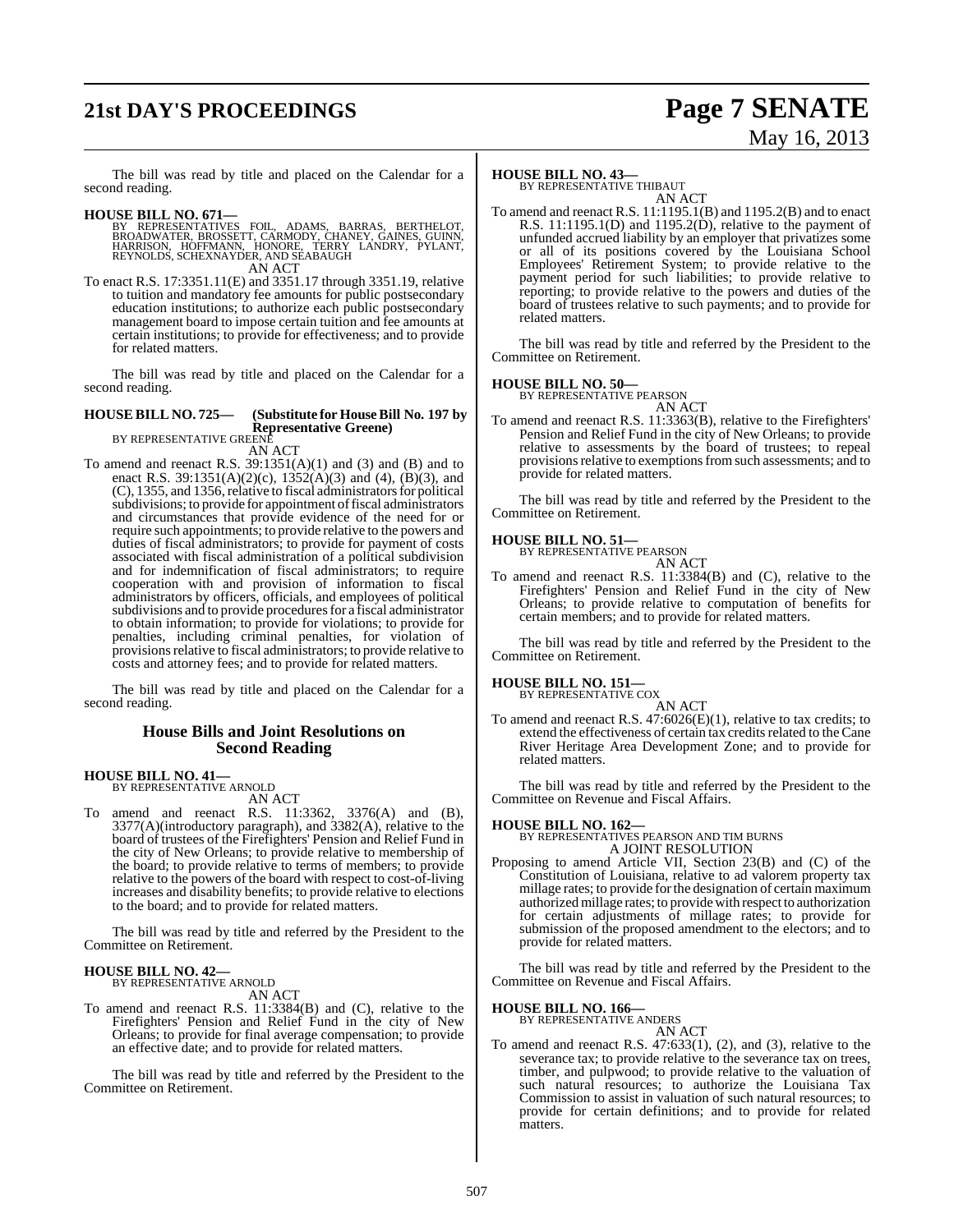# **Page 8 SENATE 21st DAY'S PROCEEDINGS**

## May 16, 2013

The bill was read by title and referred by the President to the Committee on Revenue and Fiscal Affairs.

## **HOUSE BILL NO. 182—** BY REPRESENTATIVE ANDERS

AN ACT

To amend and reenact R.S. 47:301(10)(e), relative to sales and use taxes; to provide relative to the definition of "sale at retail" for purposes of the exemption for certain agricultural commodities used in preparing crops or animals for market; to provide relative to the promulgation of rules by the Department of Agriculture and Forestry; and to provide for related matters.

The bill was read by title and referred by the President to the Committee on Revenue and Fiscal Affairs.

## **HOUSE BILL NO. 209—** BY REPRESENTATIVE GAROFALO

AN ACT

To amend and reenact R.S. 24:654, relative to the powers of the legislative fiscal division staffs; to provide for staff access to information; to provide with respect to certain confidential records or information; and to provide for related matters.

The bill was read by title and referred by the President to the Committee on Senate and Governmental Affairs.

#### **HOUSE BILL NO. 327—** BY REPRESENTATIVE ARNOLD

AN ACT

To amend and reenact R.S. 33:2740.27(H), relative to Orleans Parish; to provide relative to the Algiers Development District; to provide relative to the powers and duties of the district and its governing board, including the district's power to act as a redevelopment authority; to provide relative to the redevelopment of certain property owned by the district; and to provide for related matters.

The bill was read by title and referred by the President to the Committee on Local and Municipal Affairs.

#### **HOUSE BILL NO. 358—**

BY REPRESENTATIVES ABRAMSON, WESLEY BISHOP, JOHNSON, RITCHIE, STOKES, PATRICK WILLIAMS, AND WILLMOTT AN ACT

To amend and reenact R.S. 47:6023(C)(1), relative to tax credits; to provide relative to the sound recording investor tax credit; to extend the time period in which tax credits may be granted; to provide for base investment for resident investors; and to provide for related matters.

The bill was read by title and referred by the President to the Committee on Revenue and Fiscal Affairs.

#### **HOUSE BILL NO. 385—**

BY REPRESENTATIVE HODGES AN ACT

To amend and reenact Code of Criminal Procedure Articles 930.4(B), (C), (D), and (E), and 930.8(A)(1), relative to post conviction relief; to provide for a time period to supplement an application for relief; to provide for the mandatory dismissal and denial of relief for certain repetitive applications; to require that the applicant demonstrate diligence in discovering post-conviction claims; and to provide for related matters.

The bill was read by title and referred by the President to the Committee on Judiciary C.

#### **HOUSE BILL NO. 392—**

BY REPRESENTATIVES STUART BISHOP AND ANDERS AN ACT

To enact Part XI of Chapter 3 of Title 46 of the Louisiana Revised Statutes of 1950, to be comprised of R.S. 46:460.41 through 460.42, relative to the medical assistance program; to provide for managed care organizations which provide health care services to medical assistance program enrollees; to provide for

payment for services rendered to newborns; and to provide for related matters.

The bill was read by title and referred by the President to the Committee on Health and Welfare.

#### **HOUSE BILL NO. 399—**

BY REPRESENTATIVE DANAHAY AN ACT

To amend and reenact Subparagraphs (a), (b), (c), (d), and (e) of Paragraph 9 of Article XIV, Section 15.1 of the Louisiana Constitution of 1921, made statutory by Article X, Section 18 of the Louisiana Constitution of 1974, and R.S. 33:2479(B), (D), and (H), and to repeal Subparagraph (g) of Paragraph 9 of Article XIV, Section 15.1 of the Louisiana Constitution of 1921, made statutory by Article X, Section 18 of the Louisiana Constitution of 1974, relative to the municipal fire and police civil service; to provide relative to the offices of state examiner and deputy state examiner; to provide relative to the powers and functions of the State Civil Service Commission with respect to such offices; to provide relative to the qualifications of persons appointed to such offices and the salaries paid to such persons; and to provide for other related matters.

The bill was read by title and referred by the President to the Committee on Local and Municipal Affairs.

#### **HOUSE BILL NO. 423—**

BY REPRESENTATIVE BILLIOT AN ACT

To enact R.S. 15:544.1, relative to petitions for injunctive relief or declaratory judgments regarding the registration and notification requirements of sex offenders; to provide for the procedure by which such petitions must be filed; to provide for the jurisdiction where such petitions must be filed; and to provide for related matters.

The bill was read by title and referred by the President to the Committee on Judiciary C.

## **HOUSE BILL NO. 426—** BY REPRESENTATIVE ARMES

A JOINT RESOLUTION Proposing to amend Article IX, Section 7(A) of the Constitution of Louisiana, to provide relative to the membership of the Louisiana Wildlife and Fisheries Commission; to provide relative to members of such commission; to provide for submission of the proposed amendment to the electors; and to provide for related matters.

The bill was read by title and referred by the President to the Committee on Natural Resources.

## **HOUSE BILL NO. 479—** BY REPRESENTATIVE BARRAS

AN ACT

To enact R.S. 42:1170(A)(3)(c) and R.S. 46:1076.1, relative to mandatory ethics education and training; to exempt certain employees in certain hospitals from annual ethics education and training requirements; and to provide for related matters.

The bill was read by title and referred by the President to the Committee on Senate and Governmental Affairs.

## **HOUSE BILL NO. 503—** BY REPRESENTATIVE ARMES

AN ACT

To amend and reenact R.S. 36:601(A) and R.S. 56:1(C) and (D), relative to the Wildlife and Fisheries Commission; to provide relative to the membership of the commission; to provide for appointment and terms of office; to provide an effective date; and to provide for related matters.

The bill was read by title and referred by the President to the Committee on Natural Resources.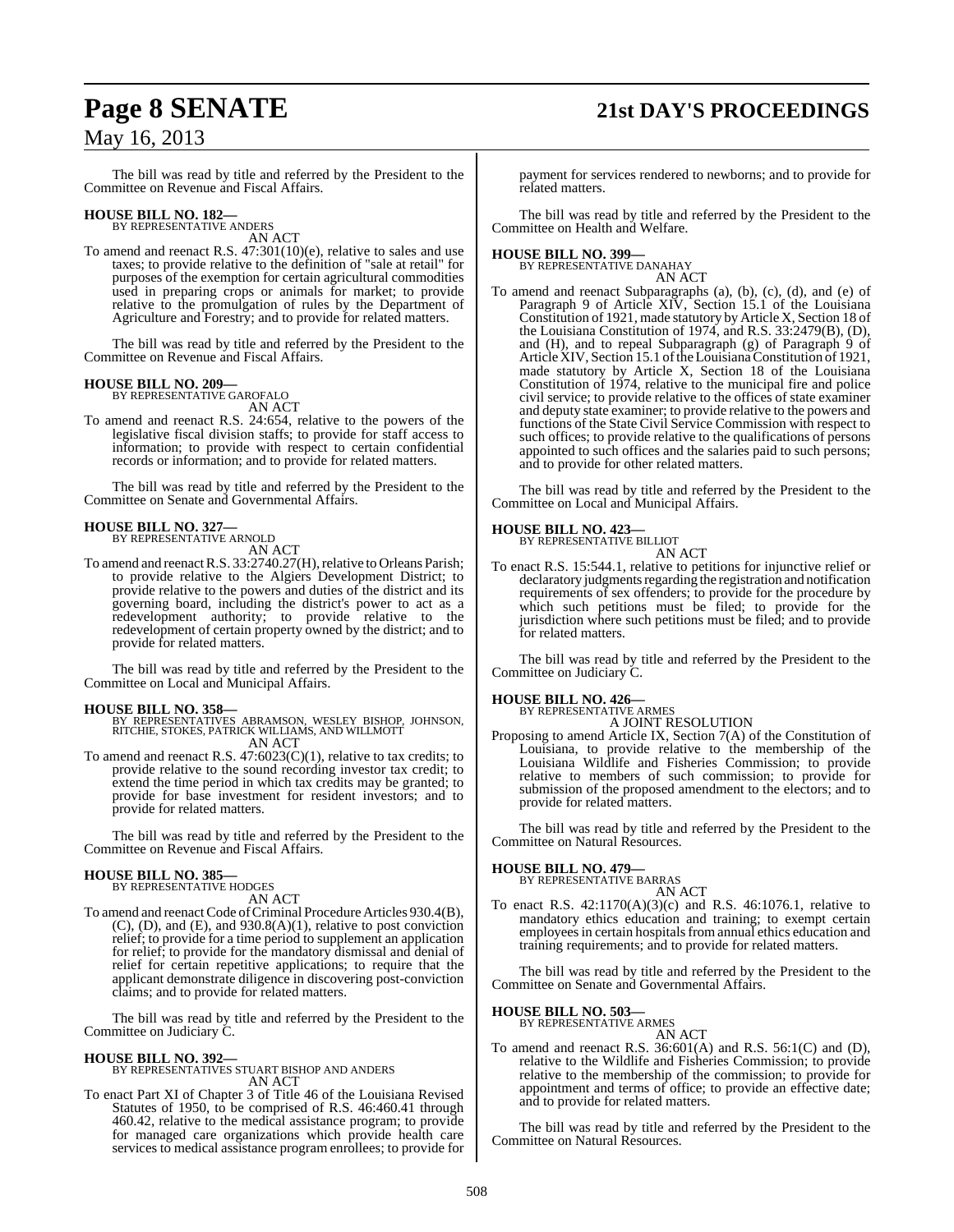# **21st DAY'S PROCEEDINGS Page 9 SENATE**

# May 16, 2013

#### **HOUSE BILL NO. 513—** BY REPRESENTATIVE MORENO

AN ACT

To enact R.S. 13:1595.3, relative to court costs and fees; to provide for additional court costs for certain filings in the Orleans Parish Juvenile Court; to provide for the use of additional funds; to establish a fee on filings in the Orleans Parish Juvenile Court; to provide for the remittance of the fee to be used for the maintenance of the Orleans Parish Juvenile Court facility; and to provide for related matters.

The bill was read by title and referred by the President to the Committee on Judiciary A.

#### **HOUSE BILL NO. 549—**

BY REPRESENTATIVES LEGER, ABRAMSON, BARROW, BILLIOT,<br>WESLEY BISHOP, BROSSETT, TIM BURNS, BURRELL, CARTER,<br>CHAMPAGNE, CHANEY, FOIL, GUILLORY, HUNTER, JAMES, LEBAS,<br>LEOPOLD, MORENO, JIM MORRIS, SIMON, ST. GERMAIN, STOKES,<br>TH

#### AN ACT

To enact R.S. 36:651(CC), 802.23, and Chapter 37-A of Title 51 of the Louisiana Revised Statutes of 1950, to be comprised of R.S. 51:2211 through 2216, and to repeal Chapter 37 of Title 51 of the Louisiana Revised Statutes of 1950, comprised of R.S. 51:2201 through 2205, relative to a fund for support of scientific research and development; to establish the MediFund as a special fund for advancement of biosciences and medical centers of excellence; to provide for purposes of the fund; to create and provide for the composition of a governing board for the fund; to provide for duties and authority of the governing board; to provide guidelines for programs and projects to be funded by the MediFund; to establish a termination date for the MediFund; to repeal provisions relative to the Dedicated Research Investment Fund; and to provide for related matters.

The bill was read by title and referred by the President to the Committee on Finance.

## **HOUSE BILL NO. 563—** BY REPRESENTATIVE THIBAUT

AN ACT

To amend and reenact R.S. 47:6015(B), (C)(2)(c), (G), (H), and (I) and to enact R.S. 47:6015(J), relative to the research and development tax credit; to provide for eligibility for the credit; to provide with respect to administration of the credit; to provide for the examination of certain records; and to provide for related matters.

The bill was read by title and referred by the President to the Committee on Revenue and Fiscal Affairs.

**HOUSE BILL NO. 630—** BY REPRESENTATIVES LEGER, BROSSETT, BURFORD, HENRY BURNS, JEFFERSON, MORENO, AND PATRICK WILLIAMS AND SENATOR MORRELL

#### AN ACT

To amend and reenact R.S.  $47:6019(A)(1)(a)$ ,  $(2)(a)$ , and  $(3)(b)(i)(cc)$ ,  $(B)(1)(a)$ , and  $(C)$ , relative to tax credits for the rehabilitation of historic structures; to provide for income and corporation franchise tax credits for costs associated with the rehabilitation of historic structures; to provide for certain eligible municipalities and qualifications; to provide with respect to definitions; to provide for certain notifications and requirements; to extend the taxable periods in which the tax credit shall be applicable; to provide for an effective date; and to provide for related matters.

The bill was read by title and referred by the President to the Committee on Revenue and Fiscal Affairs.

#### **HOUSE BILL NO. 638—**

BY REPRESENTATIVES STOKES AND TALBOT AN ACT

To enact R.S. 22:1201(H), 1205(C)(7), and 1215.1 and to repeal R.S. 22:1209 and 1210, relative to the Louisiana Health Plan; to provide for the cessation of Louisiana Health Plan operations; to provide for a superseding plan of operations; to provide for the cessation of enrollment and plan coverage; to provide for the transition of plan members into the individual market; to provide for notice of termination of coverage; to provide for notice to stakeholders and claimants of deadlines relative to claims filing dates; to provide for the cessation of the service charge to providers and health insurers; to end the assessment of fees on health insurers; to provide for the continuation of board members; to provide for plan reports to the House and Senate insurance committees; to provide for the certification of cessation by the commissioner of insurance; to provide for the return of excess funds; to provide for peremption on causes of actions and appeals; to provide for effective dates; and to provide for related matters.

The bill was read by title and referred by the President to the Committee on Insurance.

## **HOUSE BILL NO. 641—** BY REPRESENTATIVE THOMPSON

AN ACT To amend and reenact R.S.13:5072, 5073(A)(3)(a)(v), (B)(2)(a), (3), and (4), and (C), 5075, 5076(A) and (B), and 5077, R.S.  $26:904(A), 916(H), 918(B),$  and 921 and R.S. 47:843(A)(2), (C)(3) and (4), and (D), 847(A) and (B), 849, 851(B), 857, 862, 865(C)(3)(b) and (c) and (i), 871, 872, 876 through 878, and  $1508(B)(11)$ , to enact R.S.  $13:5073(A)(3)(a)(vi)$ ,  $\overline{(4)}(e)$  and  $\overline{(f)}$ , (B)(5) and (6), 5074(D), and 5078, R.S. 26:901(19) through  $(27)$ , 902(5), 904(D), 906(H), (I), and (J), 908(D), 916(I) through (N), and 918(C) and (D), R.S. 47:842(16) through (22),  $843(\overline{A})(3)$ ,  $847(C)$ , and  $851(E)$  and  $(F)$ , and  $1520(A)(1)(g)$ , and to repeal R.S. 47: 873 through 875, relative to tobacco enforcement; to provide restrictions on transactions in unstamped cigarettes; to provide for definitions; to provide requirements for stamping agent licenses; to provide escrow requirements for nonparticipating manufacturers; to require stamping agent reporting; to require manufacturer and importer reporting; to require reports on out-of-state cigarette sales; to provide for the disclosure of information; to prohibit delivery sales; to provide for violations and penalties; to require that nonparticipating manufacturers post bond; to provide for a directory of stamping agents and exporter licensees; to authorize the promulgation of rules; to provide for disclosure of information between agencies relative to tobacco enforcement; and to provide for related matters.

The bill was read by title and referred by the President to the Committee on Judiciary B.

- **HOUSE BILL NO. 654—** BY REPRESENTATIVES JIM MORRIS AND ST. GERMAIN AND SENATOR ADLEY AN ACT
- To amend and reenact R.S.  $47:820.5.4(F)$  and  $(G)(1)(a)$  and to enact R.S.  $47:820.5.4(B)(8)$  and  $(9)$ , relative to toll violations; to provide with respect to appeal procedures for toll violations; to provide for notice requirements for appeal of toll violations; to provide for late charges associated with toll violations; to provide for definitions; to provide for effectiveness; and to provide for related matters.

The bill was read by title and referred by the President to the Committee on Transportation, Highways and Public Works.

#### **HOUSE BILL NO. 663—** BY REPRESENTATIVE HARRIS

AN ACT To amend and reenact R.S. 33:2491(F), 2495, 2551(6), and 2555 and to enact R.S. 33:2495.1.1 and 2555.1, relative to municipal fire and police civil service; to provide relative to certain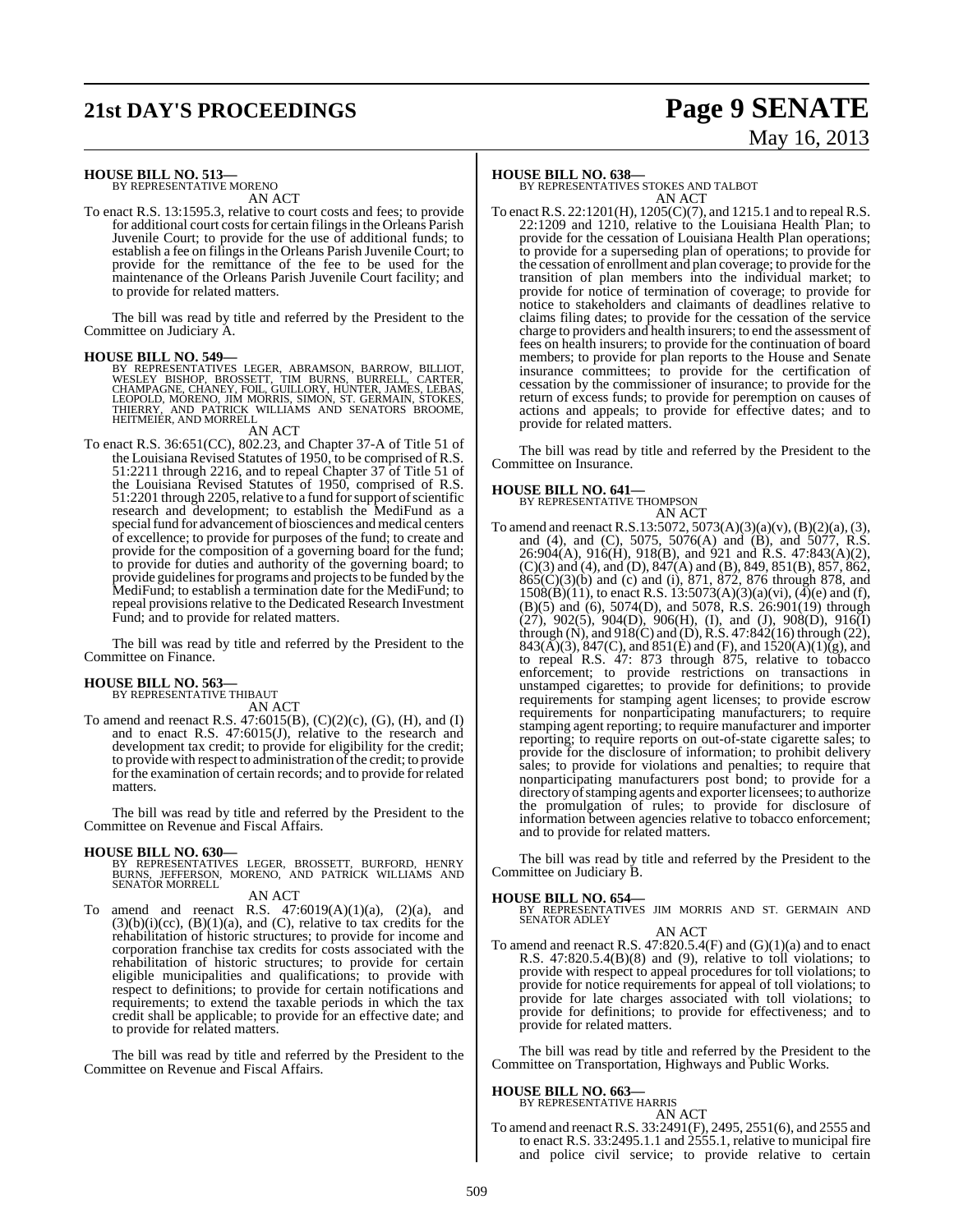# **Page 10 SENATE 21st DAY'S PROCEEDINGS**

## May 16, 2013

employment lists established and maintained by municipal fire and police civil service boards; to provide relative to employees appointed from the lists to a working test period; to provide for the removal of certain employees during theworking test period; to provide with respect to appeals of employees who are rejected after serving a certain period of time of the working test period; and to provide for related matters.

The bill was read by title and referred by the President to the Committee on Local and Municipal Affairs.

## **HOUSE BILL NO. 681—** BY REPRESENTATIVE ORTEGO

AN ACT

To amend and reenact R.S. 47:6035(B)(1), relative to income tax credits; to provide with respect to the tax credit for conversion of vehiclesto alternative fuel usage; to provide for the definition of "alternative fuel"; to provide for applicability; and to provide for related matters.

The bill was read by title and referred by the President to the Committee on Revenue and Fiscal Affairs.

#### **House Concurrent Resolutions on Second Reading**

# **HOUSE CONCURRENT RESOLUTION NO. 5—** BY REPRESENTATIVES FOIL AND HUNTER A CONCURRENT RESOLUTION

To create and establish the Constitutional Convention Study Commission to undertake all necessary study to examine the feasibility and advisability of calling a convention to revise the Constitution of Louisiana and, if a convention is found to be feasible and advisable, to make recommendations to the legislature for calling such a convention, including a plan for the conduct of an effective constitutional convention.

The resolution was read by title and referred by the President to the Committee on Senate and Governmental Affairs.

## **HOUSE CONCURRENT RESOLUTION NO. 75—** BY REPRESENTATIVE BARROW A CONCURRENT RESOLUTION

To authorize and direct the Department of Health and Hospitals to ensure transparency in its Medicaid managed care programs through annual reports to the legislature on the coordinated care network initiative known as "Bayou Health", the Louisiana Behavioral Health Partnership, and the Coordinated System of Care.

The resolution was read by title and referred by the President to the Committee on Health and Welfare.

#### **HOUSE CONCURRENT RESOLUTION NO. 132—**

- BY REPRESENTATIVES JIM MORRIS, BURFORD, HENRY BURNS,<br>BURRELL, CARMODY, NORTON, REYNOLDS, SEABAUGH,<br>THOMPSON, AND PATRICK WILLIAMS AND SENATORS ADLEY,<br>BUFFINGTON,AND TARVER A CONCURRENT RESOLUTION
- To memorialize the United States Congress to take such actions as are necessary to enact legislation that promotes growth of domestic alternative fuel sources, such as natural gas, and reduces dependence on foreign oil.

The resolution was read by title and referred by the President to the Committee on Natural Resources.

# **HOUSE CONCURRENT RESOLUTION NO. 133—** BY REPRESENTATIVE SCHRODER

A CONCURRENT RESOLUTION

To urge and request the Department of Health and Hospitals, the Department of Children and Family Services, and the State Board of Elementary and Secondary Education to study jointly the feasibility of coordinating state mental health and counseling resources for the purpose of providing supports to public school students and to submit a written report of findings and

recommendations to the House Committee on Health and Welfare, the Senate Committee on Health and Welfare, the House Committee on Education, and the Senate Committee on Education not later than sixty days prior to the beginning of the 2014 Regular Session of the Legislature of Louisiana.

The resolution was read by title and referred by the President to the Committee on Health and Welfare.

#### **HOUSE CONCURRENT RESOLUTION NO. 134—**

BY REPRESENTATIVES KATRINA JACKSON, BADON, BARROW,<br>WESLEY BISHOP, BROSSETT, BURRELL, COX, DIXON, FRANKLIN,<br>GAINES, HONORE, HUNTER, GIROD JACKSON, JAMES, JEFFERSON, TERRY LANDRY, NORTON, PIERRE, PRICE, SMITH, THIERRY, ALFRED<br>WILLIAMS, AND PATRICK WILLIAMS AND SENATORS BROOME,<br>BROWN, DORSEY-COLOMB, GALLOT, GUILLORY, MORRELL,<br>MURRAY, PETERSON, AND TARVER A CONCURRENT RESOLUTION

To commend Christopher R. Quintyne upon his graduation from Southern University Law Center, from Southern University Agricultural and Mechanical College, and for his dedication to the Louisiana Legislative Black Caucus.

The resolution was read by title. Senator Murray moved to concur in the House Concurrent Resolution.

## **ROLL CALL**

The roll was called with the following result:

YEAS

ABSENT

| Appel      | Guillory | Mills     |
|------------|----------|-----------|
| Crowe      | Johns    | Smith, J. |
| Total $-6$ |          |           |

The Chair declared the Senate concurred in the House Concurrent Resolution and ordered it returned to the House.

#### **HOUSE CONCURRENT RESOLUTION NO. 135—** BY REPRESENTATIVE BARRAS

A CONCURRENT RESOLUTION

To commend the Epiphany Day School of New Iberia, Louisiana, upon receipt of the 2013 Louisiana Culture Award.

The resolution was read by title. Senator Allain moved to concur in the House Concurrent Resolution.

## **ROLL CALL**

The roll was called with the following result:

## YEAS

| Mr. President | Dorsey-Colomb | <b>Nevers</b> |
|---------------|---------------|---------------|
| Adlev         | Erdey         | Peacock       |
| Allain        | Gallot        | Perry         |
| Amedee        | Heitmeier     | Peterson      |
| Appel         | Johns         | Riser         |

Total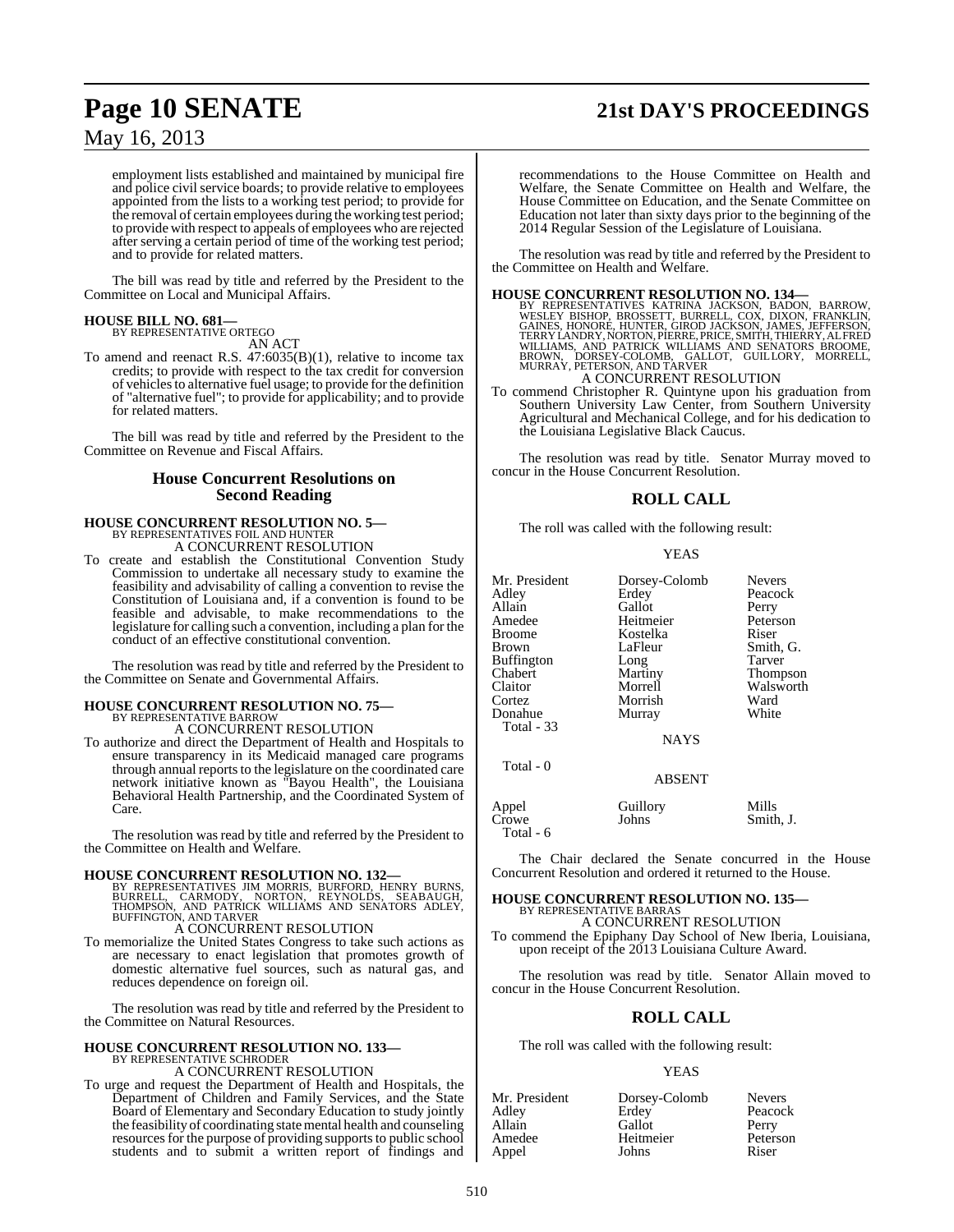# **21st DAY'S PROCEEDINGS Page 11 SENATE**

Broome Kostelka Smith, G.<br>Brown LaFleur Tarver Buffington Long<br>Chabert Martiny Chabert Martiny Walsworth Claitor Morrell Ward Donahue Total - 35

LaFleur Tarver<br>
Long Thompson Morrish<br>Murray

NAYS

Total - 0

ABSENT

Crowe Mills<br>Guillory Smith Total - 4

Smith, J.

The Chair declared the Senate concurred in the House Concurrent Resolution and ordered it returned to the House.

#### **HOUSE CONCURRENT RESOLUTION NO. 136—** BY REPRESENTATIVE BARRAS

A CONCURRENT RESOLUTION To commend the Main Street of New Iberia, Louisiana, upon receipt of a 2013 Louisiana Culture Award.

The resolution was read by title. Senator Allain moved to concur in the House Concurrent Resolution.

## **ROLL CALL**

The roll was called with the following result:

YEAS

| Mr. President     | Erdey         | <b>Nevers</b>   |
|-------------------|---------------|-----------------|
| Adley             | Gallot        | Peacock         |
| Allain            | Guillory      | Perry           |
| Amedee            | Heitmeier     | Peterson        |
| Appel             | Johns         | Riser           |
| <b>Broome</b>     | Kostelka      | Smith, G.       |
| <b>Brown</b>      | LaFleur       | Tarver          |
| <b>Buffington</b> | Long          | <b>Thompson</b> |
| Chabert           | Martiny       | Walsworth       |
| Claitor           | Morrell       | Ward            |
| Cortez            | Morrish       | White           |
| Donahue           | Murray        |                 |
| <b>Total</b> - 35 |               |                 |
|                   | <b>NAYS</b>   |                 |
| Total - 0         |               |                 |
|                   | <b>ABSENT</b> |                 |

Crowe Mills<br>Dorsey-Colomb Smith, J. Dorsey-Colomb Total - 4

The Chair declared the Senate concurred in the House Concurrent Resolution and ordered it returned to the House.

## **HOUSE CONCURRENT RESOLUTION NO. 137—** BY REPRESENTATIVE BARRAS

A CONCURRENT RESOLUTION To commend The Shadows-on-the-Teche of New Iberia, Louisiana, upon receipt of the 2013 Louisiana Culture Award.

The resolution was read by title. Senator Allain moved to concur in the House Concurrent Resolution.

#### **ROLL CALL**

The roll was called with the following result:

# May 16, 2013

#### YEAS

| Mr. President<br>Adley<br>Allain<br>Amedee<br>Appel<br><b>Broome</b><br>Brown<br><b>Buffington</b><br>Chabert<br>Claitor<br>Cortez<br>Donahue<br>Total - 36<br>Total - 0 | Dorsey-Colomb<br>Erdey<br>Gallot<br>Guillory<br>Heitmeier<br>Johns<br>Kostelka<br>LaFleur<br>Long<br>Martiny<br>Morrell<br>Morrish<br><b>NAYS</b> | Murray<br><b>Nevers</b><br>Peacock<br>Perry<br>Peterson<br>Riser<br>Smith, G.<br>Tarver<br>Thompson<br>Walsworth<br>Ward<br>White |
|--------------------------------------------------------------------------------------------------------------------------------------------------------------------------|---------------------------------------------------------------------------------------------------------------------------------------------------|-----------------------------------------------------------------------------------------------------------------------------------|
|                                                                                                                                                                          | <b>ABSENT</b>                                                                                                                                     |                                                                                                                                   |
|                                                                                                                                                                          |                                                                                                                                                   |                                                                                                                                   |
| Crowe<br>Total - 3                                                                                                                                                       | Mills                                                                                                                                             | Smith, J.                                                                                                                         |

The Chair declared the Senate concurred in the House Concurrent Resolution and ordered it returned to the House.

## **HOUSE CONCURRENT RESOLUTION NO. 138—** BY REPRESENTATIVE DOVE

A CONCURRENT RESOLUTION

To recognize Wednesday, May 22, 2013, as Louisiana Society of Professional Surveyors Day at the state capitol.

The resolution was read by title. Senator Chabert moved to concur in the House Concurrent Resolution.

#### **ROLL CALL**

The roll was called with the following result:

#### YEAS

| Mr. President | Dorsey-Colomb | Murray        |
|---------------|---------------|---------------|
| Adley         | Erdey         | <b>Nevers</b> |
| Allain        | Gallot        | Peacock       |
| Amedee        | Guillory      | Perry         |
| Appel         | Heitmeier     | Peterson      |
| Broome        | Johns         | Riser         |
| Brown         | Kostelka      | Smith, G.     |
| Buffington    | LaFleur       | Tarver        |
| Chabert       | Long          | Thompson      |
| Claitor       | Martiny       | Walsworth     |
| Cortez        | Morrell       | Ward          |
| Donahue       | Morrish       | White         |
| Total - 36    |               |               |
|               | <b>NAYS</b>   |               |
| Total - 0     |               |               |
|               | <b>ABSENT</b> |               |

Crowe Mills Smith, J.

The Chair declared the Senate concurred in the House Concurrent Resolution and ordered it returned to the House.

#### **Senate Bills and Joint Resolutions on Second Reading Reported by Committees**

**SENATE BILL NO. 178—** BY SENATOR RISER

Total - 3

AN ACT To enact R.S. 18:118, relative to voter registration forms, to provide for the availability of voter registration cards by firearm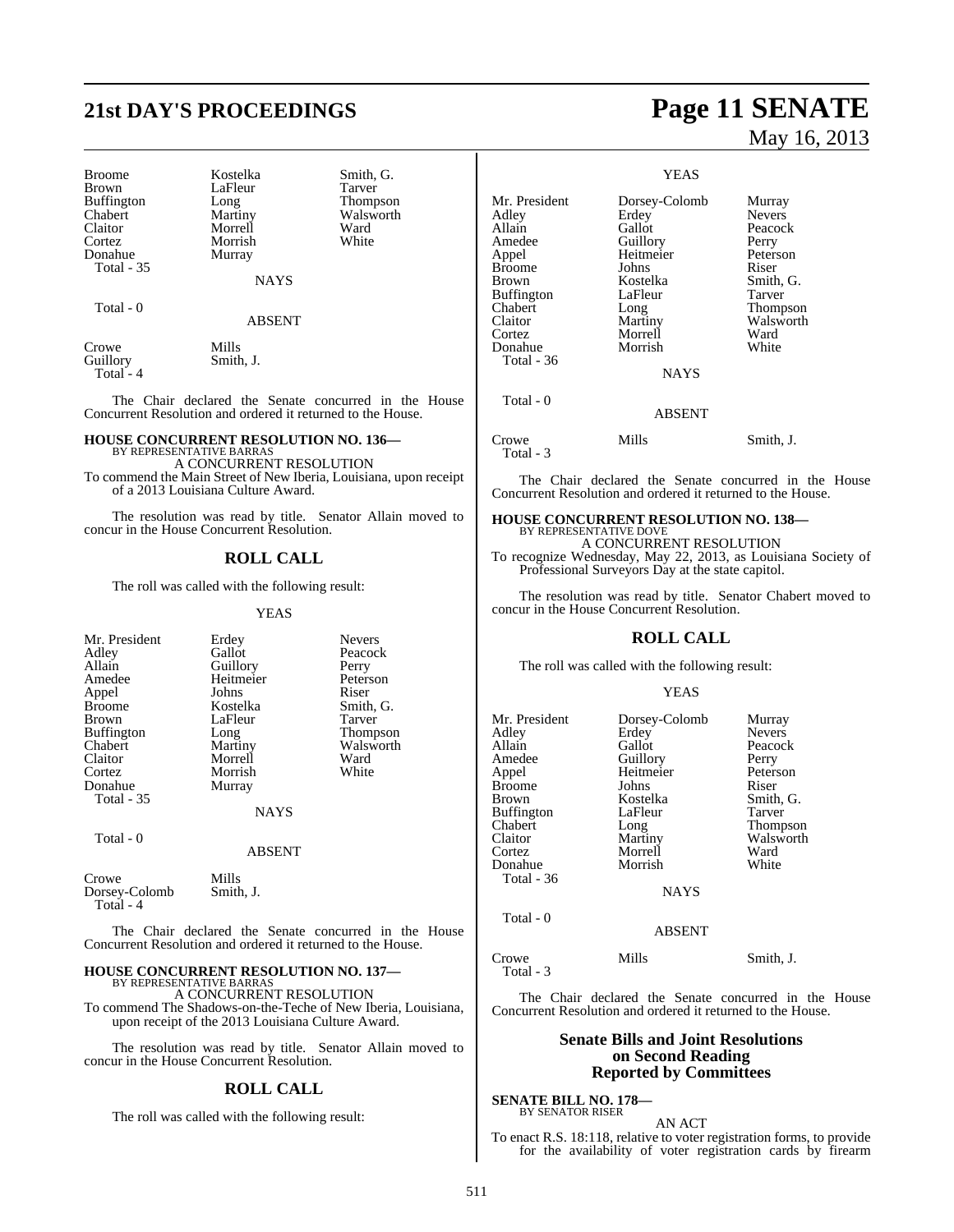# **Page 12 SENATE 21st DAY'S PROCEEDINGS**

## May 16, 2013

retailers; to grant authority to the secretary of state regarding voter registration application form availability; to provide for definitions and to provide for related matters.

Reported with amendments by the Committee on Senate and Governmental Affairs.

#### **SENATE COMMITTEE AMENDMENTS**

Amendments proposed by Senate Committee on Senate and Governmental Affairs to Original Senate Bill No. 178 by Senator Riser

#### AMENDMENT NO. 1

On page 1, line 3, after "retailers; to" delete the remainder of the line and insert "provide for registration with the secretary of state to receive voter registration information and procedures;

#### AMENDMENT NO. 2

On page 1, at the beginning of line 4, delete "regarding voter registration application form availability;

#### AMENDMENT NO. 3

On page l, line 11, change "**shall**" to "**may**"

## AMENDMENT NO. 4

On page 1, line 12, after "**from**" change "**firearms**" to "**firearm**"

#### AMENDMENT NO. 5

On page 2, line 1, change "**Firearms retailers**" to "**Firearm retailers**"

#### AMENDMENT NO. 6

On page 2, delete lines 3 through 19 in their entirety and insert the following:

"**C. Firearm retailers who make voter registration applications available may register with the secretary of state to receive voter registration information and procedures.**"

On motion of Senator Amedee, the committee amendment was adopted. The amended bill was read by title, ordered engrossed and passed to a third reading.

#### **House Bills and Joint Resolutions on Second Reading Reported by Committees**

#### **HOUSE BILL NO. 44—**

BY REPRESENTATIVES HAZEL AND ARNOLD AN ACT

To enact R.S. 44:11(E), relative to the confidentiality of information in personnel records of certain public employees; to provide for disclosure of certain information concerning members of the Firefighters' Retirement System if requested by specified entities; and to provide for related matters.

Reported favorably by the Committee on Senate and Governmental Affairs. The bill was read by title and referred to the Legislative Bureau.

#### **HOUSE BILL NO. 70—** BY REPRESENTATIVE FANNIN

AN ACT

To enact R.S. 40:1498(I), relative to the Bienville Parish Ward 4 and 5 Fire Protection District; to authorize an increase in the per diem paid to its governing board members; to provide relative to the number of meetings for which board members may be paid; and to provide for related matters.

Reported favorably by the Committee on Local and Municipal Affairs. The bill was read by title and referred to the Legislative Bureau.

#### **HOUSE BILL NO. 121—**

BY REPRESENTATIVE MONTOUCET AN ACT

To amend and reenact R.S. 23:1294(A)(2) and to enact R.S. 23:1294(A)(2)(l), relative to the Workers' Compensation Advisory Council; to add a representative of the Louisiana Physical Therapy Association to the council; and to provide for related matters.

Reported favorably by the Committee on Labor and Industrial Relations. The bill was read by title and referred to the Legislative Bureau.

**HOUSE BILL NO. 128—**<br>BY REPRESENTATIVES JONES, ADAMS, ANDERS, ARMES, ARNOLD, BILLIOT, WESLEY BISHOP, BROWN, HENRY BURNS,<br>BURRELL, COX, EDWARDS, GISCLAIR, GUINN, HARRISON, HAVARD,<br>HONORE, HOWARD, HUNTER, TERRY LANDRY, LEBA

#### AN ACT

To amend and reenact R.S. 33:1981(B) and to enact R.S.  $33:2201(B)(21)$  and  $(22)$ , relative to survivor's benefits for firemen and law enforcement officers; to provide for compensation for the surviving spouses and children of firemen and law enforcement officers employed by certain Indian tribes or tribal units, correctional officers employed by the Louisiana Department of Public Safety and Corrections; to provide for the definition of firemen and law enforcement officer; and to provide for related matters.

Reported favorably by the Committee on Local and Municipal Affairs. The bill was read by title and recommitted to the Committee on Finance.

## **HOUSE BILL NO. 131—** BY REPRESENTATIVE JAMES

A JOINT RESOLUTION

Proposing to amend Article III, Section 2(A)(3)(b) and  $(4)(\tilde{b})$ (introductory paragraph) of the Constitution of Louisiana, to provide for consideration of certain legislative instruments during regular sessions; to provide relative to subject matter restrictions for regular sessions; to provide for submission of the proposed amendment to the electors; and to provide for related matters.

Reported favorably by the Committee on Senate and Governmental Affairs. The bill was read by title and referred to the Legislative Bureau.

**HOUSE BILL NO. 147—** BY REPRESENTATIVES HUVAL, BARRAS, STUART BISHOP, BROWN, CHAMPAGNE, FRANKLIN, GISCLAIR, HILL, HONORE, HOWARD, NANCY LANDRY, LEBAS, LEOPOLD, MACK, MONTOUCET, AND ST. **GERMAIN** 

#### AN ACT

To enact R.S. 47:463.160 and 463.161, relative to motor vehicle special prestige plates; to provide for creation, issuance, and design of such license plates; to provide relative to the fee and distribution of fees for such plates; to authorize the promulgation of rules and regulations relative to the creation and implementation of a special prestige license plate; and to provide for related matters.

Reported with amendments by the Committee on Transportation, Highways and Public Works.

#### **SENATE COMMITTEE AMENDMENTS**

Amendments proposed by Senate Committee on Transportation, Highways and Public Works to Reengrossed House Bill No. 147 by Representative Huval

#### AMENDMENT NO. 1

On page 1, line 2, after "prestige" insert "license"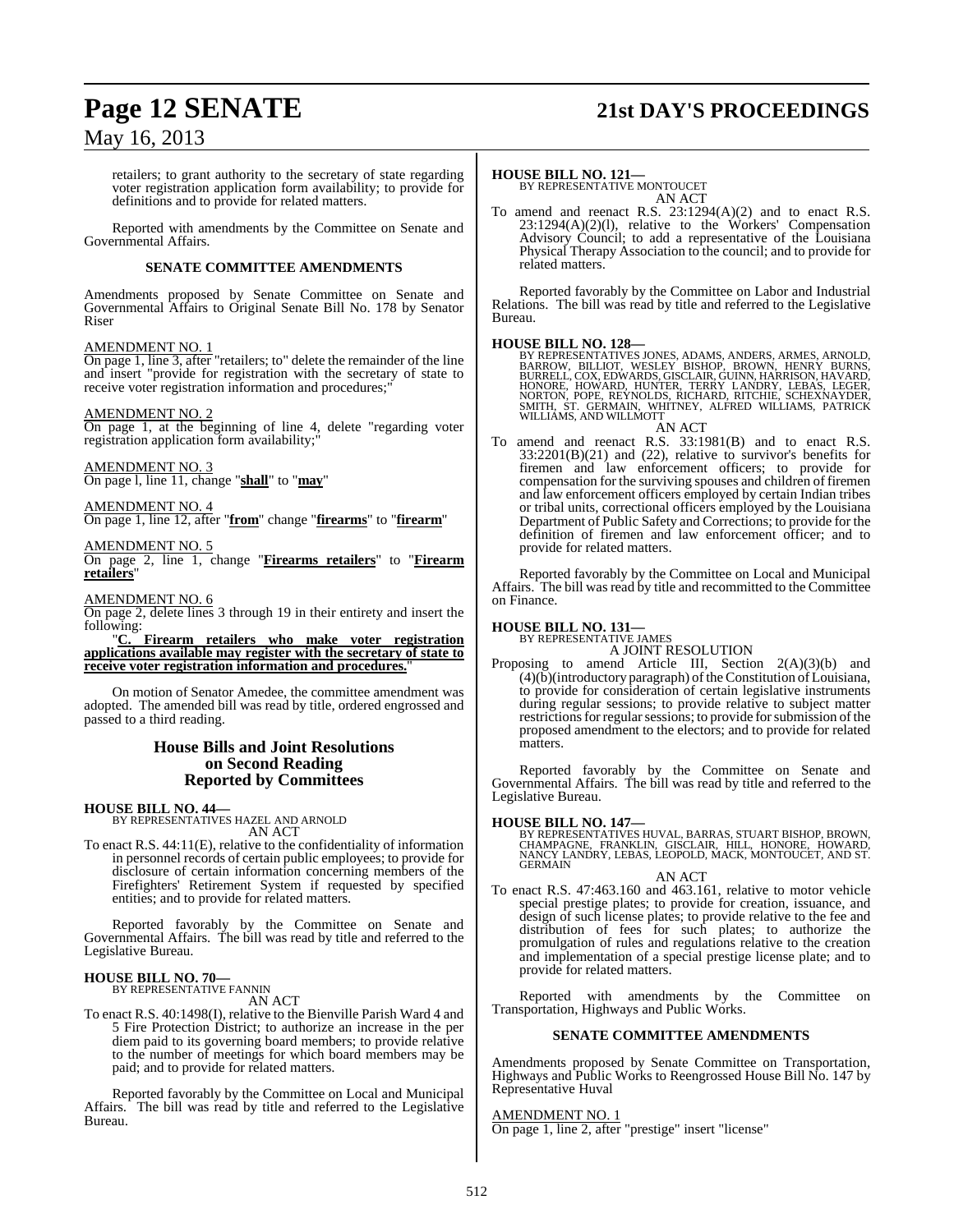# **21st DAY'S PROCEEDINGS Page 13 SENATE**

# May 16, 2013

#### AMENDMENT NO. 2

On page 2, line 5, change "regular" to "standard"

#### AMENDMENT NO. 3

On page 2, lines 21 and 22, change "Council for the Development of French in Louisiana" to "Holy Rosary Redevelopment"

#### AMENDMENT NO. 4

On page 2, delete line 27, and insert the following:

"D. The department shall collect an annual royalty fee of fifteen dollars for this special prestige license plate, which shall be disbursed in accordance with Subsection E of this Section. This fee shall be in addition to the standard motor"

#### AMENDMENT NO. 5

On page 3, line 1, after "fifty cents" delete the remainder of the line and delete line 2 and insert "for each plate to be retained by the department to offset a portion of administrative costs."

#### AMENDMENT NO. 6

On page 3, between lines 2 and 3, insert the following:

"E. The annual royalty fee shall be collected by the department and forwarded to the Holy Rosary Redevelopment, or its successor nonprofit corporation. The monies received shall be disbursed and used solely for redevelopment of the Holy Rosary Institute in Lafayette, Louisiana."

#### AMENDMENT NO. 7

On page 3, line 4, change "E." to "F."

On motion of Senator Adley, the committee amendment was adopted. The amended bill was read by title and referred to the Legislative Bureau.

## **HOUSE BILL NO. 148—** BY REPRESENTATIVE PIERRE

AN ACT

To amend and reenact R.S. 22:1283, relative to motorcycle liability insurance; to extend the time period in which a policyholder may provide proof of appropriate license endorsements; to extend the time in which an initial applicant for motorcycle liability insurance may provide proof of appropriate license endorsements; and to provide for related matters.

Reported favorably by the Committee on Insurance. The bill was read by title and referred to the Legislative Bureau.

#### **HOUSE BILL NO. 180—**

BY REPRESENTATIVE BROWN AN ACT

To enact R.S. 33:381(C)(32), relative to the village of Goldonna and Natchitoches Parish; to provide for the abolition of the office of police chief and the police department in Goldonna; to provide limitations and requirements on such an abolition which include a requirement for voter approval; to authorize the municipality to contract with other law enforcement entities in the parish for law enforcement services; and to provide for related matters.

Reported favorably by the Committee on Local and Municipal Affairs. The bill was read by title and referred to the Legislative Bureau.

## **HOUSE BILL NO. 188—** BY REPRESENTATIVE PONTI

AN ACT

To amend and reenact R.S. 37:1864.3(A)(2) and to enact R.S. 37:1861(A)(8) and 1864.3(A)(3), relative to secondhand dealers; to define precious metal object; to prohibit the payment of cash by secondhand dealers for precious metal objects; and to provide for related matters.

Reported favorably by the Committee on Commerce, Consumer Protection, and International Affairs. The bill was read by title and referred to the Legislative Bureau.

## **HOUSE BILL NO. 224—** BY REPRESENTATIVE HOLLIS

AN ACT

To amend and reenact R.S. 17:492(A) and (D)(2) and 493(A) and (C), relative to school bus operators; to require the immediate removal of a nontenured school bus operator who is convicted of or has pled nolo contendere to certain offenses relative to operating a vehicle while intoxicated; to provide that such a conviction or plea shall be grounds for removal of a tenured school bus operator; to provide for applicability; to provide an effective date; and to provide for related matters.

Reported favorably by the Committee on Education. The bill was read by title and referred to the Legislative Bureau.

#### **HOUSE BILL NO. 232—**

BY REPRESENTATIVE BROWN AN ACT

To amend and reenact R.S. 33:4574.1.1(A)(11), relative to the Grant Parish Tourist Commission; to provide for the maximum tax rate of the hotel occupancy tax levied by the commission; and to provide for related matters.

Reported favorably by the Committee on Local and Municipal Affairs. The bill was read by title and referred to the Legislative Bureau.

## **HOUSE BILL NO. 241—** BY REPRESENTATIVE WILLMOTT

AN ACT To amend and reenact R.S. 37:1021, 1023(A), and 1025(A)(1), relative to medication attendants; to expand the applicability of the medication attendant provisions to the office of aging and adult services; to change the term "Medicaid waiver services provided to persons with developmental disabilities" to "Medicaid home- and community-based services"; to change the term "mental retardation" to "developmental disabilities"; to make technical corrections; and to provide for related matters.

Reported favorably by the Committee on Health and Welfare. The bill was read by title and referred to the Legislative Bureau.

#### **HOUSE BILL NO. 243—**

BY REPRESENTATIVE CARTER

AN ACT To amend and reenact R.S.  $17:3048.1(P)(1)(a)$  and  $(V)(1)(a)$ , relative to the Taylor Opportunity Program for Students; to provide for the eligibility of certain students graduating from certain high schools outside of Louisiana or the United States to receive programawards; to provide for effectiveness; and to provide for related matters.

Reported favorably by the Committee on Education. The bill was read by title and referred to the Legislative Bureau.

## **HOUSE BILL NO. 286—** BY REPRESENTATIVE BROSSETT

AN ACT

To amend and reenact R.S. 38:330.1(C)(2)(c) and (3)(a), relative to the SoutheastLouisiana Flood Protection Authorities; to provide for the nominating committee; to provide for the authority of the nominating committee; to provide for the notice of committee vacancy; and to provide for related matters.

Reported favorably by the Committee on Transportation, Highways and Public Works. The bill was read by title and referred to the Legislative Bureau.

**HOUSE BILL NO. 287—** BY REPRESENTATIVE DANAHAY AN ACT

To amend and reenact R.S. 40:1498(D), relative to Calcasieu Parish; to provide relative to fire protection districts within Calcasieu Parish; to increase the maximum per diem for board members; and to provide for related matters.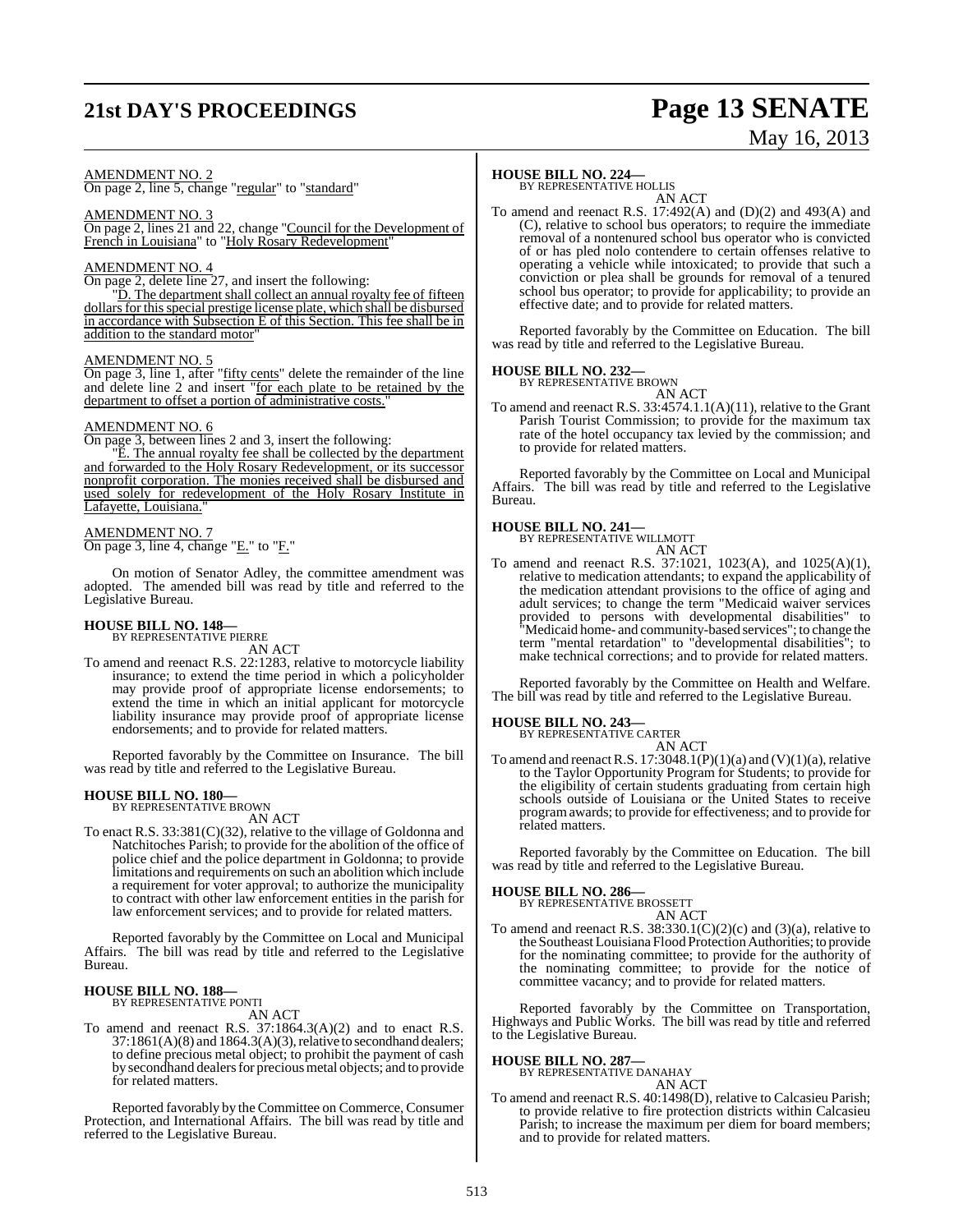## **Page 14 SENATE 21st DAY'S PROCEEDINGS**

## May 16, 2013

Reported favorably by the Committee on Local and Municipal Affairs. The bill was read by title and referred to the Legislative Bureau.

## **HOUSE BILL NO. 300—** BY REPRESENTATIVE COX

AN ACT

To amend and reenact R.S. 40:1601(A) and to repeal R.S.  $40:1601(C)(3)$ , relative to novelty lighters; to provide for definitions and application; and to provide for related matters.

Reported favorably by the Committee on Commerce, Consumer Protection, and International Affairs. The bill was read by title and referred to the Legislative Bureau.

#### **HOUSE BILL NO. 339—**

BY REPRESENTATIVE BERTHELOT AN ACT

To amend and reenact R.S. 40:1510, relative to volunteer firefighters; to allow for the use of public funds for certain activities; to create a length of service program; and to provide for related matters.

Reported favorably by the Committee on Local and Municipal Affairs. The bill was read by title and referred to the Legislative Bureau.

**HOUSE BILL NO. 351—** BY REPRESENTATIVES LEOPOLD AND WESLEY BISHOP AND SENATOR MORRELL

AN ACT

To amend and reenact R.S. 48:229(B), relative to the highway priority construction program; to provide relative to priorities for bridges within the proposed program of construction for highways; and to provide for related matters.

Reported favorably by the Committee on Transportation, Highways and Public Works. The bill was read by title and referred to the Legislative Bureau.

## **HOUSE BILL NO. 355—**

BY REPRESENTATIVE LEBAS

- AN ACT
- To amend and reenact R.S. 40:1007(E)(1), relative to access to prescription monitoring information; to add certain delegates to the persons authorized to access prescription monitoring information; and to provide for related matters.

Reported favorably by the Committee on Health and Welfare. The bill was read by title and referred to the Legislative Bureau.

## **HOUSE BILL NO. 373—** BY REPRESENTATIVE FRANKLIN

AN ACT

To enact R.S. 47:463.160, relative to motor vehicle special prestige plates; to provide for the Free and Accepted Mason license plate; to provide for the creation, issuance, and design of such license plates; to provide relative to the fee and distribution of fees for such plates; to authorize the promulgation of rules and regulations relative to the creation and implementation of a special prestige license; to provide for qualified applicants; and to provide for related matters.

Reported with amendments by the Committee on Transportation, Highways and Public Works.

#### **SENATE COMMITTEE AMENDMENTS**

Amendments proposed by Senate Committee on Transportation, Highways and Public Works to Reengrossed House Bill No. 373 by Representative Franklin

AMENDMENT NO. 1

On page 1, line 2, after "prestige" insert "license"

AMENDMENT NO. 2

On page 1, at the end of line 4, delete "and distribution of fees"

AMENDMENT NO. 3 On page 1, line 6, after "license" insert "plate"

AMENDMENT NO. 4 On page 2, delete lines 10 through 12

AMENDMENT NO. 5 On page 2, line 13, change "F." to "E."

On motion of Senator Adley, the committee amendment was adopted. The amended bill was read by title and referred to the

## **HOUSE BILL NO. 383—**

Legislative Bureau.

BY REPRESENTATIVES LOPINTO,BILLIOT, LEOPOLD, AND LORUSSO AND SENATORS APPEL, HEITMEIER, AND MARTINY AN ACT

To amend and reenact R.S. 46:1064.2, relative to hospital service districts in Jefferson Parish; to provide relative to the lease of a hospital owned by any such district; to authorize such leases without voter approval; and to provide for related matters.

Reported favorably by the Committee on Local and Municipal Affairs. The bill was read by title and referred to the Legislative Bureau.

#### **HOUSE BILL NO. 390—**

BY REPRESENTATIVE LEBAS AN ACT

To amend and reenact R.S. 37:1164(2)(introductory paragraph) and (b), relative to colleges of pharmacy; to provide for definitions; to clarify existing terminology; and to provide for related matters.

Reported favorably by the Committee on Health and Welfare. The bill was read by title and referred to the Legislative Bureau.

**HOUSE BILL NO. 391—** BY REPRESENTATIVE LEBAS

AN ACT

To amend and reenact R.S. 37:1232 and to enact R.S. 37:1182(B)(9), relative to the Louisiana Board of Pharmacy; to add to the board's powers and duties with respect to nonresident licensees; to provide relative to nonresident pharmacies; and to provide for related matters.

Reported favorably by the Committee on Health and Welfare. The bill was read by title and referred to the Legislative Bureau.

**HOUSE BILL NO. 395—**

BY REPRESENTATIVE GUINN

AN ACT To enact R.S. 32:412(L) and R.S. 40:1321(L), relative to driver's licenses and special identification cards; to authorize the inclusion of "situs inversus totalis" on driver's licenses and special identification cards; to provide for rules and regulations; and to provide for related matters.

Reported with amendments by the Committee on Transportation, Highways and Public Works.

#### **SENATE COMMITTEE AMENDMENTS**

Amendments proposed by Senate Committee on Transportation, Highways and Public Works to Engrossed House Bill No. 395 by Representative Guinn

#### AMENDMENT NO. 1

On page 1, line 2, after "R.S. 32:412(L)" insert "and (M)" and after "R.S. 40:1321(L)" insert "and (M)"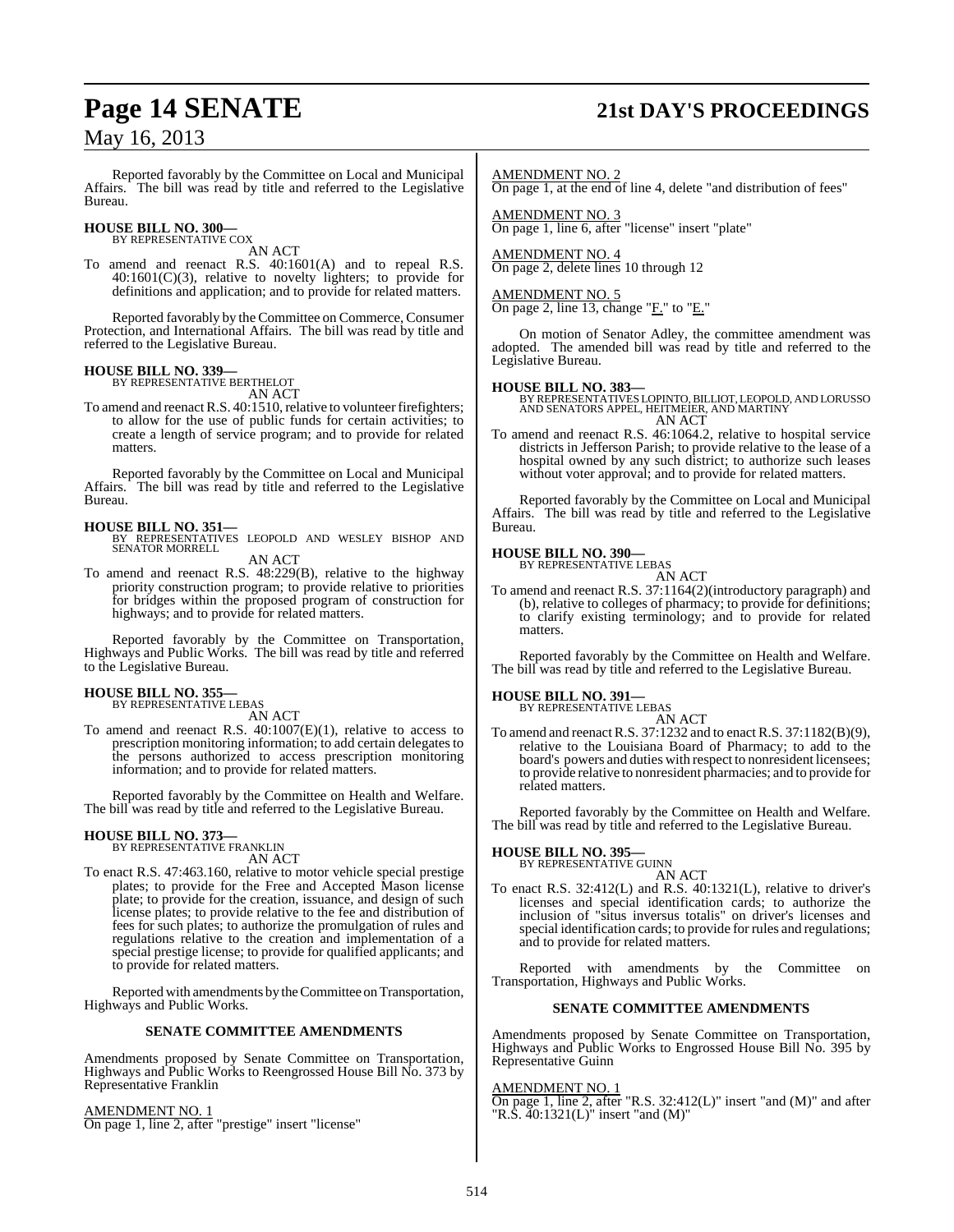# **21st DAY'S PROCEEDINGS Page 15 SENATE**

# May 16, 2013

#### AMENDMENT NO. 2

On page 1, line 4, after "cards;" insert: "to authorize driver's licenses and special identification cards that comply with federal REAL ID regulations in certain instances; to provide for oversight and approval;"

#### AMENDMENT NO. 3

On page 1, line 7, after "R.S. 32:412(L)" insert "and (M)" and change "is" to "are"

#### AMENDMENT NO. 4

On page 1, line 8, after "license;" insert "veteran designation; "situs inversus totalis" designation; REAL ID security marking;"

#### AMENDMENT NO. 5

On page 1, after line 19, insert:

"M.(1) Notwithstanding the provisions of Act No. 807 of the 2008 Regular Session of the Legislature, the Department shall issue a license which bears a United States Department of Homeland Security approved security marking reflecting that such credential meets the standards of the REAL ID Act of 2005 upon the request of any individual who is otherwise eligible to be issued a license pursuant to this Chapter and who meets all the requirements of the United States Department of Homeland Security for a REAL ID compliant credential.

 $(2)$  If the individual elects not to be issued a REAL ID compliant driver's license, such license issued by the department shall indicate that the driver's license is not accepted by federal agencies for official purposes in compliance with the United States Department of Homeland Security rules and the words "Not for federal identification" shall be printed on the license.

(3) The compliance with REAL ID authorized pursuant to this Subsection shall be limited to those standards in effect as of January 31, 2013. Any subsequent changes to the federal rules shall only be implemented after oversight and approval by the House and Senate Committees on Transportation, Highways, and Public Works."

#### AMENDMENT NO. 6

On page 2, line 1, after "R.S. 40:1321(L)" insert "and (M)" and change "is" to "are"

AMENDMENT NO. 7

On page 2, line 2, after "veteran designation;" insert ""situs inversus totalis" designation; REAL ID security marking;"

AMENDMENT NO. 8

On page 2, after line 13, insert:

"M.(1) Notwithstanding the provisions of Act No. 807 of the 2008 Regular Session of the Legislature, the Department shall issue a special identification card which bears a United States Department of Homeland Security approved security marking reflecting that such credential meets the standards of the REAL ID Act of 2005 upon the request of any individual who is otherwise eligible to be issued a special identification card pursuant to this Chapter and who meets all the requirements of the United States Department of Homeland Security for a REAL ID compliant credential.

 $(2)$  If the individual elects not to be issued a REAL ID compliant special identification card, such card issued by the department shall indicate that the special identification card is not accepted by federal agencies for official purposes in compliance with the United States Department of Homeland Security rules and the words "Not for federal identification" shall be printed on the special identification card.

(3) The compliance with REAL ID authorized pursuant to this Subsection shall be limited to those standards in effect as of January 31, 2013. Any subsequent changes to the federal rules shall only be implemented after oversight and approval by the House and Senate Committees on Transportation, Highways, and Public Works.

Section 3. This Act shall become effective on January 1, 2014."

On motion of Senator Adley, the committee amendment was adopted. The amended bill was read by title and referred to the Legislative Bureau.

#### **HOUSE BILL NO. 409—**

BY REPRESENTATIVE JOHNSON AN ACT

To amend and reenact R.S. 32:1524 and to enact R.S. 32:1524.1, 1524.2, and 1524.3, relative to contract carriers transporting railroad employees; to provide for certain safety regulations for such contract carriers, including driver qualifications, alcohol and controlled substance testing, vehicle inspections, and records; to provide for violations and penalties; to provide for definitions; and to provide for related matters.

Reported with amendments by the Committee on Transportation, Highways and Public Works.

#### **SENATE COMMITTEE AMENDMENTS**

Amendments proposed by Senate Committee on Transportation, Highways and Public Works to Reengrossed House Bill No. 409 by Representative Johnson

AMENDMENT NO. 1 On page 5, delete line 20

AMENDMENT NO. 2 On page 5, line 21, change " $(3)$ " to " $(2)$ "

AMENDMENT NO. 3 On page 5, line 22, change "(4)" to "(3)"

AMENDMENT NO. 4 On page 5, line 24, change "(5)" to "(4)"

AMENDMENT NO. 5 On page 5, line 25, change " $(6)$ " to " $(5)$ "

AMENDMENT NO. 6 On page 5, line 26, change "(7)" to "(6)"

AMENDMENT NO. 7 On page 5, line 27, change "(8)" to "(7)"

<u>AMENDMENT NO. 8</u> On page 5, line 28, change " $(9)$ " to " $(8)$ "

AMENDMENT NO. 9 On page 5, line 29, change "(10)" to "(9)"

AMENDMENT NO. 10 On page 6, line 1, change " $(11)$ " to " $(10)$ "

AMENDMENT NO. 11 On page 6, line 2, change " $(12)$ " to " $(11)$ "

AMENDMENT NO. 12 On page 6, line 3, change " $(13)$ " to " $(12)$ "

AMENDMENT NO. 13 On page 6, line 4, change "(14)" to "(13)"

AMENDMENT NO. 14 On page 6, line 5, change " $(15)$ " to " $(14)$ "

AMENDMENT NO. 15 On page 6, line 6, change " $(16)$ " to " $(15)$ "

AMENDMENT NO. 16 On page 6, line 9, after "CFR" insert "Parts"

AMENDMENT NO. 17 On page 9, line 6, change "this Section" to "R.S. 32:1524, 1524.1, and  $1524.2"$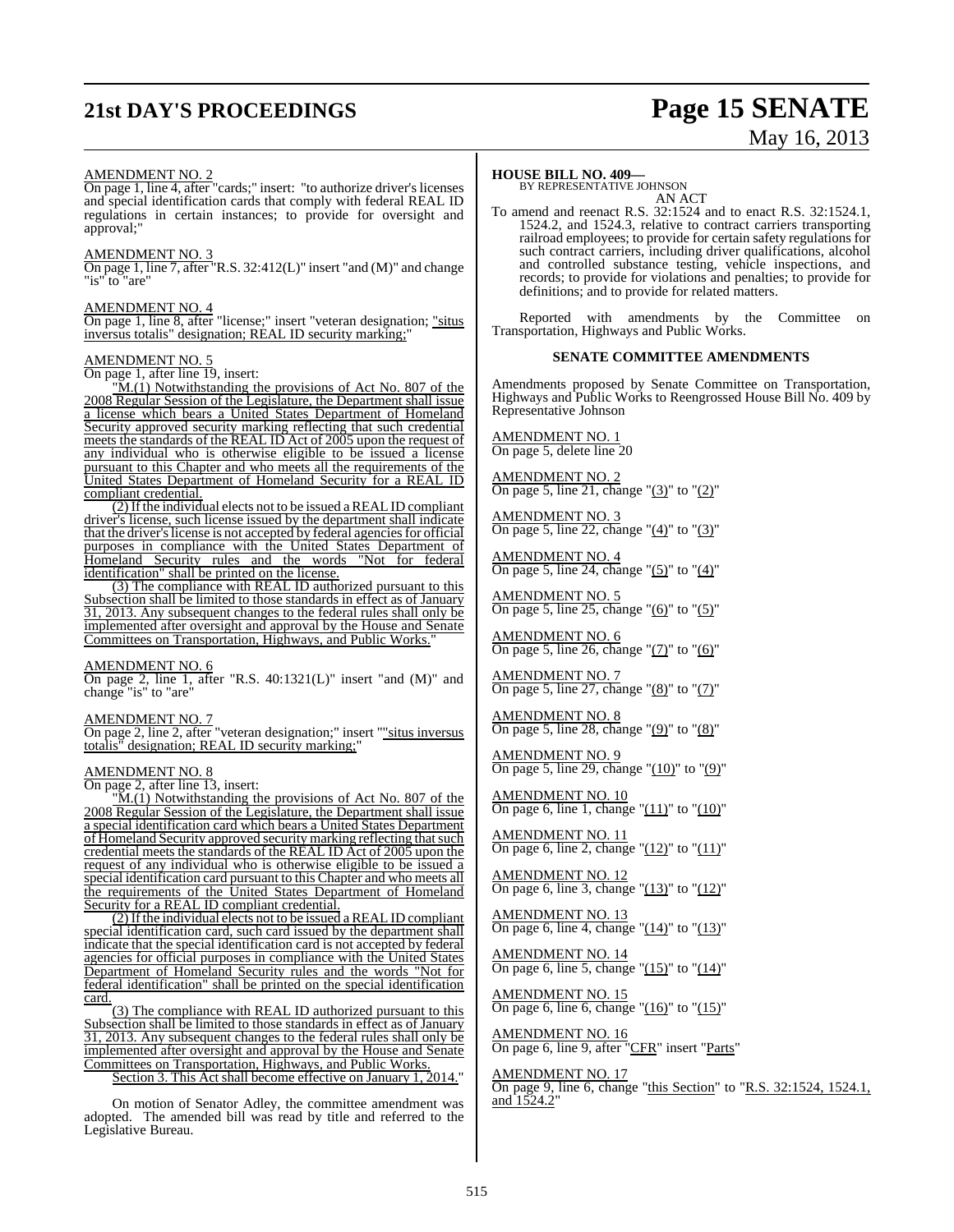# **Page 16 SENATE 21st DAY'S PROCEEDINGS**

## May 16, 2013

#### AMENDMENT NO. 18

On page 9, line 10, at the end of the line delete "this" and on line 11, change "Section" to "R.S. 32:1524, 1524.1, and 1524.2"

On motion of Senator Adley, the committee amendment was adopted. The amended bill was read by title and referred to the Legislative Bureau.

**HOUSE BILL NO. 410—** BY REPRESENTATIVES TALBOT AND FANNIN AN ACT

To amend and reenact R.S. 23:1371.2, relative to workers' compensation; to provide for the submission deadlines to the Workers' Compensation Second Injury Fund; to extend the sunset date of the fund; and to provide for related matters.

Reported favorably by the Committee on Labor and Industrial Relations. The bill was read by title and referred to the Legislative Bureau.

# **HOUSE BILL NO. 425—** BY REPRESENTATIVE HENRY

AN ACT

To enact R.S. 6:1013.1, relative to check cashing facilities; to provide for cashing certain government checks; to provide for records retention; and to provide for related matters.

Reported with amendments by the Committee on Commerce, Consumer Protection, and International Affairs.

#### **SENATE COMMITTEE AMENDMENTS**

Amendments proposed by Senate Committee on Commerce, Consumer Protection and International Affairs to Engrossed House Bill No. 425 by Representative Henry

AMENDMENT NO. 1 On page 2, line 4, after " $B$ ." insert " $(1)$ "

AMENDMENT NO. 2 On page 2, line 11, after "person." insert "(2)"

AMENDMENT NO. 3 On page 2, line 24, after "R.S. 6:1013" insert "(B)"

On motion of Senator Martiny, the committee amendment was adopted. The amended bill was read by title and referred to the Legislative Bureau.

#### **HOUSE BILL NO. 451—**

BY REPRESENTATIVES BARROW, BADON, BROSSETT, BROWN,<br>CARTER,HUNTER,KATRINA JACKSON,JAMES,JEFFERSON,JONES,<br>NANCY LANDRY,MORENO,PRICE,SMITH,ST.GERMAIN,ALFRED<br>WILLIAMS,AND WILLMOTT AND SENATOR BROOME AN ACT

To amend and reenact R.S. 40:2022, relative to duties of licensed hospitals; to provide for legislative intent relative to the health of newborns; to require hospitals to offer the pertussis vaccine to parents of newborns; to provide for exceptions; to require provision of certain health care information under specified conditions; to provide for construction of provisions; and to provide for related matters.

Reported favorably by the Committee on Health and Welfare. The bill was read by title and referred to the Legislative Bureau.

#### **HOUSE BILL NO. 465—**

BY REPRESENTATIVE SHADOIN AN ACT

To amend and reenact R.S.  $32:393(B)(2)$  and  $(C)(1)(b)$  and  $414.2(A)(1)(c)$  and to enact R.S. 32:414.2(A)(1)(d)(xi), relative to commercial driver's licenses; to provide for reports to be sent to the Department of Public Safety and Corrections regarding violations by holders of commercial driver'slicenses; to provide relative to the disqualification of commercial driver's licenses; to provide for definitions; and to provide for related matters.

Reported favorably by the Committee on Transportation, Highways and Public Works. The bill was read by title and referred to the Legislative Bureau.

**HOUSE BILL NO. 470—** BY REPRESENTATIVE WILLMOTT AN ACT

To enact R.S. 32:284.1, relative to the transportation of dogs; to prohibit the transportation of dogs in pickup truck beds and utility trailers on certain roadways; to provide for penalties; and to provide for related matters.

Reported favorably by the Committee on Transportation, Highways and Public Works. The bill was read by title and referred to the Legislative Bureau.

## **HOUSE BILL NO. 525—**

BY REPRESENTATIVE HARRIS AN ACT

To amend and reenact R.S. 46:230.1(C), 231(4)(introductory paragraph) and (b),  $231.2(A)(2)$ , and  $231.6(C)$ , to enact R.S. 46:231.12 and 460.6(F), and to repeal R.S. 46:231(13), 231.3, 231.6(D) and (E), 231.7 through 231.11, and 460.8(C), relative to aid to needy families; to provide for definitions; to provide eligibility conditionsforthe cash assistance program; to provide for employment services for cash assistance recipients; to provide for contingency of certain services upon appropriation; to provide for promulgation of rules; and to provide for related matters.

Reported favorably by the Committee on Health and Welfare. The bill was read by title and referred to the Legislative Bureau.

## **HOUSE BILL NO. 544—** BY REPRESENTATIVE PONTI

AN ACT

To amend and reenact R.S. 6:1085, relative to the commissioner of financial institutions; to provide for the promulgation of rules; to provide for a temporary licensing exemption for certain residential mortgage loan originators; and to provide for related matters.

Reported with amendments by the Committee on Commerce, Consumer Protection, and International Affairs.

#### **SENATE COMMITTEE AMENDMENTS**

Amendments proposed by Senate Committee on Commerce, Consumer Protection and International Affairs to Engrossed House Bill No. 544 by Representative Ponti

#### AMENDMENT NO. 1

On page 1, line 12, change "an" to "a limited"

On motion of Senator Martiny, the committee amendment was adopted. The amended bill was read by title and referred to the Legislative Bureau.

#### **HOUSE BILL NO. 547—**

BY REPRESENTATIVE PRICE AN ACT

To amend and reenact R.S. 32:781(4), (7), and (14), 784(A)(introductory paragraph) and (5), 785, 790(B),  $792(A)$ (introductory paragraph), and  $794(A)(3)$  and to enact R.S. 32:784(A)(6) and 792( $\hat{A}$ )(5), relative to the regulation of used motor vehicles; to provide for definitions; to provide for rent-to-own dealers; to provide for used motor vehicle salespersons; to provide procedures for denial, suspension, or revocation of a license; to provide for notice, hearings, and appeals; to provide for abandonment of businesses; to increase the fine for violations of black market sales; to provide for grounds for denial of a license; to provide relative to wholesale motor vehicle auctions; and to provide for related matters.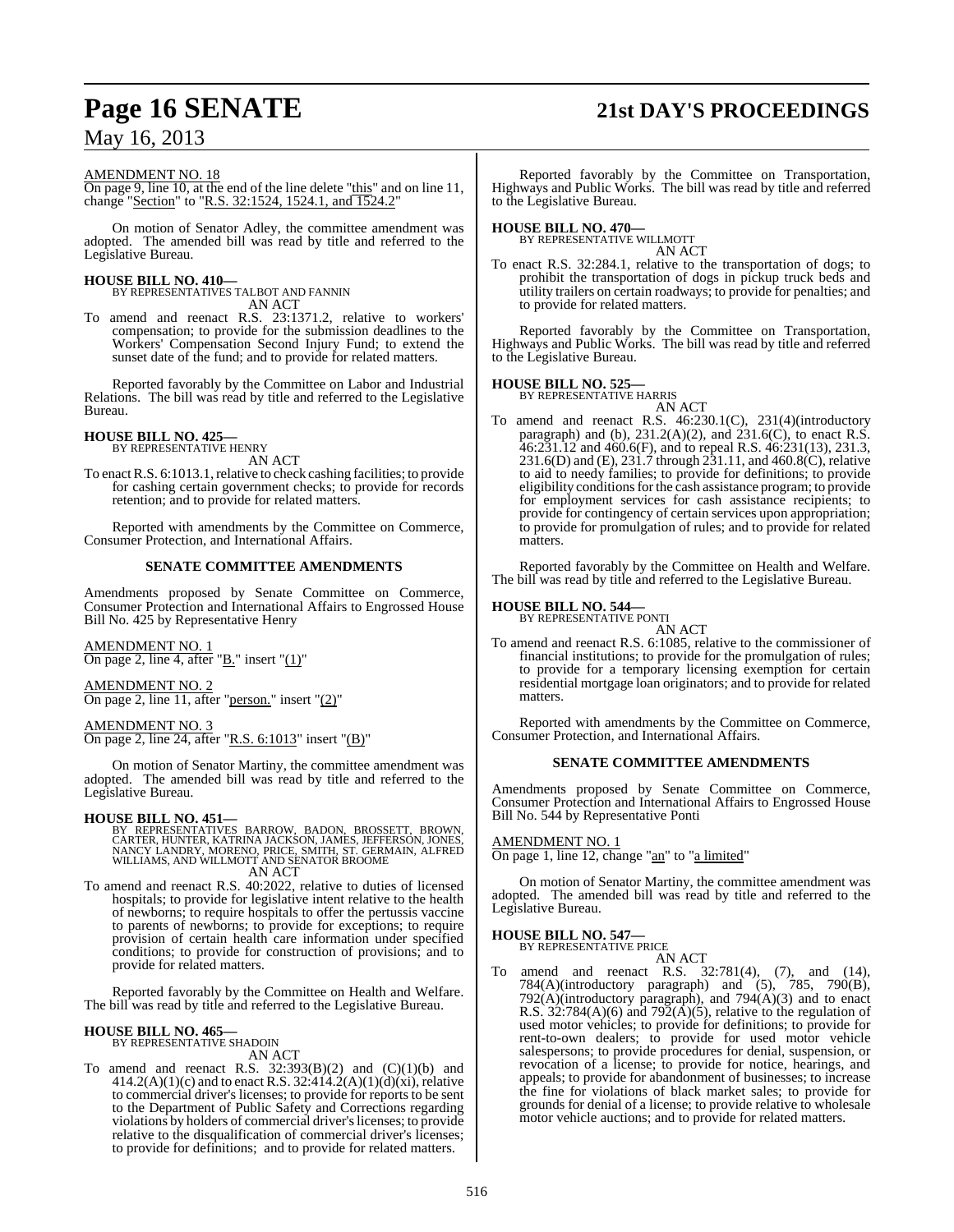# **21st DAY'S PROCEEDINGS Page 17 SENATE**

Reported favorably by the Committee on Transportation, Highways and Public Works. The bill was read by title and referred to the Legislative Bureau.

- **HOUSE BILL NO. 554—** BY REPRESENTATIVES GAROFALO, BADON, BARROW, BERTHELOT, BILLIOT, WESLEY BISHOP, AND BROWN AN ACT
- To enact R.S. 40:1503.1, relative to Orleans Parish; to create the Fort Pike Fire Protection District within the parish; to provide relative to the boundaries, purpose, governance, and powers and duties of the district; to provide relative to district funding, including the authority to levy ad valorem taxes; and to provide for related matters.

Reported favorably by the Committee on Local and Municipal Affairs. The bill was read by title and referred to the Legislative Bureau.

## **HOUSE BILL NO. 557—** BY REPRESENTATIVE WILLMOTT

AN ACT

To enact Children's Code Article 609(A)(3), relative to mandatory reporting of child abuse; to require training be made available for mandatory reporters; to provide that a mandatory reporter may obtain training as the reporter deems necessary; to authorize state regulatory departments, boards, commissions, and agencies to offer continuing education credit; to authorize certain entities to provide equivalent training; and to provide for related matters.

Reported favorably by the Committee on Health and Welfare. The bill was read by title and referred to the Legislative Bureau.

#### **HOUSE BILL NO. 582—**

BY REPRESENTATIVES SIMON, HENSGENS, HOFFMANN, KATRINA JACKSON, POPE, AND PATRICK WILLIAMS AN ACT

To enact R.S. 40:1742(A)(4), relative to parking spaces for certain disabled persons; to require access aislesto have the phrase "No Parking" written upon the pavement; to provide for penalties; to provide for applicability; and to provide for related matters.

Reported favorably by the Committee on Health and Welfare. The bill was read by title and referred to the Legislative Bureau.

## **HOUSE BILL NO. 583—** BY REPRESENTATIVE COX

AN ACT

To enact R.S. 23:331, relative to veterans; to provide with respect to employment discrimination; to provide for protection for veterans to attend necessary medical appointments; to provide definitions; to provide penalties; and to provide for related matters.

Reported favorably by the Committee on Labor and Industrial Relations. The bill was read by title and referred to the Legislative Bureau.

## **HOUSE BILL NO. 628—** BY REPRESENTATIVE BARRAS

AN ACT

To amend and reenact R.S. 9:400(A)(introductory paragraph), (B), (D), and (E), R.S. 11:22(D), 143(C)(introductory paragraph), 701(10), 1115(C), 1345.4, 1345.6, 1632(D)(1), 1633(B)(1),  $1644(C)(2)$ ,  $2132$ ,  $2218(J)(4)$ ,  $2220(A)(1)(g)(i)$ , (ii), and (iv),  $2221(K)(3)$ ,  $2241.8(1)(b)$ , and  $2242.8(1)(b)$ , R.S. 14:26 and 63.4(A) and (C), R.S. 15:1084(D) and 1173, R.S. 17:7.2(A)(introductory paragraph), 1684(A)(2), 1809(A), 1812(A), 1813(A), the heading of Part IV of Chapter 5 of Title 17 of the Louisiana Revised Statutes of 1950, R.S.17:1970.2(5),  $1970.4(D)(1)(b)$ , (c), and (d),  $2054(A)$ ,  $2757(B)(9)$ , 3022(A)(1)(a)(introductory paragraph) and (i), 3130(A), 3218,  $3226(B)$ ,  $3351(A)(5)(c)$ ,  $3351.1(A)(1)$ ,  $3381(A)$ ,  $3382(A)$ , and 3387(A), R.S. 22:1071(D)(2)(c), R.S. 24:31.1(C)(2), (D), and (E), R.S. 27:220(C), R.S. 28:2(32)(b), 54(D)(1)(introductory

# May 16, 2013

paragraph), 874(A)(introductory paragraph),  $894(A)$ (introductory paragraph) and (B)(5), and 912(B), R.S.  $30:4(I)(4)$  and  $9I(B)(1)$ , R.S.  $33:4720.56(23)(a)$ ,  $4720.58.1(F)(1)$ ,  $4720.151(K)(6)(a)$ ,  $4720.161(K)(3)$  and  $(6)(a)$ ,  $4720.171(K)(3)$  and  $(6)(a)$ ,  $4720.181(K)(6)(a)$ , and 4720.191(K)(6)(a), R.S. 35:191.2(4), R.S. 36:109(V),  $204(A)(8)$ ,  $209(W)$ (introductory paragraph) and  $(2)$ ,  $234(A)(13)$ , 239(C), 254(A)(8) and (F)(1), 354(A)(12), 404(A)(9),  $454(A)(8)$ ,  $605(A)(8)$ ,  $624(A)(7)$ ,  $629(C)(3)$ ,  $645(A)(7)$ , 682(B)(6), 702(6), 722(6), 742(6), and 764(A)(7), R.S.  $37:791(A)(3)$  and  $3259(A)(9)$  and (B), R.S. 39:102(C) and  $103(A)(2)$ , R.S.  $39:1533(A)$  as most recently amended by Section 3 of Act No. 449 and Section 3 of Act No. 631 of the 2006 Regular Session of the Legislature, R.S. 40:4(A)(3)(b), 32(12), 33(A), 61(A)(4), 1155, 1232(C), 1232.4(2) and (7), 1232.9(2) and (7), 1300.198(B)(4), and 2022(D), R.S. 42:447, R.S. 44:4(4)(a), (14), (31), and (37) and 4.1(B)(20), R.S. 46:2(A) and (B), 448(A)(1) and (B) through (E), 2111(C), 2402(6), and 2405(B), R.S. 47:332.9(A), 337.95(B)(1)(a), 337.96, 337.99(H)(1) and (I), 4331(F), 4352, and 6103(A)(2), R.S. 48:1671(C)(1), R.S. 49:214.5.3(B)(3), 952(1), 953(B)(1)(a) and (2) and (F)(3)(b) and (h), 954(A) and (B)(2), 954.1, 966(C), 968(D)(1)(c), (H)(1), (I), and (J), 981, 982, 983(A)(introductory paragraph) and (B), 984, 985, 986, 987, and 1101(A), R.S. 51:3115 and 3121(G), Children's Code Articles 1302.1(7) and 1437(B), and Code of Criminal Procedure Articles 405, 406, 409, and 410, to enact R.S. 17:4015(7)(e) and R.S. 36:409(R), and to repeal R.S. 11:231(A)(3), 449(A) and (B), 450(B), and 788(C)(introductory paragraph) all as amended by Act No. 714 of the 2008 Regular Session of the Legislature and R.S. 11:788(C)(4) as enacted by Act No. 714 of the 2008 Regular Session of the Legislature, and R.S. 18:1505.2(T), relative to the various provisions of the Louisiana Revised Statutes of 1950, the Children's Code, and the Code of Criminal Procedure; to provide for various technical corrections, including corrections in legal citations, corrections in names of publications, agencies, department offices, officers, and other entities, removing of references to agencies that have been repealed or no longer exist, listing agencies in the appropriate provisions for each department in executive reorganization provisions, listing of a human services district in appropriate provisions for such districts, designating undesignated statutory provisions,making conforming changes, and clarifying language; and to provide for related matters.

Reported with amendments by the Committee on Senate and Governmental Affairs.

#### **SENATE COMMITTEE AMENDMENTS**

Amendments proposed by Senate Committee on Senate and Governmental Affairs to Reengrossed House Bill No. 628 by Representative Barras

#### AMENDMENT NO. 1

On page 1, line 2, between "reenact" and "R.S." insert "R.S.  $1:55(B)(1)(a)$ ,

#### AMENDMENT NO. 2

On page 2, between lines 25 and 26, insert the following:

"Section 1. R.S. 1:55(B)(1)(a) is hereby amended and reenacted to read as follows:

§55. Days of public rest, legal holidays, and half-holidays

\* \* \* B. Legal holidays shall be observed by the departments of the state as follows:

(1)(a) Insofar as may be practicable in the administration of the government, no employee shall work on New Year's Day, Dr. Martin Luther King, Jr.'s Birthday which shall be observed on the third Monday of January of each year or in conjunction with the day of the federal observance, Mardi Gras Day, Good Friday, Independence Day, Labor Day, Veterans' Day, Thanksgiving Day, Christmas Day, Inauguration Day once in every four years in the city of Baton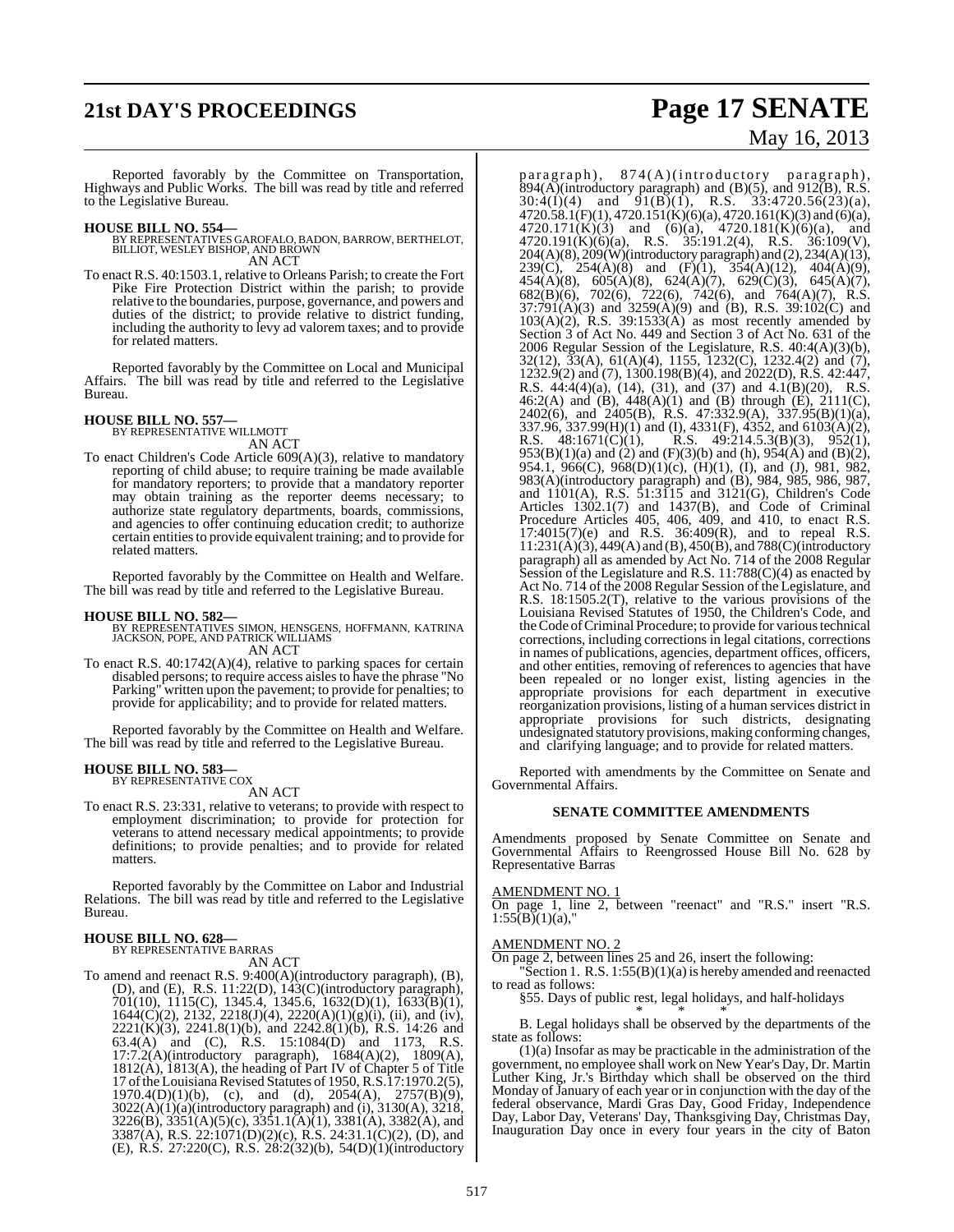## **Page 18 SENATE 21st DAY'S PROCEEDINGS**

## May 16, 2013

Rouge, or <del>General Election Day every two</del> the first Tuesday after the first Monday in November in even-numbered years. \* \* \*"

AMENDMENT NO. 3 On page 2, line 26, change "Section 1." to "Section 2."

AMENDMENT NO. 4 On page 3, line 20, change "Section 2." to "Section 3."

AMENDMENT NO. 5 On page 11, line 13, change "Section 3." to "Section 4."

AMENDMENT NO. 6 On page 12, line 25, change "Section 4." to "Section 5."

AMENDMENT NO. 7 On page 13, line 12, change "Section 5." to "Section 6."

AMENDMENT NO. 8 On page 22, line 13, change "Section 6." to "Section 7."

AMENDMENT NO. 9 On page 22, line 24, change "Section 7." to "Section 8."

AMENDMENT NO. 10 On page 23, line 25, change "Section 8." to "Section 9."

AMENDMENT NO. 11 On page 24, line 8, change "Section 9." to "Section 10."

AMENDMENT NO. 12 On page 27, line 14, change "Section 10." to "Section 11."

AMENDMENT NO. 13 On page 28, line 16, change "Section 11." to "Section 12."

AMENDMENT NO. 14 On page 32, line 4, change "Section 12." to "Section 13."

AMENDMENT NO. 15 On page 32, line 10, change "Section 13." to "Section 14."

AMENDMENT NO. 16 On page 46, line 7, change "Section 14." to "Section 15."

AMENDMENT NO. 17 On page 47, line 10, change "Section 15." to "Section 16."

AMENDMENT NO. 18 On page 48, line 19, change "Section 16." to "Section 17."

AMENDMENT NO. 19 On page 52, line 11, change "Section 17." to "Section 18."

AMENDMENT NO. 20 On page 52, line 16, change "Section 18." to "Section 19."

AMENDMENT NO. 21 On page 54, line 10, change "Section 19." to "Section 20."

<u>AMENDMENT NO. 22</u> On page 56, line 17, change "Section 20." to "Section 21."

AMENDMENT NO. 23 On page 59, line 5, change "Section 21." to "Section 22."

AMENDMENT NO. 24 On page 59, line 21, change "Section 22." to "Section 23."

AMENDMENT NO. 25 On page 70, line 11, change "Section 23." to "Section 24."

AMENDMENT NO. 26 On page 70, line 26, change "Section 24." to "Section 25." AMENDMENT NO. 27 On page 71, line 17, change "Section 25." to "Section 26."

AMENDMENT NO. 28 On page 73, line 9, change "Section 26." to "Section 27."

AMENDMENT NO. 29 On page 73, line 10, change "Section 27." to "Section 28."

AMENDMENT NO. 30 On page 73, line 14, change "Section 28." to "Section 29."

On motion of Senator Amedee, the committee amendment was adopted. The amended bill was read by title and referred to the Legislative Bureau.

**HOUSE BILL NO. 658—** BY REPRESENTATIVE JAMES

AN ACT

To enact R.S. 33:9097.19, relative to East Baton Rouge Parish; to create the Sherwood Forest Crime Prevention and Neighborhood Improvement District within the parish; to provide relative to the boundaries, purpose, governance, and powers and duties of the district; to provide relative to district funding, including the authority to impose a parcel fee within the district; to provide with respect to termination of the district; and to provide for related matters.

Reported favorably by the Committee on Local and Municipal Affairs. The bill was read by title and referred to the Legislative Bureau.

## **HOUSE BILL NO. 674— (Substitute for House Bill No. 356 by Representative LeBas)** BY REPRESENTATIVE LEBAS

AN ACT

To amend and reenact R.S. 37:1224(A) and to enact R.S. 37:1164(57), relative to pharmacy-generated drugs; to define pharmacy-generated drug; to provide for the compounding and filling of prescriptions; and to provide for related matters.

Reported favorably by the Committee on Health and Welfare. The bill was read by title and referred to the Legislative Bureau.

#### **Rules Suspended**

Senator Perry asked for and obtained a suspension of the rules to revert to:

#### **Introduction of Senate Concurrent Resolutions**

Senator Perry asked for and obtained a suspension of the rules to read Senate Concurrent Resolutions a first and second time.

# **SENATE CONCURRENT RESOLUTION NO. 95—** BY SENATOR PERRY

A CONCURRENT RESOLUTION To memorialize the Congress of the United States to prevent unnecessary and unintended harm to coastal communities, individuals, and businesses by immediately amending or repealing the Biggert-Waters Act and mandating revision of Federal Emergency Management Agency flood-risk maps.

The resolution was read by title and placed on the Calendar for a second reading.

**SENATE CONCURRENT RESOLUTION NO. 96—BY SENATOR ALARIO AND REPRESENTATIVES KLECKLEY AND LEGER** A CONCURRENT RESOLUTION To commend and congratulate Rachel Elizabeth Schultz on her reign asthe seventy-sixth Greater New Orleans Floral Trail Queen for 2012-2013.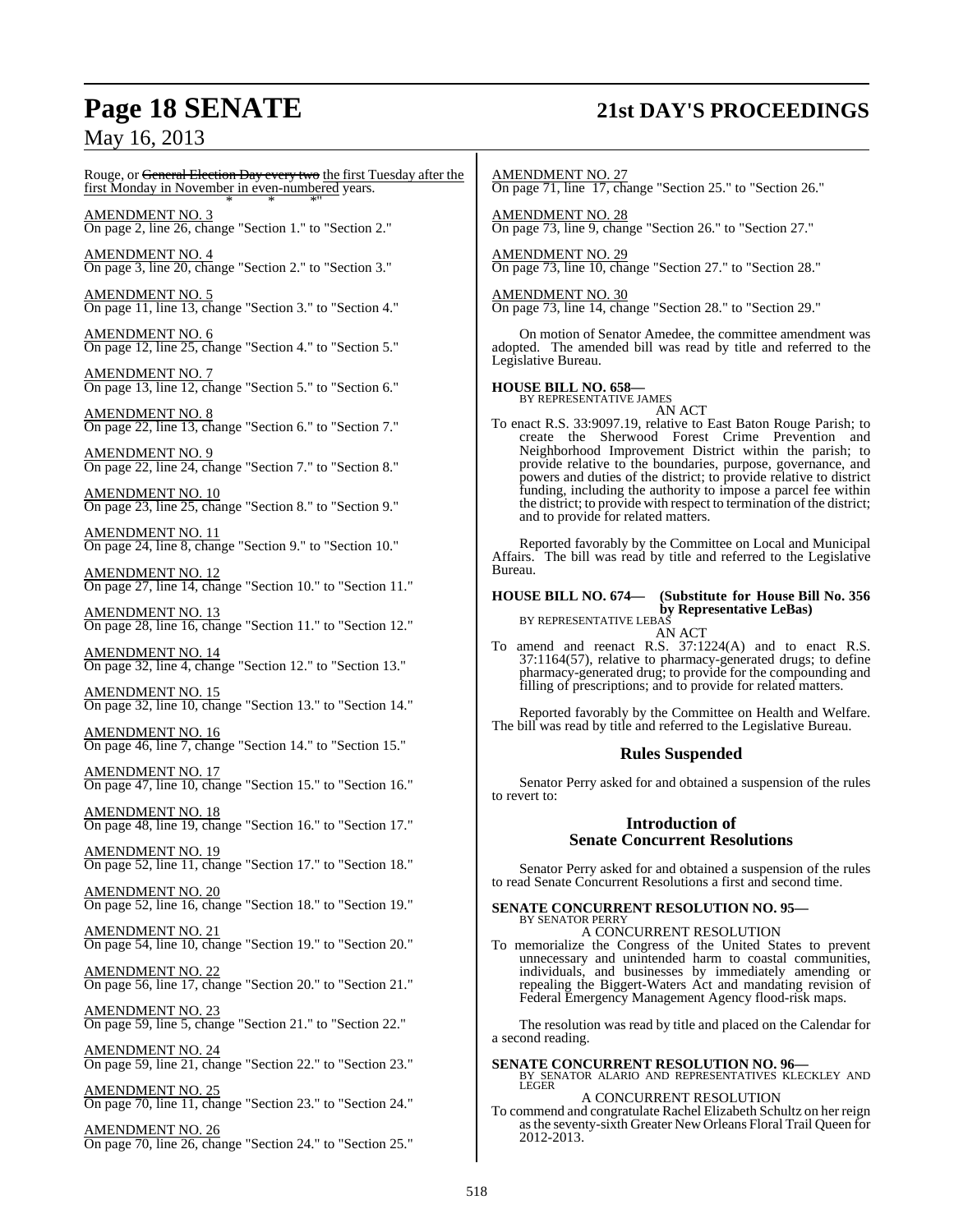# **21st DAY'S PROCEEDINGS Page 19 SENATE**

The concurrent resolution was read by title. Senator Chabert moved to adopt the Senate Concurrent Resolution.

#### **ROLL CALL**

The roll was called with the following result:

#### YEAS

Murray Nevers Peacock<br>Perry

Peterson<br>Riser

Smith, G. Tarver Thompson Walsworth Ward White

| Mr. President     | Dorsey-Colomb | Murra             |
|-------------------|---------------|-------------------|
| Adley             | Erdey         | Neve <sub>1</sub> |
| Allain            | Gallot        | Peaco             |
| Amedee            | Guillory      | Perry             |
| Appel             | Heitmeier     | Peter:            |
| <b>Broome</b>     | Johns         | Riser             |
| <b>Brown</b>      | Kostelka      | Smith             |
| <b>Buffington</b> | LaFleur       | Tarve             |
| Chabert           | Long          | Thom              |
| Claitor           | Martiny       | <b>Wals</b>       |
| Cortez            | Mills         | Ward              |
| Crowe             | Morrell       | White             |
| Donahue           | Morrish       |                   |
| Total - 38        |               |                   |
|                   | NAYS          |                   |

Total - 0

ABSENT

Smith, J.

Total - 1

The Chair declared the Senate adopted the Senate Concurrent Resolution and ordered it sent to the House.

#### **Reconsideration**

The vote by which Senate Bill No. 153 failed to pass on Wednesday, May 15, 2013, was reconsidered.

## **SENATE BILL NO. 153—** BY SENATOR MURRAY

AN ACT

To enact Chapter 6-A of Title 23 of the Louisiana Revised Statutes of 1950, to be comprised ofR.S. 23:661 through 668, relative to payment of wages; to provide for definitions; to provide for prohibited acts constituting unequal pay; to provide for a complaint procedure; to provide for damages; to limit actions of employees; to require certain records be kept by employers; and to provide for related matters.

On motion of Senator Murray, the amended bill was read by title and returned to the Calendar, subject to call.

#### **Senate Resolutions on Second Reading Reported by Committees**

#### **SENATE RESOLUTION NO. 91—** BY SENATOR BROWN

A RESOLUTION

To urge and request the Senate Committee on Local and Municipal Affairs to study the need for legislation which would authorize a local business to agree with a local government in a cooperative endeavor confected and administered by the Department of Economic Development to bear the capital costs of needed local infrastructure in return for an offset of future tax liabilities of the local business.

Reported favorably by the Committee on Local and Municipal Affairs.

The resolution was read by title. On motion of Senator Brown, the Senate Resolution was adopted.

#### **Senate Concurrent Resolutions on Second Reading Reported by Committees**

**SENATE CONCURRENT RESOLUTION NO. 64—** BY SENATOR NEVERS

## A CONCURRENT RESOLUTION

To establish and provide with respect to the establishment of a study group to investigate the currentstate of agricultural education in elementary and secondary schools and make recommendations to the legislature and the State Board of Elementary and Secondary Education with respect to possible improvements in agricultural education and the possible implementation of a pilot program for an agricultural immersion curriculum.

Reported with amendments by the Committee on Education.

#### **SENATE COMMITTEE AMENDMENTS**

Amendments proposed by Senate Committee on Education to Original Senate Concurrent Resolution No. 64 by Senator Nevers

#### AMENDMENT NO. 1

On page 1, delete line 2, and insert "To urge and request the Department of Education to establish a study group to investigate the"

#### AMENDMENT NO. 2

On page 2, delete line 11, and insert "urges and requests the Department of Education to establish a study group to investigate the current state"

#### AMENDMENT NO. 3

On page 2, line 16, after "that the" delete the remainder of the line and insert "legislature recommends that the study group consist of"

AMENDMENT NO. 4

On page 2, line 24, change "superintendent of the Department of Education" to "state superintendent of education"

#### AMENDMENT NO. 5

On page 3, line 1, change "her" to "his"

AMENDMENT NO. 6 On page 3, line 8, change "at large" to "at-large"

AMENDMENT NO. 7 On page 3, line 9, change "at large" to "at-large"

#### AMEND<u>MENT NO. 8</u>

On page 3, delete lines 18 and 19, and insert the following:

"BE IT FURTHER RESOLVED that the Department of Education shall submit a written report of the study group's findings and recommendations to the State Board of Elementary and Secondary Education and the legislature not later than February 1, 2014.

"BE IT FURTHER RESOLVED that a copy of this Resolution be transmitted to the state superintendent of education."

On motion of Senator Appel, the committee amendment was adopted.

The resolution was read by title. Senator Nevers moved to adopt the amended Senate Concurrent Resolution.

#### **ROLL CALL**

The roll was called with the following result:

**Guillory** 

#### **YEAS**

| NIT. President |  |
|----------------|--|
| Adley          |  |
|                |  |
| Allain         |  |
|                |  |

Mr. President Erdey Nevers Gallot Peacock<br>
Guillory Perry

May 16, 2013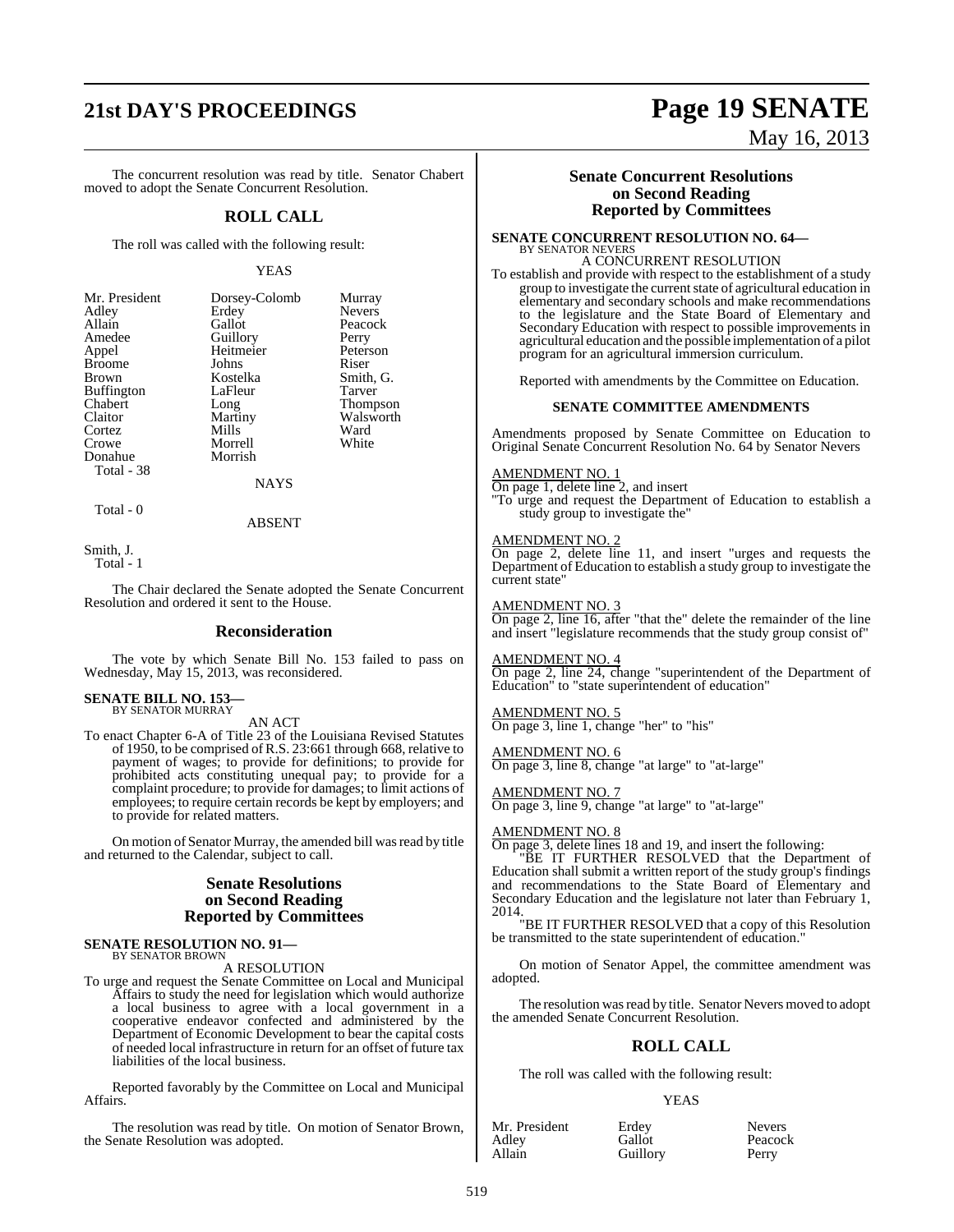| Heitmeier      | Peterson        |
|----------------|-----------------|
| Johns          | Riser           |
| Kostelka       | Smith, G.       |
| LaFleur        | Tarver          |
| Long           | <b>Thompson</b> |
| <b>Martiny</b> | Walsworth       |
| Mills          | Ward            |
| Morrell        | White           |
| Morrish        |                 |
| Murray         |                 |
|                |                 |
| <b>NAYS</b>    |                 |
|                |                 |
| <b>ABSENT</b>  |                 |
|                |                 |

Claitor Smith, J. Total - 2

The Chair declared the Senate had adopted the amended Senate Concurrent Resolution and ordered it engrossed and sent to the House.

#### **SENATE CONCURRENT RESOLUTION NO. 76—** BY SENATOR WALSWORTH

A CONCURRENT RESOLUTION

To direct the Department of Education and the Department of Children and Family Servicesto develop an operational plan for the transfer of the Child Care Development Fund to the Department of Education.

Reported with amendments by the Committee on Education.

#### **SENATE COMMITTEE AMENDMENTS**

Amendments proposed by Senate Committee on Education to Original SenateConcurrentResolution No. 76 by Senator Walsworth

#### AMENDMENT NO. 1

On page 1, line 2, change "direct" to "urge and request"

AMENDMENT NO. 2

On page 1, line 3, change "develop" to "determine the feasibility of developing"

AMENDMENT NO. 3 On page 3, line 9, change "direct" to "urge and request"

AMENDMENT NO. 4

On page 3, at the beginning of line 10, change "develop" to "determine the feasibility of developing"

AMENDMENT NO. 5 On page 3, line 12, change "such plan" to "any such plan developed"

#### AMENDMENT NO. 6

On page 3, after line 13, insert the following:

"BE IT FURTHER RESOLVED that a copy of this Resolution be transmitted to the state superintendent of education and the secretary of the Department of Children and Family Services."

On motion of Senator Appel, the committee amendment was adopted.

The resolution was read by title. Senator Walsworth moved to adopt the amended Senate Concurrent Resolution.

#### **ROLL CALL**

The roll was called with the following result:

# **Page 20 SENATE 21st DAY'S PROCEEDINGS**

#### YEAS

Mr. President Erdey Nevers<br>Adley Gallot Peacocl Gallot Peacock<br>Guillory Perry Amedee Appel Heitmeier Peterson Broome Johns<br>Brown Kostelka Kostelka Smith, G.<br>LaFleur Tarver Buffington LaFleur Tarver<br>
Chabert Long Thomp Chabert Long Thompson<br>Claitor Martiny Walsworth Claitor Martiny Walsworth<br>
Cortez Mills Ward Cortez Mills Ward Donahue Morrell White<br>Dorsey-Colomb Murray Dorsey-Colomb Total - 35 NAYS Total - 0 ABSENT Allain Morrish<br>Crowe Smith J Smith, J. Total - 4

The Chair declared the Senate had adopted the amended Senate Concurrent Resolution and ordered it engrossed and sent to the House.

#### **SENATE CONCURRENT RESOLUTION NO. 87—** BY SENATOR HEITMEIER

A CONCURRENT RESOLUTION

To authorize and direct the Department of Health and Hospitals to submit a Section 1115 Medicaid demonstration waiver to the Centers of Medicare and Medicaid Services that replaces upper payment limit funding and creates funding pools to replace upper payment limit payments.

Reported favorably by the Committee on Health and Welfare.

The resolution was read by title. Senator Heitmeier moved to adopt the Senate Concurrent Resolution.

### **ROLL CALL**

The roll was called with the following result:

#### YEAS

| Mr. President<br>Adley<br>Allain<br>Amedee<br>Appel<br><b>Broome</b><br><b>Brown</b><br><b>Buffington</b><br>Chabert<br>Claitor<br>Cortez<br>Donahue<br>Dorsey-Colomb<br><b>Total - 37</b> | Erdey<br>Gallot<br>Guillory<br>Heitmeier<br>Johns<br>Kostelka<br>LaFleur<br>Long<br>Martiny<br>Mills<br>Morrell<br>Morrish<br>Murray | <b>Nevers</b><br>Peacock<br>Perry<br>Peterson<br>Riser<br>Smith, G.<br>Tarver<br>Thompson<br>Walsworth<br>Ward<br>White |
|--------------------------------------------------------------------------------------------------------------------------------------------------------------------------------------------|--------------------------------------------------------------------------------------------------------------------------------------|-------------------------------------------------------------------------------------------------------------------------|
|                                                                                                                                                                                            | <b>NAYS</b>                                                                                                                          |                                                                                                                         |
| Total - 0                                                                                                                                                                                  | ABSENT                                                                                                                               |                                                                                                                         |

Crowe Smith, J.

Total - 2

The Chair declared the Senate had adopted the Senate Concurrent Resolution and ordered it sent to the House.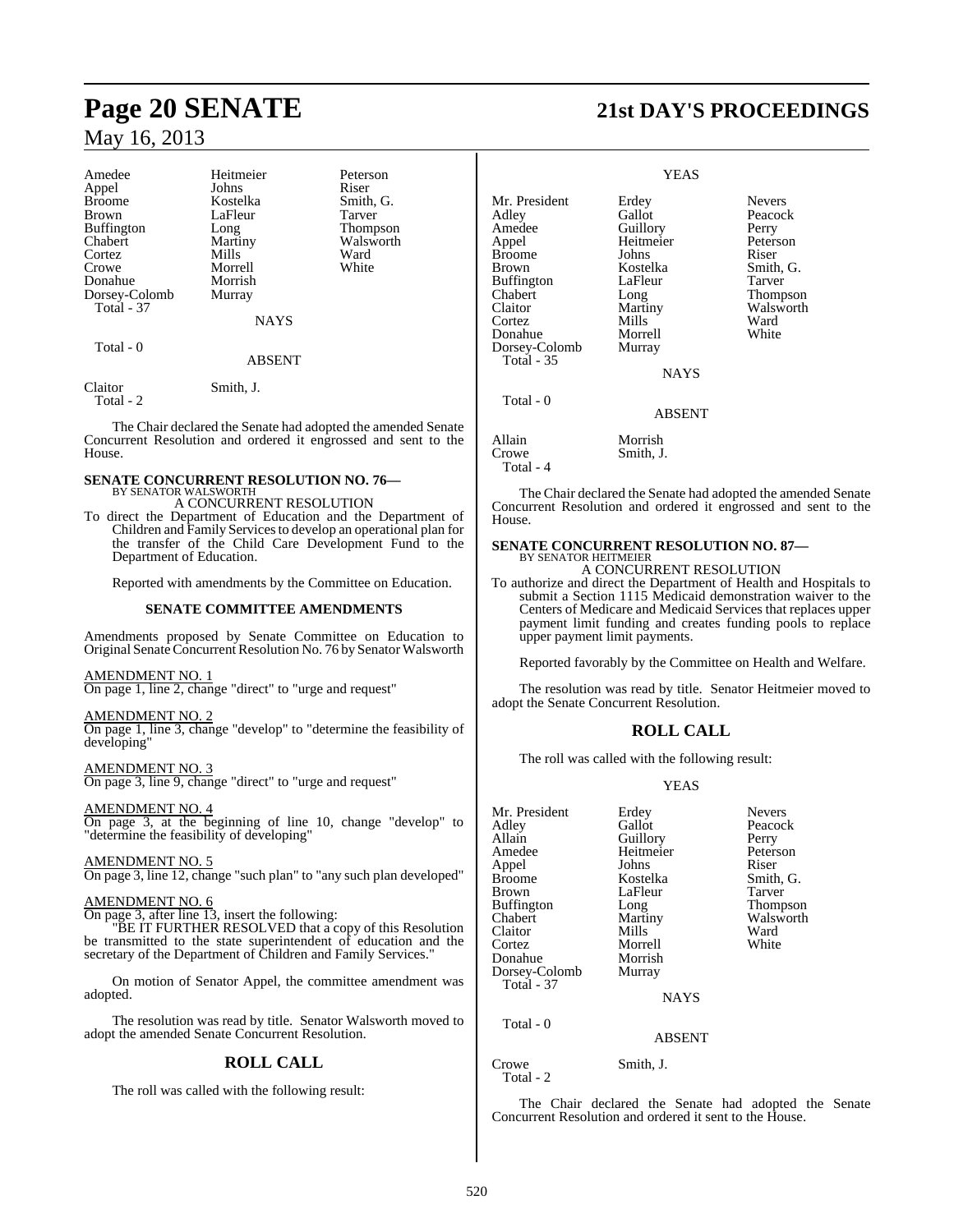## **21st DAY'S PROCEEDINGS Page 21 SENATE**

# May 16, 2013

#### **Senate Bills and Joint Resolutions on Third Reading and Final Passage, Subject to Call**

#### **Called from the Calendar**

Senator Martiny asked that Senate Bill No. 165 be called from the Calendar.

#### **SENATE BILL NO. 165—** BY SENATOR MARTINY

AN ACT

To amend and reenactR.S. 47:6007(B)(9),(10),(11),(12),(13),(14), the introductory paragraph of R.S. 47:6007(D)(2)(a) and  $(D)(2)(c)$  and (d) and to enact R.S. 47:6007(B)(15) and (16), (G) and 6007.1, relative to the motion picture investor tax credit; to provide for definitions; to provide for production audit reports and requirements; to provide for submission of a production audit report prior to being certified as a state-certified production for application for the credit; to provide for a production audit report; and to provide for related matters.

#### **Floor Amendments**

Senator Claitor proposed the following amendments.

#### **SENATE FLOOR AMENDMENTS**

Amendments proposed by Senator Claitor to Engrossed Senate Bill No. 165 by Senator Martiny

AMENDMENT NO. 1 On page 1, line 2, after "(14)," insert "(C)(4)(b),"

AMENDMENT NO. 2 On page 1, line 8, after "report;" insert "to provide relative to notification of transfer or sale of tax credits;"

AMENDMENT NO. 3 On page 1, line 10, after " $(14)$ ," insert " $(C)(4)(b)$ ,"

#### AMENDMENT NO. 4

On page 3, between lines 23 and 24, insert the following:

"C. Investor tax credit; specific productions and projects. \* \* \*

(4) Transferability of the credit. Any motion picture tax credits not previously claimed by any taxpayer against itsincome tax may be transferred or sold to another Louisiana taxpayer or to the office, subject to the following conditions: \* \* \*

(b) Transferors and transferees shall submit to the office, and to the Department of Revenue in writing, a notification of any transfer or sale of tax credits within thirty **seven** days after the transfer or sale of such tax credits. The notification shall include the transferor's tax credit balance prior to transfer, a copy of any tax credit certification letter(s) issued by the office and the secretary of the Department of Economic Development and, the transferor's remaining tax credit balance after transfer, all tax identification numbers for both transferor and transferee, the date of transfer, the amount transferred, a copy of the credit certificate, price paid by the transferee to the transferor, in the case when the transferor is a state-certified production, for the tax credits, and any other information required by the office or the Department of Revenue. For the purpose of reporting transfer prices, the term "transfer" shall include allocations pursuant to Paragraph (2) of this Subsection as provided by rule. The office may post on its website an average tax credit transfer value, as determined by the office and the secretary of the Department of Economic Development to reflect adequately the current average tax credit transfer value. The tax credit transfer value means the percentage as determined by the price paid by the transferee to the transferor divided by the dollar value of the tax credits that were transferred in return. The notification submitted to the office shall include a processing fee of up to two hundred dollars per transferee,

and any pricing information submitted by a transferor or transferee shall be treated by the office and the Department of Revenue as proprietary to the entity reporting such information and therefore confidential. However, this shall not prevent the publication of summary data that includes no fewer than three transactions. \* \* \*"

On motion of Senator Claitor, the amendments were adopted.

#### **Floor Amendments**

Senator Claitor proposed the following amendments.

#### **SENATE FLOOR AMENDMENTS**

Amendments proposed by Senator Claitor to Engrossed Senate Bill No. 165 by Senator Martiny

AMENDMENT NO. 1

On page 2, between lines 14 and 15, insert the following: "**(d) The production audit report to contain a certification that the qualified accountant is unrelated to the motion picture production company.**"

AMENDMENT NO. 2 On page 2, line 15, change "**(d)**" to "**(e)**"

AMENDMENT NO. 3 On page 2, line 17, change "**(e)**" to "**(f)**"

On motion of Senator Claitor, the amendments were adopted.

The bill was read by title. Senator Martiny moved the final passage of the previously amended bill.

### **ROLL CALL**

The roll was called with the following result:

#### YEAS

| Mr. President<br>Adley<br>Allain<br>Amedee<br>Appel<br><b>Broome</b><br><b>Brown</b><br><b>Buffington</b><br>Chabert<br>Claitor<br>Cortez<br>Crowe<br>Donahue<br>Total - 37 | Dorsey-Colomb<br>Erdey<br>Gallot<br>Heitmeier<br>Johns<br>Kostelka<br>LaFleur<br>Long<br>Martiny<br>Mills<br>Morrell<br>Morrish<br>Murray<br><b>NAYS</b> | <b>Nevers</b><br>Peacock<br>Perry<br>Peterson<br>Riser<br>Smith, G.<br>Tarver<br>Thompson<br>Walsworth<br>Ward<br>White |
|-----------------------------------------------------------------------------------------------------------------------------------------------------------------------------|----------------------------------------------------------------------------------------------------------------------------------------------------------|-------------------------------------------------------------------------------------------------------------------------|
| Guillory                                                                                                                                                                    |                                                                                                                                                          |                                                                                                                         |

ABSENT

Smith, J. Total - 1

Total<sup>-1</sup>

The Chair declared the amended bill was passed, ordered reengrossed and sent to the House. Senator Martiny moved to reconsider the vote by which the bill was passed and laid the motion on the table.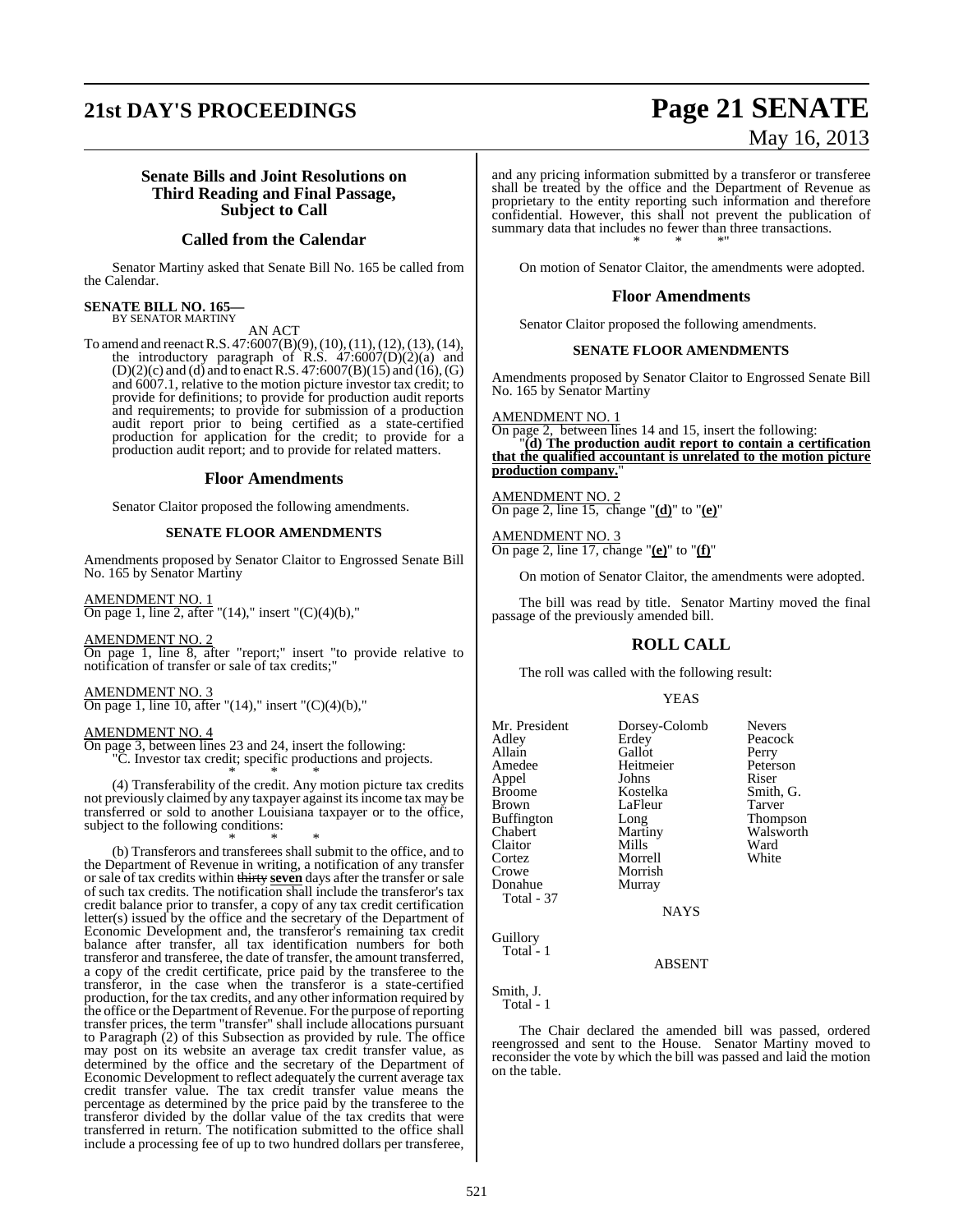## **Page 22 SENATE 21st DAY'S PROCEEDINGS**

Peacock

May 16, 2013

#### **House Concurrent Resolutions on Second Reading Reported by Committees**

**HOUSE CONCURRENT RESOLUTION NO. 12—** BY REPRESENTATIVE SMITH A CONCURRENT RESOLUTION

To express the intent of the legislature regarding Act No. 181 of the 2012 Regular Session of the Legislature.

Reported favorably by the Committee on Judiciary C.

The resolution was read by title. Senator Dorsey-Colomb moved to concur in the House Concurrent Resolution.

#### **ROLL CALL**

The roll was called with the following result:

#### YEAS

| Erdey     | <b>Nevers</b>   |
|-----------|-----------------|
| Gallot    | Peacock         |
|           | Perry           |
| Heitmeier | Peterson        |
| Johns     | Riser           |
| Kostelka  | Smith, G.       |
| LaFleur   | Tarver          |
| Long      | <b>Thompson</b> |
| Martiny   | Walsworth       |
| Mills     | Ward            |
| Morrell   | White           |
| Morrish   |                 |
| Murray    |                 |
|           |                 |
| NAYS      |                 |
|           | Guillory        |

#### Total - 0

ABSENT

Total - 2

Donahue Smith, J.

The Chair declared the Senate concurred in the House Concurrent Resolution and ordered it returned to the House.

**HOUSE CONCURRENT RESOLUTION NO. 9—**<br>BY REPRESENTATIVES GUINN, GISCLAIR, AND ST. GERMAIN<br>A CONCURRENT RESOLUTION

To amend the Department of Transportation and Development rules LAC 70:I.1501(C), 1515(D), (G), (H), (I), and (J), 1519(B), (C), and (D), 1521(A)(2) and (a)(introductory paragraph), (4), and  $(5)$ ,  $(B)(1)$ ,  $(4)$ , and  $(5)$ , and  $(E)$ ,  $1529(\dot{C})$ ,  $1531(\dot{B})$ ,  $(C)$ ,  $(D)$ , and (E), 1533(E), 1535(B), and 1541(B), to enact LAC 70:I.1501(E), and to repeal LAC 70:I.1515(K) and 1531(F), which provide for requirements for access connection permits; to provide for access connection permit conditions and requirements; to provide for permit reapplication and modifications to existing commercial access connections; to provide for access connection design requirements; to provide for related matters; and to direct the Office of the State Register to print the amendments and enactments in the Louisiana Administrative Code.

Reported favorably by the Committee on Transportation, Highways and Public Works.

The resolution was read by title. Senator Adley moved to concur in the House Concurrent Resolution.

## **ROLL CALL**

The roll was called with the following result:

#### YEAS

Mr. President Dorsey-Colomb Nevers<br>Adley Erdey Peacoc Allain Gallot Perry<br>Amedee Guillory Peterson Amedee Guillory Peters<br>
Appel Heitmeier Riser Appel Heitmeier<br>Broome Johns Broome Johns Smith, G.<br>Brown Kostelka Tarver Buffington LaFle<br>Chabert Long Chabert Long Walsworth<br>Claitor Martiny Ward Cortez<br>Crowe Crowe Morrell<br>
Donahue Murray Total - 37

Kostelka Tarver<br>LaFleur Thompson Martiny Ward<br>
Mills White Murray

**NAYS** 

ABSENT

Total - 0

Morrish Smith, J. Total - 2

The Chair declared the Senate concurred in the House Concurrent Resolution and ordered it returned to the House.

## **HOUSE CONCURRENT RESOLUTION NO. 15—**

BY REPRESENTATIVE HENRY BURNS A CONCURRENT RESOLUTION

To authorize and request the Department of Health and Hospitals to study the most effective means by which to reduce the rate of suicide in Louisiana and to report its findings to the legislative committees on health and welfare.

Reported favorably by the Committee on Health and Welfare.

The resolution was read by title. Senator Adley moved to concur in the House Concurrent Resolution.

#### **ROLL CALL**

The roll was called with the following result:

#### YEAS

| Mr. President<br>Adley<br>Allain<br>Appel<br>Broome<br>Brown<br>Buffington<br>Chabert<br>Claitor<br>Cortez<br>Crowe | Donahue<br>Dorsey-Colomb<br>Erdey<br>Gallot<br>Guillory<br>Heitmeier<br>LaFleur<br>Long<br>Martiny<br>Mills<br>Morrish | Murray<br><b>Nevers</b><br>Peacock<br>Perry<br>Peterson<br>Riser<br>Smith, G.<br>Tarver<br><b>Thompson</b><br>Walsworth<br>Ward |
|---------------------------------------------------------------------------------------------------------------------|------------------------------------------------------------------------------------------------------------------------|---------------------------------------------------------------------------------------------------------------------------------|
| Total - 33                                                                                                          | <b>NAYS</b>                                                                                                            |                                                                                                                                 |
| Total - 0                                                                                                           | <b>ABSENT</b>                                                                                                          |                                                                                                                                 |
| Amedee                                                                                                              | Kostelka                                                                                                               | Smith, J.                                                                                                                       |

Johns Morrell White

The Chair declared the Senate concurred in the House Concurrent Resolution and ordered it returned to the House.

Total - 6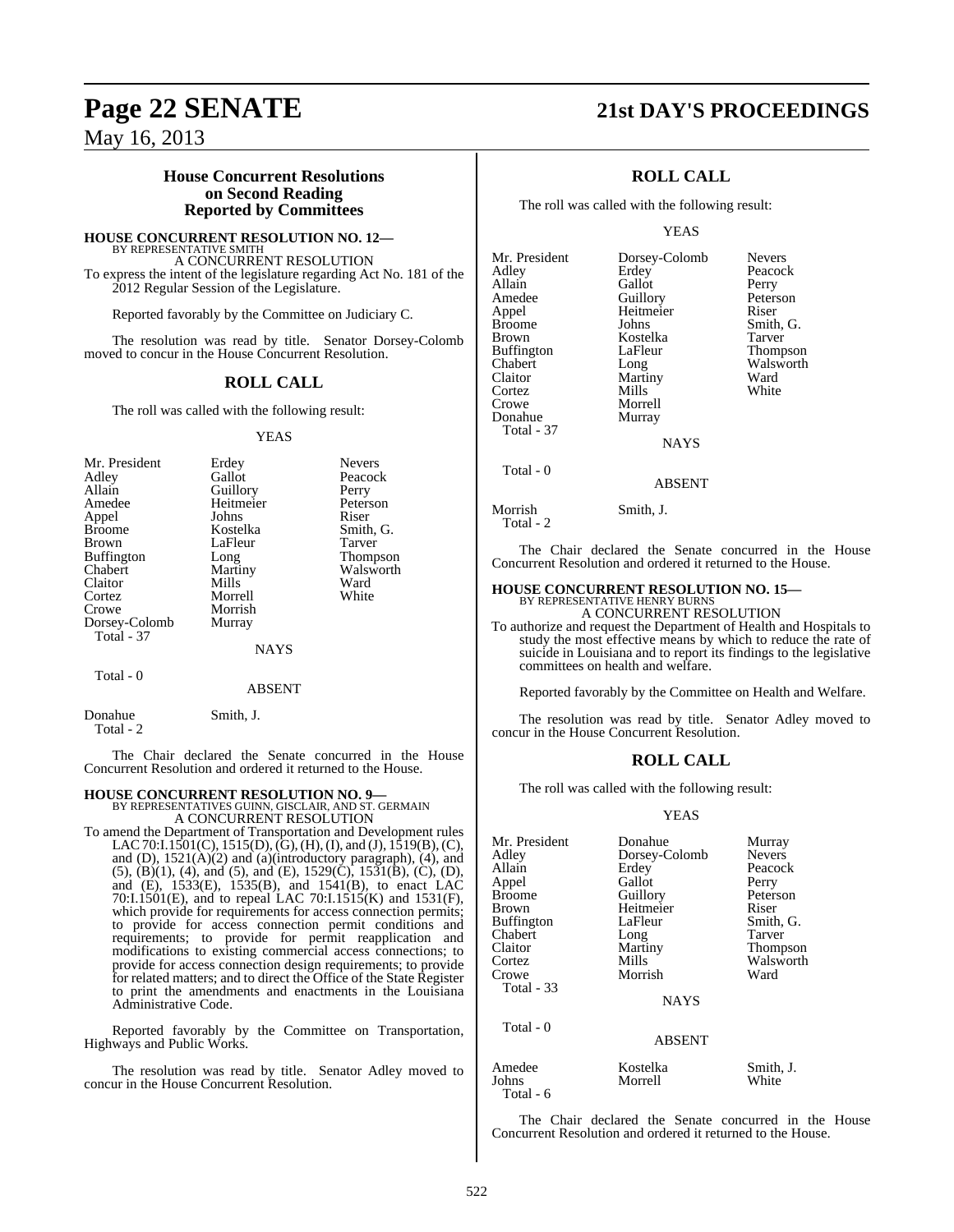# **21st DAY'S PROCEEDINGS Page 23 SENATE**

## **HOUSE CONCURRENT RESOLUTION NO. 17—** BY REPRESENTATIVE HENRY BURNS

A CONCURRENT RESOLUTION

To recognize July 2013 as "Swimming Pool Safety Month" in honor of Aubrie and Angel Castine-Smith.

Reported favorably by the Committee on Health and Welfare.

The resolution was read by title. Senator Adley moved to concur in the House Concurrent Resolution.

#### **ROLL CALL**

The roll was called with the following result:

#### YEAS

| Mr. President<br>Adley<br>Allain<br>Amedee<br>Appel<br><b>Broome</b><br>Brown<br><b>Buffington</b><br>Chabert<br>Claitor<br>Cortez<br>Crowe<br>Total $-36$ | Donahue<br>Dorsey-Colomb<br>Erdey<br>Gallot<br>Guillory<br>Heitmeier<br>Johns<br>Kostelka<br>LaFleur<br>Long<br>Martiny<br>Mills<br><b>NAYS</b> | Morrish<br>Murray<br><b>Nevers</b><br>Peacock<br>Perry<br>Peterson<br>Riser<br>Smith, G.<br>Tarver<br><b>Thompson</b><br>Walsworth<br>Ward |
|------------------------------------------------------------------------------------------------------------------------------------------------------------|-------------------------------------------------------------------------------------------------------------------------------------------------|--------------------------------------------------------------------------------------------------------------------------------------------|
| Total - 0                                                                                                                                                  | ABSENT                                                                                                                                          |                                                                                                                                            |
| Morrell<br>Total - 3                                                                                                                                       | Smith, J.                                                                                                                                       | White                                                                                                                                      |

The Chair declared the Senate concurred in the House Concurrent Resolution and ordered it returned to the House.

#### **HOUSE CONCURRENT RESOLUTION NO. 18—** BY REPRESENTATIVE ABRAMSON

A CONCURRENT RESOLUTION

To establish and request the Title Insurance Committee to study land title search periods provided by R.S. 22:512(17)(b)(vi)(gg), relative to the required search periods of mortgage and conveyance records for the issuance of policies of title insurance in the state of Louisiana, to develop recommendations to facilitate adequate safeguards for the issuance of policies of title insurance, while ensuring that the process is efficient and does not cause unnecessary expense or delay, and to report its findings to the legislature no later than February 1, 2014.

Reported favorably by the Committee on Insurance.

The resolution was read by title. Senator Morrish moved to concur in the House Concurrent Resolution.

#### **ROLL CALL**

The roll was called with the following result:

#### YEAS

| Mr. President     | Dorsey-Colomb | Murray        |
|-------------------|---------------|---------------|
| Adley             | Erdey         | <b>Nevers</b> |
| Allain            | Gallot        | Peacock       |
| Amedee            | Guillory      | Perry         |
| Appel             | Heitmeier     | Peterson      |
| <b>Broome</b>     | Johns         | Riser         |
| <b>Brown</b>      | Kostelka      | Smith, G.     |
| <b>Buffington</b> | LaFleur       | Tarver        |
| Chabert           | Long          | Thompson      |

# May 16, 2013

Claitor Martiny Walsworth<br>
Cortez Mills Ward Cortez Mills Ward<br>Crowe Morrell White Crowe Morrell<br>
Donahue Morrish Morrish Total - 38 **NAYS**  Total - 0 ABSENT

```
Smith, J.
  Total - 1
```
The Chair declared the Senate concurred in the House Concurrent Resolution and ordered it returned to the House.

## **HOUSE CONCURRENT RESOLUTION NO. 23—** BY REPRESENTATIVE PUGH

A CONCURRENT RESOLUTION

To urge and request the government of the United States of America to immediately take all appropriate steps to assist in the unification of Ireland.

Reported favorably by the Committee on Senate and Governmental Affairs.

The resolution was read by title. Senator Murray moved to concur in the House Concurrent Resolution.

#### **ROLL CALL**

The roll was called with the following result:

**Guillory** 

Morrell

YEAS

Mr. President Erdey Nevers<br>Adley Gallot Peacoc Adley Gallot Peacock Appel Heitmeier Peterson<br>Broome Johns Riser Broome Johns<br>Brown Kostelka Buffington Chabert Long Thompson<br>Claitor Martiny Walsworth Cortez Mills Ward Donahue Morrish Dorsey-Colomb Total - 37 Total - 0

Kostelka Smith, G.<br>LaFleur Tarver Martiny Walsworth<br>
Mills Ward

NAYS

#### ABSENT

Amedee Smith, J. Total - 2

The Chair declared the Senate concurred in the House Concurrent Resolution and ordered it returned to the House.

#### **HOUSE CONCURRENT RESOLUTION NO. 67—**

BY REPRESENTATIVES LORUSSO, ADAMS, ARNOLD, BADON,<br>BARROW, BERTHELOT, WESLEY BISHOP, BROWN, HENRY BURNS,<br>TIMBURNS, CARTER, COX, CROMER, DIXON, GAROFALO, GISCLAIR,<br>GUINN, HARRISON, HILL, HODGES, HOFFMANN, HONORE, HOWARD,<br>IVE A CONCURRENT RESOLUTION

To direct the Department of Public Safety and Corrections to imprint "Battle of New Orleans Bicentennial 1815-2015" on the license plates for private passenger motor vehicles and to issue such plates not later than January 2, 2014, through December 31, 2015, or until the Department of Public Safety and Corrections depletes its inventory of plates.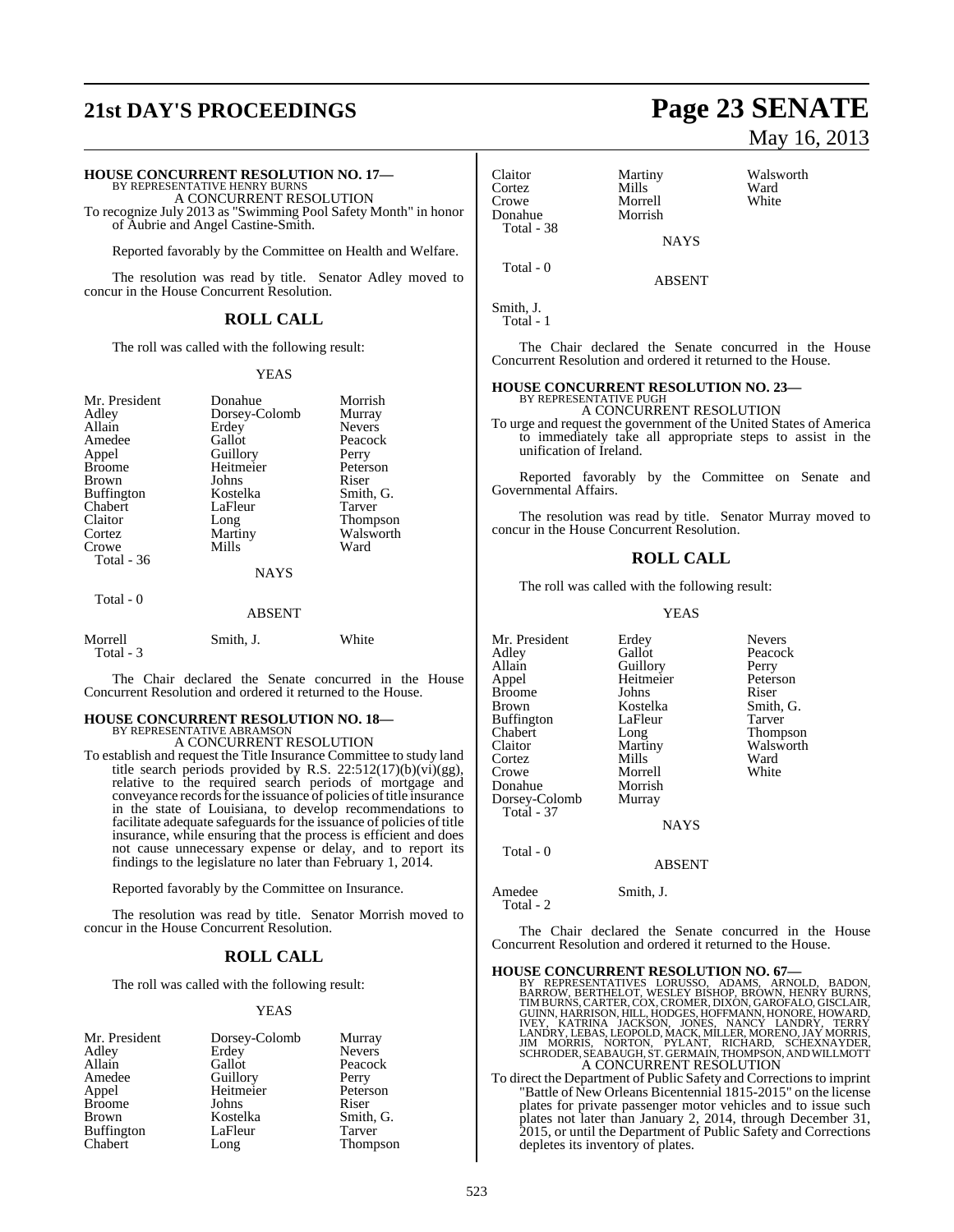Reported favorably by the Committee on Transportation, Highways and Public Works.

The resolution was read by title. Senator Murray moved to concur in the House Concurrent Resolution.

## **ROLL CALL**

The roll was called with the following result:

YEAS

Erdey Murray<br>Gallot Nevers

Peterson

Walsworth

| Mr. President |
|---------------|
| Adley         |
| Allain        |
| Appel         |
| <b>Brown</b>  |
| Buffington    |
| Chabert       |
| Claitor       |
| Cortez        |
| Crowe         |
| Donahue       |
| Dorsey-Colomb |
| Total - 35    |
|               |

Gallot Nevers<br>Guillory Peacock Guillory Peaco<br>
Heitmeier Perry Heitmeier<br>Johns Kostelka Riser<br>LaFleur Smith LaFleur Smith, G.<br>Long Tarver Long Tarver<br>Martiny Thomp Martiny Thompson<br>
Mills Walsworth Morrell Ward Morrish

NAYS

#### Total - 0

#### ABSENT

Amedee Smith, J.<br>Broome White **Broome** Total - 4

The Chair declared the Senate concurred in the House Concurrent Resolution and ordered it returned to the House.

### **House Concurrent Resolutions on Third Reading**

#### **HOUSE CONCURRENT RESOLUTION NO. 2—** BY REPRESENTATIVE HARRISON

A CONCURRENT RESOLUTION

To suspend until July 1, 2014, the provisions of Chapter 7 of Subtitle II of Title 11 of the Louisiana Revised Statutes of 1950, comprised of R.S. 11:1399.1 through 1399.7, providing for a Cash Balance Plan in certain state retirement systems.

On motion of Senator Murray, the resolution was read by title and returned to the Calendar, subject to call.

#### **Bagneris Rule**

Senator Thompson moved to suspend the rules to temporarily pass over controversial House Bills on Third Reading and Final Passage with the intention of taking them up later, in their regular order.

Without objection, so ordered.

#### **House Bills and Joint Resolutions on Third Reading and Final Passage**

**HOUSE BILL NO. 227—** BY REPRESENTATIVE LORUSSO

AN ACT To amend and reenact R.S. 22:1460(B)(2)(introductory paragraph) and (h), (3), and (E) and to repeal R.S.  $22:1460(D)(3)$ , relative to the Property Insurance Association of Louisiana; to change membership requirements; to change requirements of operation; and to provide for related matters.

## **Page 24 SENATE 21st DAY'S PROCEEDINGS**

The bill was read by title. Senator Morrish moved the final passage of the bill.

### **ROLL CALL**

The roll was called with the following result:

#### YEAS

| Mr. President     | Erdey       | <b>Nevers</b>  |
|-------------------|-------------|----------------|
| Adley             | Gallot      | Peacock        |
| Allain            | Guillory    | Perry          |
| Amedee            | Heitmeier   | Peterson       |
| Appel             | Johns       | Riser          |
| <b>Broome</b>     | Kostelka    | Smith, G       |
| <b>Brown</b>      | LaFleur     | Tarver         |
| <b>Buffington</b> | Long        | <b>Thompso</b> |
| Chabert           | Martiny     | Walswor        |
| Claitor           | Mills       | Ward           |
| Cortez            | Morrell     | White          |
| Donahue           | Morrish     |                |
| Dorsey-Colomb     | Murray      |                |
| Total - 37        |             |                |
|                   | <b>NAYS</b> |                |
| Total - 0         |             |                |
|                   | $\sqrt{2}$  |                |

Peacock<br>Perry Kostelka Smith, G.<br>LaFleur Tarver Long Thompson<br>Martiny Walsworth Walsworth<br>Ward

ABSENT

Crowe Smith, J. Total - 2

The Chair declared the bill was passed and ordered it returned to the House. Senator Morrish moved to reconsider the vote by which the bill was passed and laid the motion on the table.

**HOUSE BILL NO. 291—** BY REPRESENTATIVES PRICE AND BURRELL AN ACT

To amend and reenact R.S. 22:32(A)(1)(introductory paragraph), (i), (l), and (n) and (3), relative to the AdvisoryCommittee on Equal Opportunity within the Department of Insurance; to require the deputy commissioner of the division of minority affairs to serve as the committee chairperson; to make changes to the list of associations that may submit nominees to be considered for appointment to the committee; and to provide for related matters.

#### **Floor Amendments**

Senator Martiny sent up floor amendments.

#### **SENATE FLOOR AMENDMENTS**

Amendments proposed by Senator Brown to Engrossed House Bill No. 291 by Representative Price

AMENDMENT NO. 1 On page 1, line 17, change "Four" to "Five"

AMENDMENT NO. 2 On page 2, line 5, change "Sixteen" to "Seventeen"

#### AMENDMENT NO. 3

On line 29 of Committee Amendment No. 10 proposed by the Senate Committee on Insurance and adopted by the Senate on May 6, 2013, between "appointed" and "with" insert "present"

On motion of Senator Martiny, the amendments were adopted.

The bill was read by title. Senator Murray moved the final passage of the amended bill.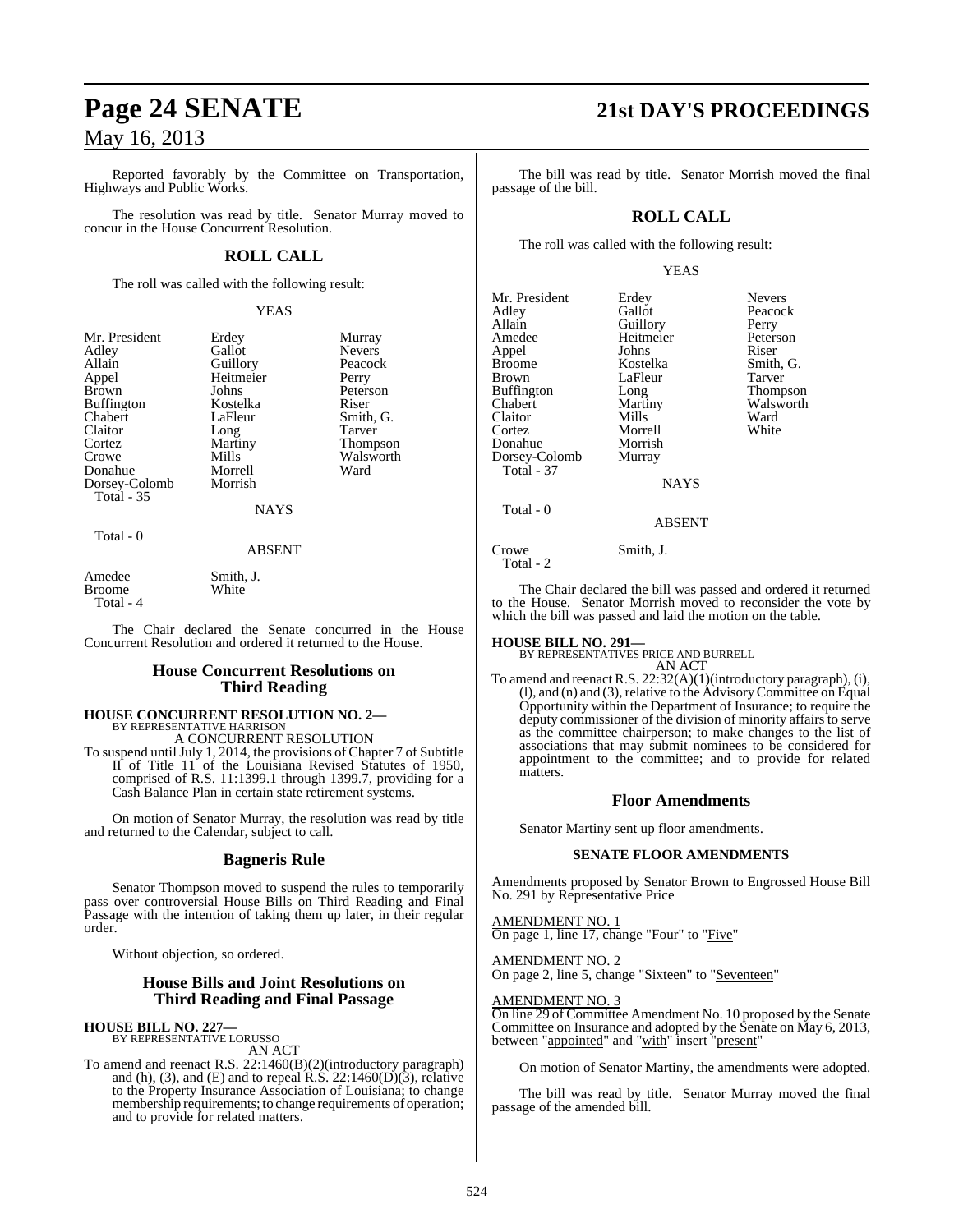# **21st DAY'S PROCEEDINGS Page 25 SENATE**

## **ROLL CALL**

The roll was called with the following result: YEAS

| Mr. President<br>Adley<br>Allain<br>Amedee<br><b>Broome</b><br><b>Brown</b><br><b>Buffington</b><br>Chabert<br>Claitor<br>Cortez<br>Donahue<br>Dorsey-Colomb<br>Total - 36<br>Total - 0 | Erdey<br>Gallot<br>Guillory<br>Heitmeier<br>Johns<br>Kostelka<br>LaFleur<br>Long<br>Martiny<br>Mills<br>Morrell<br>Morrish<br><b>NAYS</b><br><b>ABSENT</b> | Murray<br><b>Nevers</b><br>Peacock<br>Perry<br>Peterson<br>Riser<br>Smith, G.<br>Tarver<br>Thompson<br>Walsworth<br>Ward<br>White |
|-----------------------------------------------------------------------------------------------------------------------------------------------------------------------------------------|------------------------------------------------------------------------------------------------------------------------------------------------------------|-----------------------------------------------------------------------------------------------------------------------------------|
|                                                                                                                                                                                         |                                                                                                                                                            |                                                                                                                                   |
| Appel<br>Total - 3                                                                                                                                                                      | Crowe                                                                                                                                                      | Smith, J.                                                                                                                         |

The Chair declared the amended bill was passed and ordered it returned to the House. Senator Murray moved to reconsider the vote by which the bill was passed and laid the motion on the table.

## **HOUSE BILL NO. 588—** BY REPRESENTATIVE ABRAMSON

AN ACT

To enact Civil Code Articles 3505, 3505.1, 3505.2, 3505.3, and 3505.4, relative to modes of acquiring ownership; to provide relative to obligations and contracts; to provide for enforcement and termination; to provide for the extension of liberative prescription; to provide formal requirements for the extension of liberative prescription; to provide for the commencement of the period of extension; to provide for the effect of the extension on other obligors and obligees; to provide for the interruption or suspension of prescription during a period of extension; and to provide for related matters.

#### **Floor Amendments**

Senator Murray submitted the following amendments on behalf of Senator Martiny.

#### **SENATE FLOOR AMENDMENTS**

Amendments proposed by Senator Martiny to Engrossed House Bill No. 588 by Representative Abramson

AMENDMENT NO. 1 On page 1, line 2, after "To" insert "amend and reenact Civil Code Article 2041 and to"

AMENDMENT NO. 2 On page 1, line 5, after "prescription;" insert "to provide for actions in cases of fraud;"

AMENDMENT NO. 3 On page 1, line 11, after "Section 1." insert "Civil Code Article 2041 is hereby amended and reenacted and"

#### AMENDMENT NO. 4

On page 1, between lines 12 and 13 insert the following: "Art. 2041. Action must be brought within one year

The action of the obligee must be brought within one year from the time he learned or should have learned of the act, or the result of the failure to act, of the obligor that the obligee seeks to annul, but never after three years from the date of that act or result.

# May 16, 2013

The three year period provided in this Article shall not apply in cases of fraud. \* \* \*"

On motion of Senator Murray, the amendments were adopted.

The bill was read by title. Senator Murray moved the final passage of the amended bill.

### **ROLL CALL**

The roll was called with the following result:

YEAS

| Mr. President | Dorsey-Colomb | Murray        |
|---------------|---------------|---------------|
| Adley         | Erdey         | <b>Nevers</b> |
| Allain        | Gallot        | Peacock       |
| Amedee        | Guillory      | Perry         |
| Appel         | Heitmeier     | Peterson      |
| Broome        | Johns         | Riser         |
| Brown         | Kostelka      | Smith, G.     |
| Buffington    | LaFleur       | Tarver        |
| Chabert       | Long          | Thompson      |
| Claitor       | Martiny       | Walsworth     |
| Cortez        | Mills         | Ward          |
| Crowe         | Morrell       | White         |
| Donahue       | Morrish       |               |
| Total - 38    |               |               |
|               | <b>NAYS</b>   |               |
|               |               |               |

Total - 0

Smith, J. Total - 1

The Chair declared the amended bill was passed and ordered it returned to the House. Senator Murray moved to reconsider the vote by which the bill was passed and laid the motion on the table.

ABSENT

#### **HOUSE BILL NO. 16—**

BY REPRESENTATIVES DIXON AND HAZEL AND SENATOR GALLOT AN ACT

To authorize and provide for the transfer of certain state property; to authorize the transfer of certain state property in Rapides Parish; to provide for the property descriptions; to provide for reservation of mineral rights; to provide terms and conditions; to provide an effective date; and to provide for related matters.

The bill was read by title. Senator Gallot moved the final passage of the bill.

#### **ROLL CALL**

The roll was called with the following result:

#### YEAS

Peacock

Peterson

Smith, G.<br>Tarver

Thompson Walsworth<br>Ward

| Mr. President | Dorsey-Colomb | <b>Nevers</b> |
|---------------|---------------|---------------|
| Adley         | Erdey         | Peacoc.       |
| Allain        | Gallot        | Perry         |
| Amedee        | Guillory      | Peterso       |
| Appel         | Heitmeier     | Riser         |
| Broome        | Johns         | Smith,        |
| Brown         | Kostelka      | Tarver        |
| Buffington    | LaFleur       | Thomp         |
| Chabert       | Long          | <b>Walswo</b> |
| Claitor       | Martiny       | Ward          |
| Cortez        | Mills         | White         |
| Crowe         | Morrish       |               |
| Donahue       | Murray        |               |
| Total - 37    |               |               |

525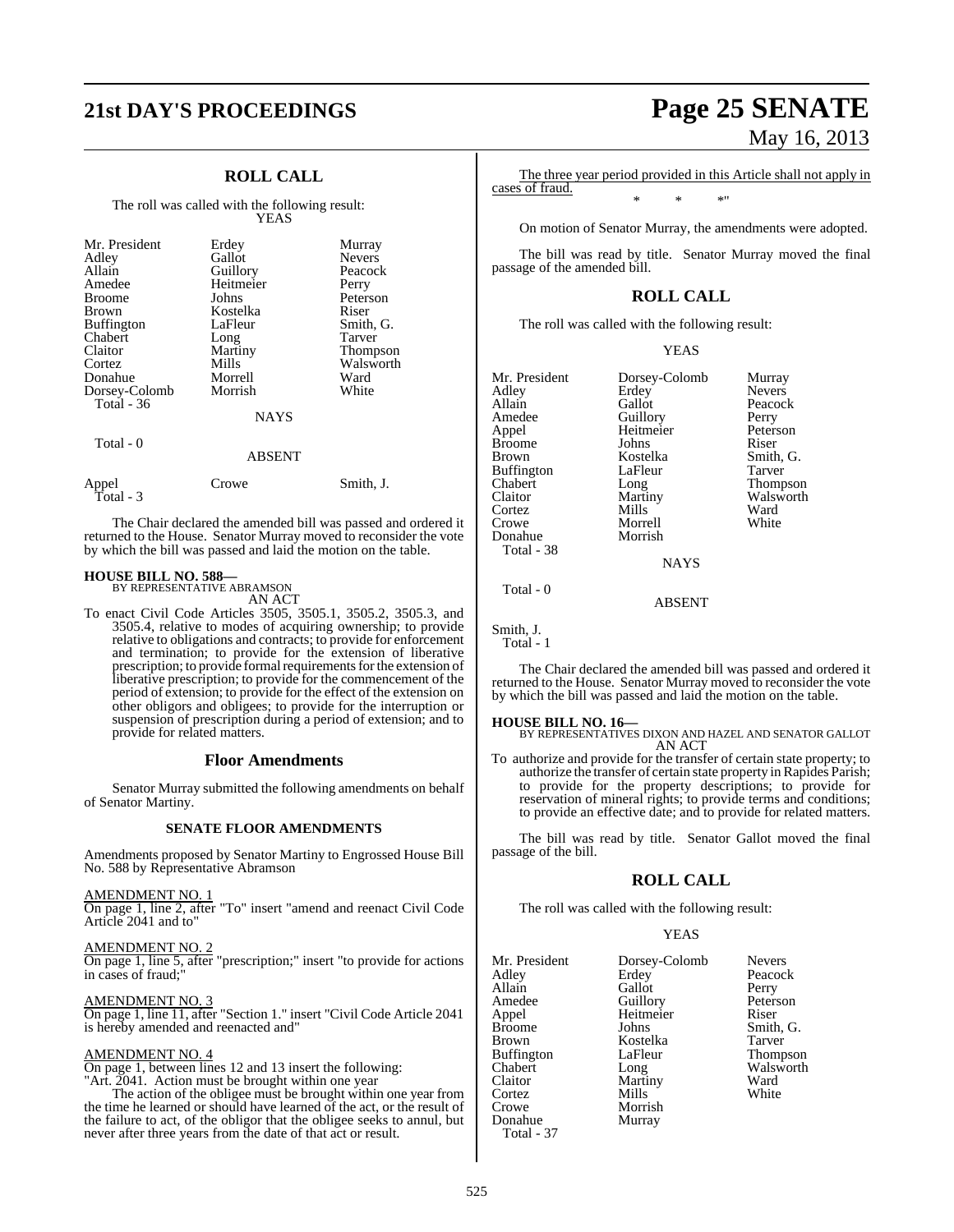#### **NAYS**

Total - 0

#### ABSENT

Morrell Smith, J.

Total - 2

The Chair declared the bill was passed and ordered it returned to the House. Senator Gallot moved to reconsider the vote by which the bill was passed and laid the motion on the table.

## **HOUSE BILL NO. 18—** BY REPRESENTATIVE DANAHAY

AN ACT

To amend and reenact R.S. 33:130.312(H), relative to the Sulphur Industrial Development District; to provide with respect to meetings of the board of commissioners; and to provide for related matters.

The bill was read by title. Senator Johns moved the final passage of the bill.

#### **ROLL CALL**

The roll was called with the following result:

#### YEAS

| Mr. President     | Dorsey-Colomb | Murray        |
|-------------------|---------------|---------------|
| Adley             | Erdey         | <b>Nevers</b> |
| Allain            | Gallot        | Peacock       |
| Amedee            | Guillory      | Perry         |
| Appel             | Heitmeier     | Peterson      |
| <b>Broome</b>     | Johns         | Riser         |
| Brown             | Kostelka      | Smith, G.     |
| <b>Buffington</b> | LaFleur       | Tarver        |
| Chabert           | Long          | Thompson      |
| Claitor           | Martiny       | Walsworth     |
| Cortez            | Mills         | Ward          |
| Crowe             | Morrell       | White         |
| Donahue           | Morrish       |               |
| Total - 38        |               |               |
|                   | NAYS          |               |
| Total - 0         |               |               |

#### ABSENT

Smith, J.

Total - 1

The Chair declared the bill was passed and ordered it returned to the House. Senator Johns moved to reconsider the vote by which the bill was passed and laid the motion on the table.

**HOUSE BILL NO. 69—**<br>BY REPRESENTATIVES BROSSETT, ABRAMSON, ARNOLD, BADON, WESLEY BISHOP, BROWN, DOVE, GAINES, GAROFALO, JEFFERSON,<br>LEGER, LEOPOLD, MORENO, PRICE, AND PATRICK WILLIAMS AND<br>SENATOR MURRAY

AN ACT

To amend and reenact R.S. 47:1992(B), (F), and (G)(1) and (2)(b), relative to tax assessments in Orleans Parish; to extend the period of time for the assessor of Orleans Parish to submit certain lists to the board of review; to extend the period of time for inspection of assessment lists in Orleans Parish; to provide relative to complaints received by the Orleans Parish assessor's office; to extend the period of time for the Orleans Parish assessor to forward certain complaints to the board of review; to provide for an effective date; and to provide for related matters.

The bill was read by title. Senator Murray moved the final passage of the bill.

## **Page 26 SENATE 21st DAY'S PROCEEDINGS**

### **ROLL CALL**

The roll was called with the following result:

Morrell<br>Morrish

#### YEAS

Mr. President Dorsey-Colomb Murray<br>Adley Erdey Nevers Adley Erdey Nevers Allain Gallot Perry<br>
Amedee Guillory Peterson Amedee Guillory Peters<br>
Appel Heitmeier Riser Appel Heitmeier<br>Broome Johns Broome Johns Smith, G.<br>Brown Kostelka Tarver Buffington LaFle<br>Chabert Long Chabert Long Walsworth<br>Claitor Martiny Ward Cortez<br>Crowe Donahue Total - 37

**NAYS** 

Kostelka Tarver<br>LaFleur Thompson

Martiny Ward<br>
Mills White

Peacock Total - 1

ABSENT

Smith, J. Total - 1

The Chair declared the bill was passed and ordered it returned to the House. Senator Murray moved to reconsider the vote by which the bill was passed and laid the motion on the table.

## **HOUSE BILL NO. 76—** BY REPRESENTATIVE HOFFMANN

AN ACT

To amend and reenact R.S. 37:3415.10(D), relative to real estate appraisal management companies; to extend the sunset provision for licensing application assessments; and to provide for related matters.

The bill was read by title. Senator Martiny moved the final passage of the bill.

#### **ROLL CALL**

The roll was called with the following result:

#### YEAS

| Mr. President | Dorsey-Colomb | Murray        |
|---------------|---------------|---------------|
| Adley         | Erdey         | <b>Nevers</b> |
| Allain        | Gallot        | Peacock       |
| Amedee        | Guillory      | Perry         |
| Appel         | Heitmeier     | Peterson      |
| <b>Broome</b> | Johns         | Riser         |
| Brown         | Kostelka      | Smith, G.     |
| Buffington    | LaFleur       | Tarver        |
| Chabert       | Long          | Thompson      |
| Claitor       | Martiny       | Walsworth     |
| Cortez        | Mills         | Ward          |
| Crowe         | Morrell       | White         |
| Donahue       | Morrish       |               |
| Total - 38    |               |               |
|               | <b>NAYS</b>   |               |
| Total - 0     |               |               |
|               | <b>ABSENT</b> |               |

Smith, J. Total - 1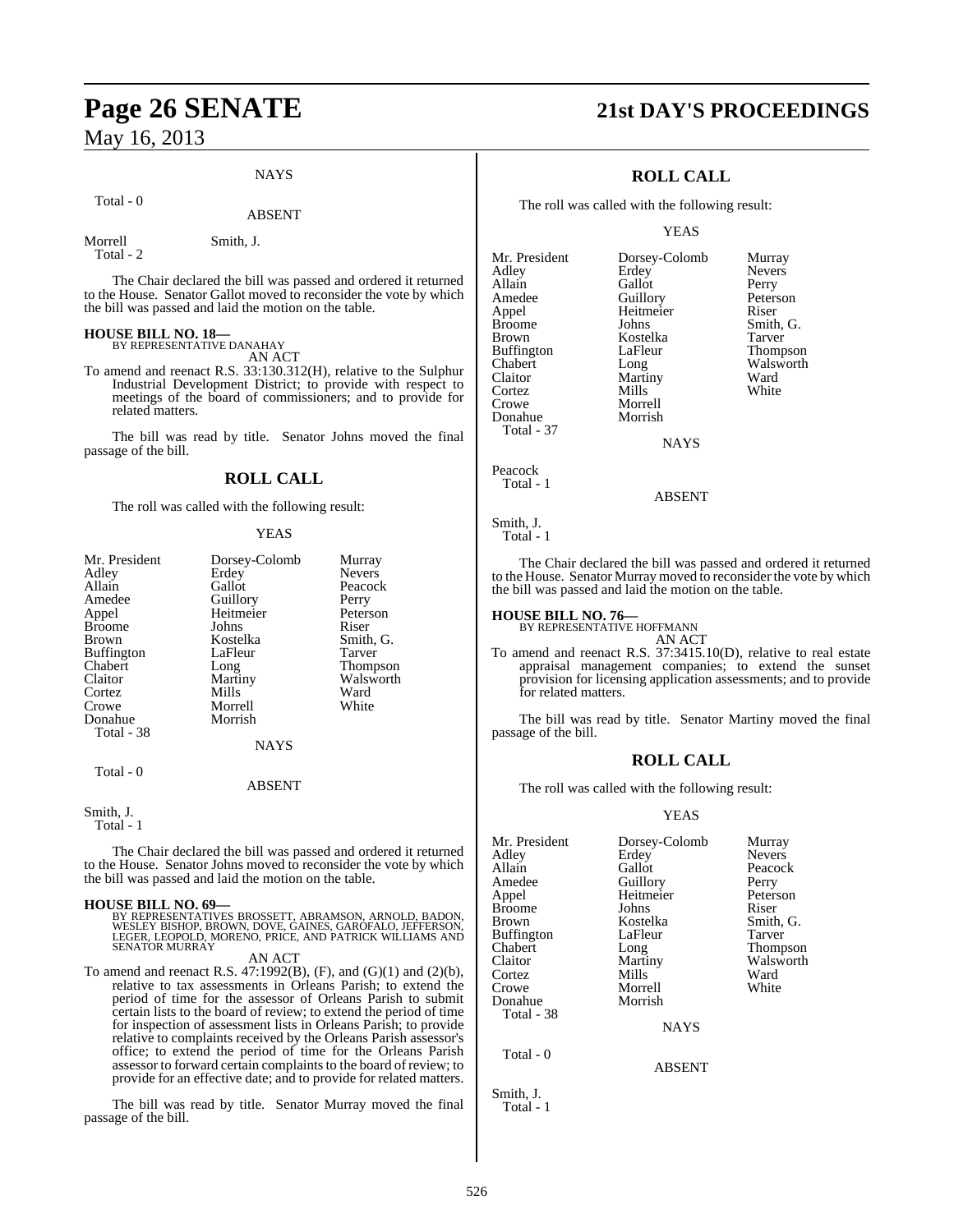# **21st DAY'S PROCEEDINGS Page 27 SENATE**

TheChair declared the was passed and ordered it returned to the House. Senator Martiny moved to reconsider the vote by which the bill was passed and laid the motion on the table.

## **HOUSE BILL NO. 96—** BY REPRESENTATIVE BROADWATER

AN ACT

To amend and reenact R.S. 33:3817(C)(1), relative to waterworks districts; to provide relative to the appointment of a fiscal agent for such districts; to provide for the term of a fiscal agent; and to provide for related matters.

The bill was read by title. Senator Riser moved the final passage of the bill.

#### **ROLL CALL**

The roll was called with the following result:

#### YEAS

| Mr. President     | Dorsey-Colomb | Murray        |
|-------------------|---------------|---------------|
| Adley             | Erdey         | <b>Nevers</b> |
| Allain            | Gallot        | Peacock       |
| Amedee            | Guillory      | Perry         |
| Appel             | Heitmeier     | Peterson      |
| <b>Broome</b>     | Johns         | Riser         |
| <b>Brown</b>      | Kostelka      | Smith, G.     |
| <b>Buffington</b> | LaFleur       | Tarver        |
| Chabert           | Long          | Thompson      |
| Claitor           | Martiny       | Walsworth     |
| Cortez            | Mills         | Ward          |
| Crowe             | Morrell       | White         |
| Donahue           | Morrish       |               |
| Total - 38        |               |               |
|                   | NAYS          |               |
|                   |               |               |

#### Total - 0

ABSENT

Smith, J.

Total - 1

The Chair declared the bill was passed and ordered it returned to the House. Senator Riser moved to reconsider the vote by which the bill was passed and laid the motion on the table.

**HOUSE BILL NO. 99—** BY REPRESENTATIVE SCHEXNAYDER

AN ACT

To repeal Chapter 5-F of Title 25 of the Louisiana Revised Statutes of 1950, comprised of R.S. 25:380.31 through 380.36, and R.S. 36:744(O) and 801.10, and to repeal provisions relative to the Garyville Timbermill Museum.

The bill was read by title. Senator Brown moved the final passage of the bill.

#### **ROLL CALL**

The roll was called with the following result:

#### YEAS

| Mr. President     | Dorsey-Colomb | Murray        |
|-------------------|---------------|---------------|
| Adley             | Erdey         | <b>Nevers</b> |
| Allain            | Gallot        | Peacock       |
| Amedee            | Guillory      | Perry         |
| Appel             | Heitmeier     | Peterson      |
| <b>Broome</b>     | Johns         | Riser         |
| <b>Brown</b>      | Kostelka      | Smith, G.     |
| <b>Buffington</b> | LaFleur       | Tarver        |
| Chabert           | Long          | Thompson      |
| Claitor           | Martiny       | Walsworth     |

# May 16, 2013

| Cortez<br>Crowe<br>Donahue<br>Total - 38 | Mills<br>Morrell<br>Morrish | Ward<br>White |
|------------------------------------------|-----------------------------|---------------|
|                                          | <b>NAYS</b>                 |               |
| Total $-0$                               | <b>ABSENT</b>               |               |
|                                          |                             |               |

Smith, J. Total - 1

The Chair declared the bill was passed and ordered it returned to the House. Senator Brown moved to reconsider the vote by which the bill was passed and laid the motion on the table.

## **HOUSE BILL NO. 107—** BY REPRESENTATIVE BADON

AN ACT

To amend and reenact R.S. 33:9080.1(B), relative to Orleans Parish; to provide relative to the McKendall Estates Neighborhood Improvement District; to change the boundaries of the district; and to provide for related matters.

#### **Floor Amendments**

Senator Morrell proposed the following amendments.

#### **SENATE FLOOR AMENDMENTS**

Amendments proposed by Senator Morrell to Engrossed House Bill No. 107 by Representative Badon

AMENDMENT NO. 1

On page 1, delete line 15, and insert "and Lake Forest Boulevard (side). Melvin Place.

On motion of Senator Morrell, the amendments were adopted.

The bill was read by title. Senator Morrell moved the final passage of the amended bill.

### **ROLL CALL**

The roll was called with the following result:

#### YEAS

| Mr. President<br>Adley<br>Allain<br>Amedee<br>Appel<br><b>Broome</b><br>Brown<br><b>Buffington</b> | Dorsey-Colomb<br>Erdey<br>Gallot<br>Guillory<br>Heitmeier<br>Johns<br>Kostelka<br>LaFleur | Murray<br><b>Nevers</b><br>Peacock<br>Perry<br>Peterson<br>Riser<br>Smith, G.<br>Tarver |
|----------------------------------------------------------------------------------------------------|-------------------------------------------------------------------------------------------|-----------------------------------------------------------------------------------------|
| Chabert                                                                                            | Long                                                                                      | <b>Thompson</b>                                                                         |
| Claitor                                                                                            | Martiny                                                                                   | Walsworth                                                                               |
| Cortez                                                                                             | Mills                                                                                     | Ward                                                                                    |
| Crowe                                                                                              | Morrell                                                                                   | White                                                                                   |
| Donahue                                                                                            | Morrish                                                                                   |                                                                                         |
| Total - 38                                                                                         |                                                                                           |                                                                                         |
|                                                                                                    | <b>NAYS</b>                                                                               |                                                                                         |
| Total - 0                                                                                          | <b>ABSENT</b>                                                                             |                                                                                         |
| Smith, J.                                                                                          |                                                                                           |                                                                                         |

Total - 1

The Chair declared the amended bill was passed and ordered it returned to the House. Senator Morrell moved to reconsider the vote by which the bill was passed and laid the motion on the table.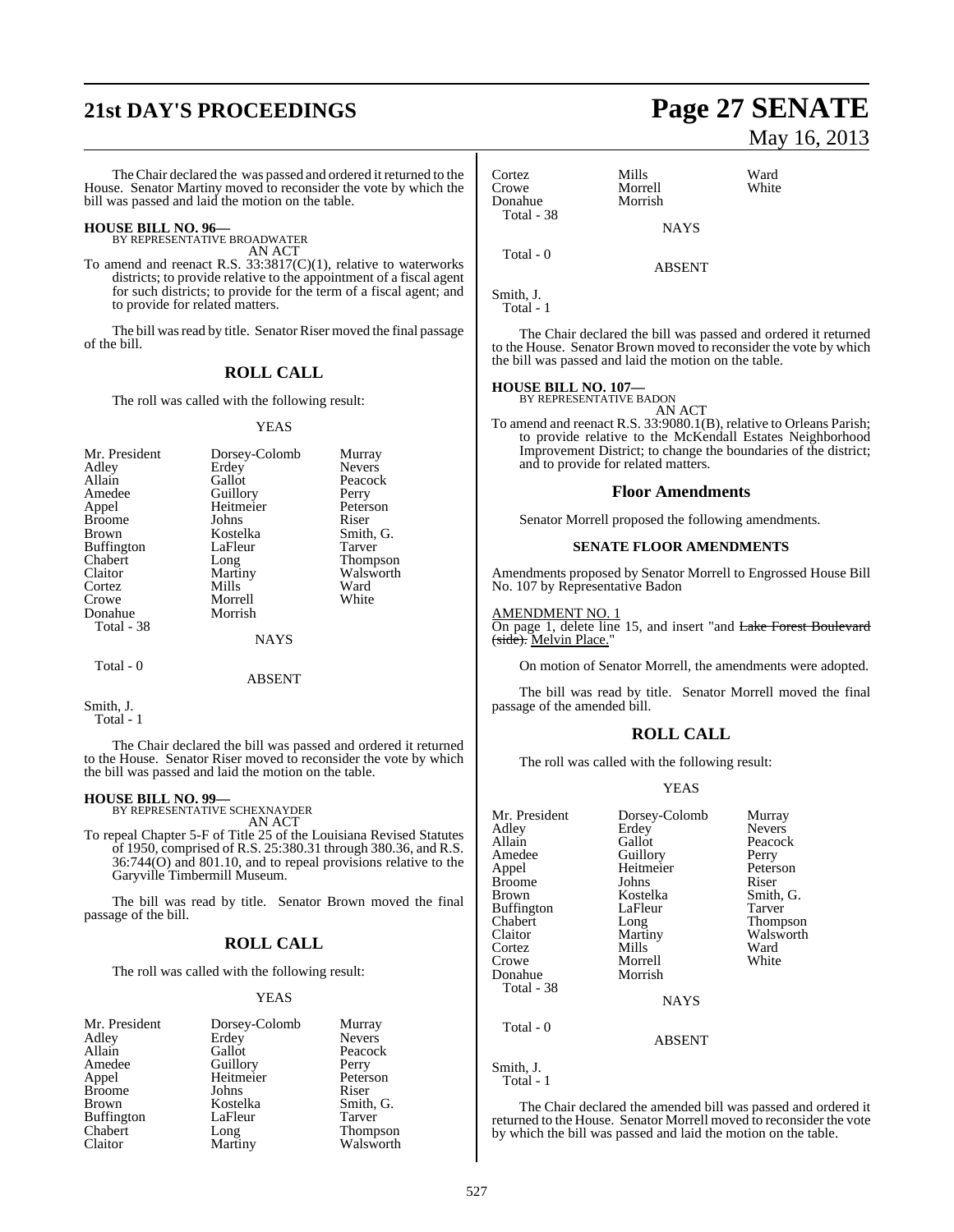#### **HOUSE BILL NO. 112—**

BY REPRESENTATIVES HILL AND DANAHAY AN ACT

To enact R.S. 33:447.11, relative to mayor's courts; to provide for additional court costs for violations of municipal ordinances and traffic violations in the mayor's courts in the municipalities of DeQuincy, Iowa, Vinton, and Westlake; to provide for the allocation of additional funds; and to provide for related matters.

The bill was read by title. Senator Johns moved the final passage of the bill.

#### **ROLL CALL**

The roll was called with the following result:

#### YEAS

| Mr. President<br>Adley<br>Allain<br>Amedee<br>Appel<br><b>Broome</b><br><b>Brown</b><br><b>Buffington</b> | Erdey<br>Gallot<br>Guillory<br>Heitmeier<br>Johns<br>Kostelka<br>LaFleur<br>Long | <b>Nevers</b><br>Peacock<br>Perry<br>Peterson<br>Riser<br>Smith, G.<br>Tarver<br>Thompson |
|-----------------------------------------------------------------------------------------------------------|----------------------------------------------------------------------------------|-------------------------------------------------------------------------------------------|
| Chabert<br>Claitor<br>Cortez<br>Crowe<br>Dorsey-Colomb<br>Total - 37                                      | Martiny<br>Mills<br>Morrell<br>Morrish<br>Murray<br><b>NAYS</b>                  | Walsworth<br>Ward<br>White                                                                |
| Total - 0                                                                                                 | ABSENT                                                                           |                                                                                           |
| Donahue<br>Total - 2                                                                                      | Smith, J.                                                                        |                                                                                           |

The Chair declared the bill was passed and ordered it returned to the House. Senator Johns moved to reconsider the vote by which the bill was passed and laid the motion on the table.

#### **HOUSE BILL NO. 114—**

BY REPRESENTATIVES KATRINA JACKSON AND PONTI AN ACT

To amend and reenact R.S. 49:317 and to repeal R.S. 6:124.1(C) and R.S. 39:1220(A)(4), relative to the acceptance of public funds by certain financial institutions; to repeal requirement of ratings under the federal Community Reinvestment Act; and to provide for related matters.

The bill was read by title. Senator Martiny moved the final passage of the bill.

#### **ROLL CALL**

The roll was called with the following result:

#### YEAS

| Mr. President     | Dorsey-Colomb | Murray                |
|-------------------|---------------|-----------------------|
| Adley             | Erdey         | <b>Nevers</b>         |
| Allain            | Gallot        | Peacock               |
| Amedee            | Guillory      | Perry                 |
| Appel             | Heitmeier     | Peterson              |
| <b>Broome</b>     | Johns         | Riser                 |
| <b>Brown</b>      | Kostelka      | Smith, G.             |
| <b>Buffington</b> | LaFleur       | Tarver                |
| Chabert           | Long          | Thompson<br>Walsworth |
| Claitor           | Martiny       |                       |
| Cortez            | Mills         | Ward                  |

# **Page 28 SENATE 21st DAY'S PROCEEDINGS**

| Crowe<br>Donahue<br>Total - 38 | Morrell<br>Morrish | White |  |
|--------------------------------|--------------------|-------|--|
|                                | <b>NAYS</b>        |       |  |
| Total - 0                      | <b>ABSENT</b>      |       |  |
| Smith, J.                      |                    |       |  |

Total - 1

The Chair declared the bill was passed and ordered it returned to the House. Senator Martiny moved to reconsider the vote by which the bill was passed and laid the motion on the table.

#### **HOUSE BILL NO. 140—**

BY REPRESENTATIVE GISCLAIR AN ACT

To enact R.S. 33:4574(F)(8), relative to the Lafourche Parish Tourist Commission; to provide for changesto the tourist commission's board of directors; and to provide for related matters.

The bill was read by title. Senator Gary Smith moved the final passage of the bill.

#### **ROLL CALL**

The roll was called with the following result:

#### YEAS

| Mr. President | Dorsey-Colomb | Murray        |
|---------------|---------------|---------------|
| Adlev         | Erdey         | <b>Nevers</b> |
| Allain        | Gallot        | Peacock       |
| Amedee        | Guillory      | Perry         |
| Appel         | Heitmeier     | Peterson      |
| Broome        | Johns         | Riser         |
| Brown         | Kostelka      | Smith, G.     |
| Buffington    | LaFleur       | Thompson      |
| Chabert       | Long          | Walsworth     |
| Claitor       | Martiny       | Ward          |
| Cortez        | Mills         | White         |
| Crowe         | Morrell       |               |
| Donahue       | Morrish       |               |
| Total - 37    |               |               |
|               | <b>NAYS</b>   |               |
| Total - 0     | <b>ABSENT</b> |               |

Smith, J. Tarver Total - 2

The Chair declared the bill was passed and ordered it returned to the House. Senator Gary Smith moved to reconsider the vote by which the bill was passed and laid the motion on the table.

**HOUSE BILL NO. 142—**

BY REPRESENTATIVE DOVE AN ACT

To amend and reenact R.S. 56:332(K), relative to methods of taking crabs; to exempt certain traps from the requirement for escape rings; and to provide for related matters.

The bill was read by title. Senator Chabert moved the final passage of the bill.

## **ROLL CALL**

The roll was called with the following result: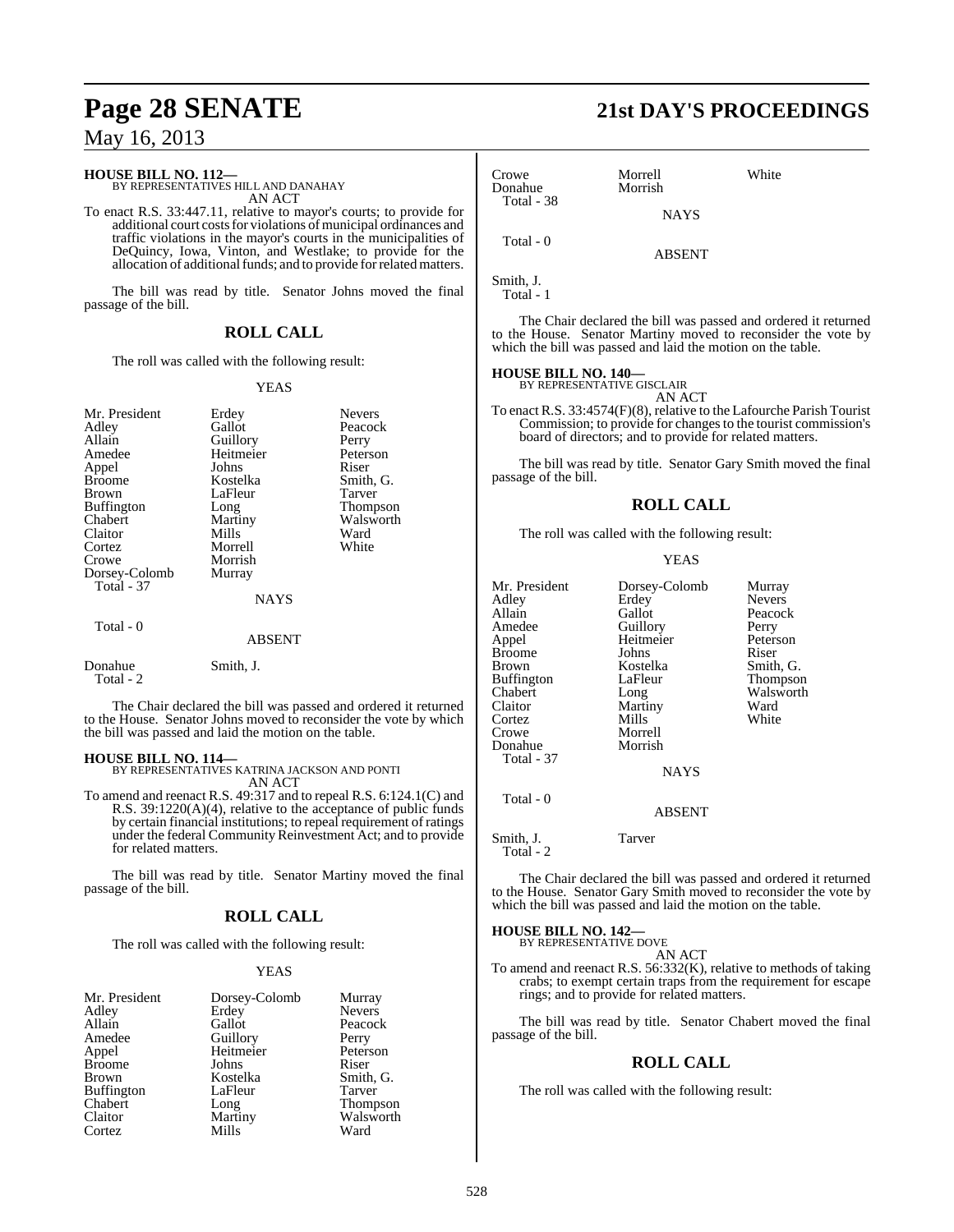## **21st DAY'S PROCEEDINGS Page 29 SENATE**

## YEAS

| Mr. President<br>Adley<br>Allain<br>Amedee<br>Appel<br>Broome<br>Brown<br>Buffington<br>Chabert<br>Claitor<br>Cortez | Dorsey-Colomb<br>Erdey<br>Gallot<br>Guillory<br>Heitmeier<br>Johns<br>Kostelka<br>LaFleur<br>Long<br>Martiny<br>Mills | Murray<br><b>Nevers</b><br>Peacock<br>Perry<br>Peterson<br>Riser<br>Smith, G.<br>Tarver<br>Thompson<br>Walsworth<br>Ward |
|----------------------------------------------------------------------------------------------------------------------|-----------------------------------------------------------------------------------------------------------------------|--------------------------------------------------------------------------------------------------------------------------|
| Crowe<br>Donahue                                                                                                     | Morrell<br>Morrish                                                                                                    | White                                                                                                                    |
| Total - 38                                                                                                           | <b>NAYS</b>                                                                                                           |                                                                                                                          |
| Total - 0                                                                                                            | <b>ABSENT</b>                                                                                                         |                                                                                                                          |

Smith, J.

Total - 1

The Chair declared the bill was passed and ordered it returned to the House. Senator Chabert moved to reconsider the vote by which the bill was passed and laid the motion on the table.

# **HOUSE BILL NO. 171—** BY REPRESENTATIVE CHANEY

AN ACT

To designate certain portions of Louisiana highways to honor public service of Louisiana citizens; to designate a portion of Louisiana Highway 17 as "West Carroll Veterans Memorial Highway"; to designate a portion of Louisiana Highway 80 asthe "Thomas M. Alexander Memorial Highway"; and to designate Louisiana Highway 94 as the "Donald C. Cleveland Memorial Highway".

The bill was read by title. Senator Walsworth moved the final passage of the bill.

## **ROLL CALL**

The roll was called with the following result:

#### YEAS

| Mr. President<br>Adley<br>Allain<br>Amedee<br>Appel<br><b>Broome</b><br>Brown<br><b>Buffington</b><br>Chabert<br>Claitor<br>Cortez<br>Crowe<br>Donahue<br><b>Total</b> - 37<br>Total - 0 | Dorsey-Colomb<br>Erdey<br>Gallot<br>Guillory<br>Heitmeier<br>Johns<br>Kostelka<br>LaFleur<br>Long<br>Martiny<br>Mills<br>Morrish<br>Murray<br><b>NAYS</b> | <b>Nevers</b><br>Peacock<br>Perry<br>Peterson<br>Riser<br>Smith, G.<br>Tarver<br><b>Thompson</b><br>Walsworth<br>Ward<br>White |
|------------------------------------------------------------------------------------------------------------------------------------------------------------------------------------------|-----------------------------------------------------------------------------------------------------------------------------------------------------------|--------------------------------------------------------------------------------------------------------------------------------|
|                                                                                                                                                                                          | <b>ABSENT</b>                                                                                                                                             |                                                                                                                                |
| Morrell<br>Total - 2                                                                                                                                                                     | Smith, J.                                                                                                                                                 |                                                                                                                                |

The Chair declared the bill was passed and ordered it returned to the House. Senator Walsworth moved to reconsider the vote by which the bill was passed and laid the motion on the table.

# May 16, 2013

#### **HOUSE BILL NO. 186—**

BY REPRESENTATIVE HENRY BURNS AN ACT

To amend and reenact R.S. 32:1521(E)(3), relative to the transportation of hazardous materials; to provide for a route designation change for the transportation of hazardous material on Interstate 49; and to provide for related matters.

The bill was read by title. Senator Adley moved the final passage of the bill.

#### **ROLL CALL**

The roll was called with the following result:

#### YEAS

| Mr. President<br>Adley<br>Allain<br>Amedee<br>Appel | Dorsey-Colomb<br>Erdey<br>Gallot<br>Guillory<br>Heitmeier | Murray<br><b>Nevers</b><br>Peacock<br>Perry<br>Peterson |
|-----------------------------------------------------|-----------------------------------------------------------|---------------------------------------------------------|
| Brown<br>Buffington                                 | Kostelka<br>LaFleur                                       | Tarver<br>Thompson                                      |
| Chabert                                             | Long                                                      | Walsworth                                               |
| Claitor                                             | Martiny                                                   | Ward                                                    |
| Cortez                                              | Mills                                                     | White                                                   |
| Crowe                                               | Morrell                                                   |                                                         |
| Donahue                                             | Morrish                                                   |                                                         |
| <b>Total - 37</b>                                   |                                                           |                                                         |
|                                                     | <b>NAYS</b>                                               |                                                         |
| Total - 0                                           |                                                           |                                                         |
|                                                     | <b>ABSENT</b>                                             |                                                         |
| Riser                                               | Smith, J.                                                 |                                                         |

 $Total - 2$ 

The Chair declared the bill was passed and ordered it returned to the House. Senator Adley moved to reconsider the vote by which the bill was passed and laid the motion on the table.

**HOUSE BILL NO. 236—** BY REPRESENTATIVES LEOPOLD, BILLIOT, CHANEY, CONNICK, GAROFALO, GISCLAIR, GUINN, HARRISON, JAMES, JONES, AND SCHEXNAYDER

AN ACT To amend and reenact R.S. 40:6(A) and R.S. 56:424(E) and 433(C), (G), and (J), to enact R.S. 40:6(H) and LAC 51:IX.3.335(B), and to repeal R.S. 56:433(D), relative to violations of oyster harvesting laws; to increase the penalties for harvesting from closed waters; to increase the penalties for harvesting in violation of the health time restrictions; to repeal the prohibition removal from the natural reefs of oysters for steamed oysters; and to provide for related matter.

The bill was read by title. Senator Chabert moved the final passage of the bill.

#### **ROLL CALL**

The roll was called with the following result:

#### YEAS

| Mr. President     | Dorsey-Colomb | Murray        |
|-------------------|---------------|---------------|
| Adley             | Erdey         | <b>Nevers</b> |
| Allain            | Gallot        | Peacock       |
| Amedee            | Guillory      | Perry         |
| Appel             | Heitmeier     | Peterson      |
| <b>Broome</b>     | Johns         | Riser         |
| Brown             | Kostelka      | Smith, G.     |
| <b>Buffington</b> | LaFleur       | Tarver        |
| Chabert           | Long          | Thompson      |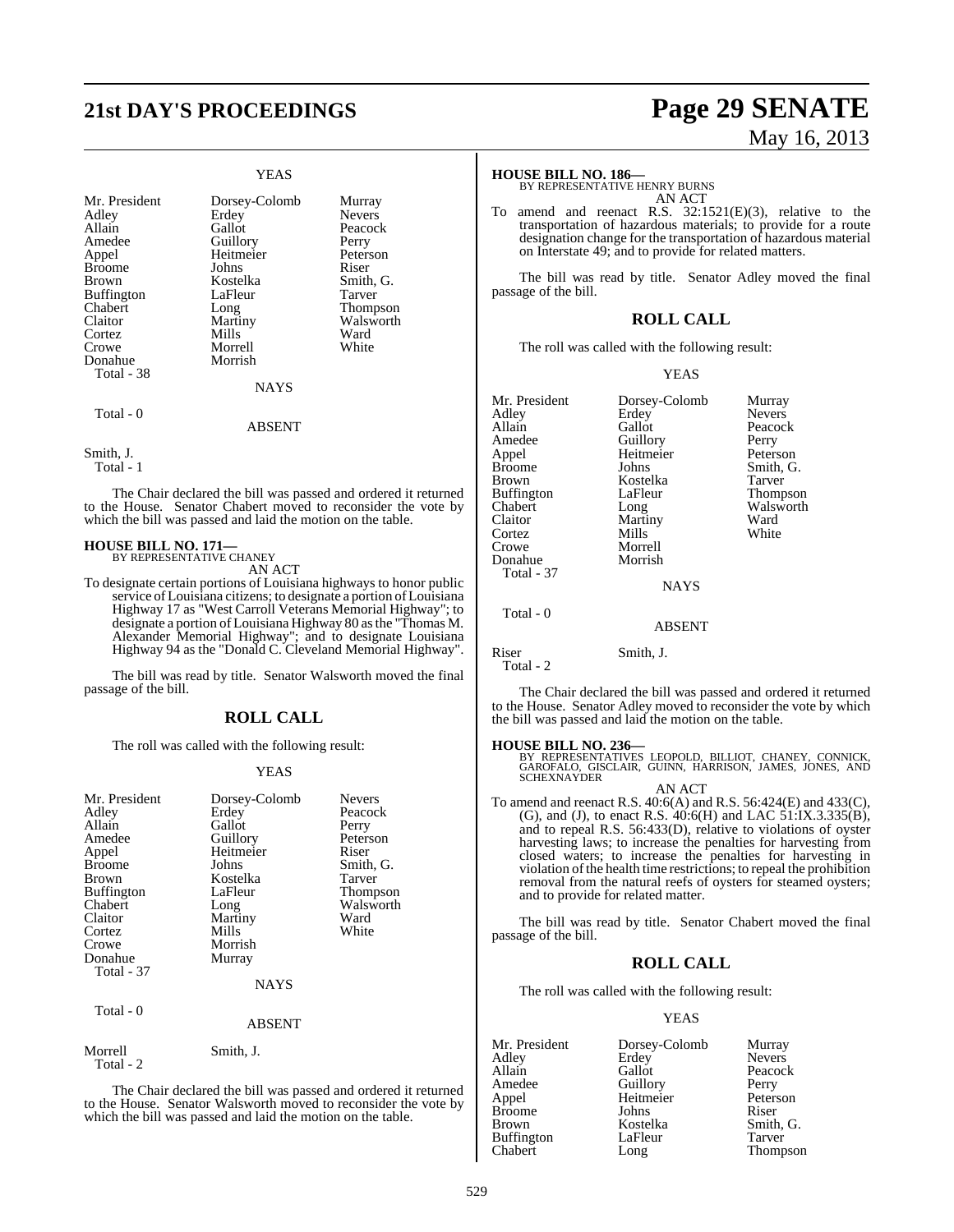| Claitor    | Martiny     | Walsworth |
|------------|-------------|-----------|
| Cortez     | Mills       | Ward      |
| Crowe      | Morrell     | White     |
| Donahue    | Morrish     |           |
| Total - 38 |             |           |
|            | <b>NAYS</b> |           |

ABSENT

Smith, J. Total - 1

Total - 0

The Chair declared the bill was passed and ordered it returned to the House. Senator Chabert moved to reconsider the vote by which the bill was passed and laid the motion on the table.

## **HOUSE BILL NO. 239—** BY REPRESENTATIVE SHADOIN

passage of the bill.

AN ACT To designate a portion of Highway 33 in Union Parish as the "James

Peyton Smith Bridge". The bill was read by title. Senator Walsworth moved the final

## **ROLL CALL**

The roll was called with the following result:

#### YEAS

| Mr. President<br>Adley<br>Allain<br>Amedee                            | Dorsey-Colomb<br>Erdey<br>Gallot<br>Guillory   | Murray<br><b>Nevers</b><br>Peacock<br>Perry |
|-----------------------------------------------------------------------|------------------------------------------------|---------------------------------------------|
| Appel<br><b>Broome</b><br>Brown                                       | Heitmeier<br>Johns<br>Kostelka<br>LaFleur      | Peterson<br>Riser<br>Smith, G.<br>Tarver    |
| <b>Buffington</b><br>Chabert<br>Claitor<br>Cortez<br>Crowe<br>Donahue | Long<br>Martiny<br>Mills<br>Morrell<br>Morrish | Thompson<br>Walsworth<br>Ward<br>White      |
| Total - 38                                                            | <b>NAYS</b>                                    |                                             |
| Total - 0                                                             | <b>ABSENT</b>                                  |                                             |
| Smith, J.                                                             |                                                |                                             |

Total - 1

The Chair declared the bill was passed and ordered it returned to the House. Senator Walsworth moved to reconsider the vote by which the bill was passed and laid the motion on the table.

## **HOUSE BILL NO. 246—** BY REPRESENTATIVE GISCLAIR

AN ACT

To authorize and provide for the transfer of certain state property; to authorize the transfer of certain state properties in Lafourche Parish; to provide for the property description; to provide for reservation of mineral rights; to provide terms and conditions; to provide an effective date; and to provide for related matters.

The bill was read by title. Senator Chabert moved the final passage of the bill.

## **Page 30 SENATE 21st DAY'S PROCEEDINGS**

### **ROLL CALL**

The roll was called with the following result:

YEAS

Mr. President Dorsey-Colomb Murray<br>Adley Erdey Nevers Adley Erdey Nevers<br>
Allain Gallot Peacoc Allain Gallot Peacock<br>Amedee Guillory Perry Amedee Guillory Perry<br>
Appel Heitmeier Peterson Heitmeier Peters<br>Johns Riser Broome Johns<br>Brown Kostelka Kostelka Smith, G.<br>LaFleur Tarver Buffington LaFle<br>Chabert Long Chabert Long Thompson<br>Claitor Martiny Walsworth Martiny Walsworth<br>
Mills Ward Cortez Mills Ward<br>Crowe Morrell White Morrell<br>Morrish Donahue Total - 38

Total - 0

Smith, J. Total - 1

The Chair declared the bill was passed and ordered it returned to the House. Senator Chabert moved to reconsider the vote by which the bill was passed and laid the motion on the table.

**NAYS** 

ABSENT

## **HOUSE BILL NO. 272—** BY REPRESENTATIVE GREENE

AN ACT

To amend and reenact R.S. 37:711.20(A) and to enact R.S. 37:711.13(D) and 711.20(C), relative to the Louisiana Professional Geoscience Practice Act; to provide for license application fees; to provide for license renewal fees; and to provide for related matters.

The bill was read by title. Senator Claitor moved the final passage of the bill.

#### **ROLL CALL**

The roll was called with the following result:

#### YEAS

| Dorsey-Colomb | Murray        |
|---------------|---------------|
| Erdey         | <b>Nevers</b> |
| Gallot        | Peacock       |
|               | Perry         |
| Heitmeier     | Peterson      |
| Johns         | Riser         |
| Kostelka      | Smith, G.     |
| LaFleur       | Tarver        |
| Long          | Thompson      |
| Martiny       | Walsworth     |
| Mills         | Ward          |
| Morrell       | White         |
| Morrish       |               |
|               |               |
| <b>NAYS</b>   |               |
|               |               |
| ABSENT        |               |
|               | Guillory      |

Smith, J. Total - 1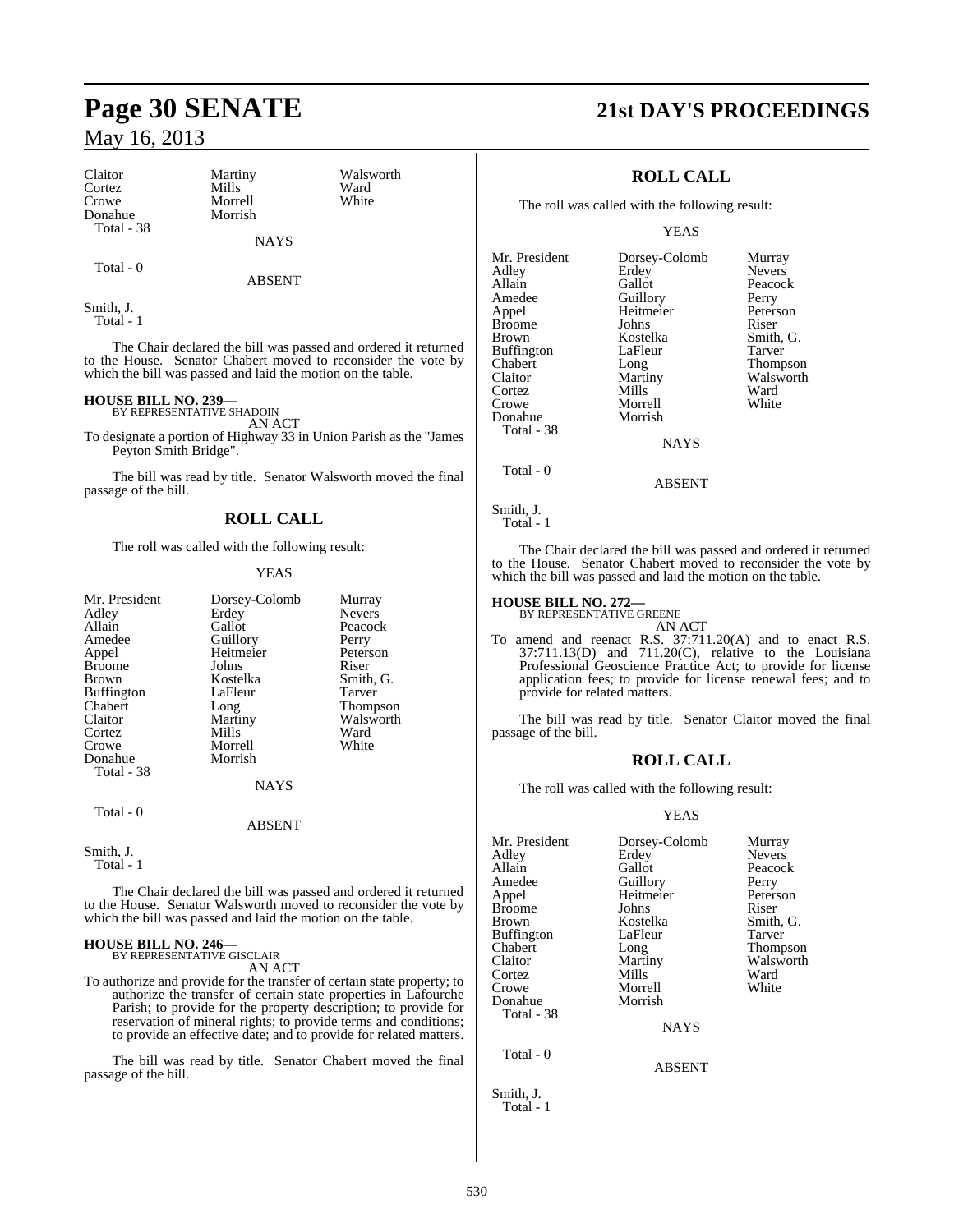# **21st DAY'S PROCEEDINGS Page 31 SENATE**

The Chair declared the bill was passed and ordered it returned to the House. Senator Claitor moved to reconsider the vote by which the bill was passed and laid the motion on the table.

- **HOUSE BILL NO. 298—** BY REPRESENTATIVES CHANEY AND HOFFMANN AN ACT
- To enact R.S. 24:972(A)(24) and (25), relative to the Louisiana Commission on Civic Education; to provide for additional members of the commission; and to provide for related matters.

The bill was read by title. Senator Walsworth moved the final passage of the bill.

#### **ROLL CALL**

The roll was called with the following result:

#### YEAS

| Mr. President<br>Adley<br>Allain<br>Amedee<br>Appel<br><b>Broome</b><br><b>Brown</b><br>Buffington<br>Chabert<br>Claitor<br>Cortez<br>Crowe<br>Donahue | Dorsey-Colomb<br>Erdey<br>Gallot<br>Guillory<br>Heitmeier<br>Johns<br>Kostelka<br>LaFleur<br>Long<br>Martiny<br>Mills<br>Morrell<br>Morrish | Murray<br><b>Nevers</b><br>Peacock<br>Perry<br>Peterson<br>Riser<br>Smith, G.<br><b>Tarver</b><br>Thompson<br>Walsworth<br>Ward<br>White |
|--------------------------------------------------------------------------------------------------------------------------------------------------------|---------------------------------------------------------------------------------------------------------------------------------------------|------------------------------------------------------------------------------------------------------------------------------------------|
| Total - 38                                                                                                                                             |                                                                                                                                             |                                                                                                                                          |
|                                                                                                                                                        | <b>NAYS</b>                                                                                                                                 |                                                                                                                                          |
| Total - 0                                                                                                                                              | ABSENT                                                                                                                                      |                                                                                                                                          |

Smith, J. Total - 1

The Chair declared the bill was passed and ordered it returned to the House. Senator Walsworth moved to reconsider the vote by which the bill was passed and laid the motion on the table.

## **HOUSE BILL NO. 303—** BY REPRESENTATIVE DIXON

AN ACT

To amend and reenact R.S. 23:1629(A) and to enact R.S. 23:1599, relative to unemployment compensation; to providewith respect to notice requirements; to waive the requirement that certain notices be sent by certified mail; to shorten notice time period for appeals; and to provide for related matters.

The bill was read by title. Senator Crowe moved the final passage of the bill.

#### **ROLL CALL**

The roll was called with the following result:

#### YEAS

| Mr. President     | Dorsey-Colomb | Murray        |
|-------------------|---------------|---------------|
| Adley             | Erdey         | <b>Nevers</b> |
| Allain            | Gallot        | Peacock       |
| Amedee            | Guillory      | Perry         |
| Appel             | Heitmeier     | Peterson      |
| <b>Broome</b>     | Johns         | Riser         |
| <b>Brown</b>      | Kostelka      | Smith, G.     |
| <b>Buffington</b> | LaFleur       | Tarver        |
| Chabert           | Long          | Thompson      |
| Claitor           | Martiny       | Walsworth     |

# May 16, 2013

| Cortez<br>Crowe<br>Donahue<br>Total - 38 | Mills<br>Morrell<br>Morrish | Ward<br>White |
|------------------------------------------|-----------------------------|---------------|
|                                          | <b>NAYS</b>                 |               |
| Total - 0                                | <b>ABSENT</b>               |               |

Smith, J. Total - 1

The Chair declared the bill was passed and ordered it returned to the House. Senator Crowe moved to reconsider the vote by which the bill was passed and laid the motion on the table.

## **HOUSE BILL NO. 345—** BY REPRESENTATIVE GAROFALO

AN ACT

To amend and reenact R.S. 56:433.1(E), relative to harvest of oysters from the state seed grounds; to extend the oyster seed ground vessel permit program for three years; and to provide for related matters.

The bill was read by title. Senator Chabert moved the final passage of the bill.

### **ROLL CALL**

The roll was called with the following result:

#### YEAS

| Mr. President<br>Adley<br>Allain | Dorsey-Colomb<br>Erdey<br>Gallot | Murray<br><b>Nevers</b><br>Peacock |
|----------------------------------|----------------------------------|------------------------------------|
| Amedee                           | Guillory                         | Perry                              |
| Appel                            | Heitmeier                        | Peterson                           |
| Broome                           | Johns                            | Riser                              |
| Brown                            | LaFleur                          | Smith, G.                          |
| Buffington                       | Long                             | Tarver                             |
| Chabert                          | Martiny                          | Ward                               |
| Claitor                          | Mills                            | White                              |
| Cortez                           | Morrell                          |                                    |
| Donahue                          | Morrish                          |                                    |
| Total - 34                       |                                  |                                    |
|                                  | <b>NAYS</b>                      |                                    |
| Total - 0                        |                                  |                                    |
|                                  | <b>ABSENT</b>                    |                                    |
| Crowe<br>Kostelka<br>Total - 5   | Smith, J.<br>Thompson            | Walsworth                          |

The Chair declared the bill was passed and ordered it returned to the House. Senator Chabert moved to reconsider the vote by which the bill was passed and laid the motion on the table.

**HOUSE BILL NO. 378—** BY REPRESENTATIVE LEGER

AN ACT

To amend and reenact R.S. 56:302.1(C)(2)(c) and 302.9(C)(2) and to enact R.S.  $56:10(B)(1)(f)$  and  $302.1(C)(2)(b)$ , relative to charter boat fishing license fees; to increase nonresident charter boat guide license fee; to increase the charter passenger fishing trip license fee; to dedicate the funds received through the increased fees; and to provide for related matters.

The bill was read by title. Senator Peterson moved the final passage of the bill.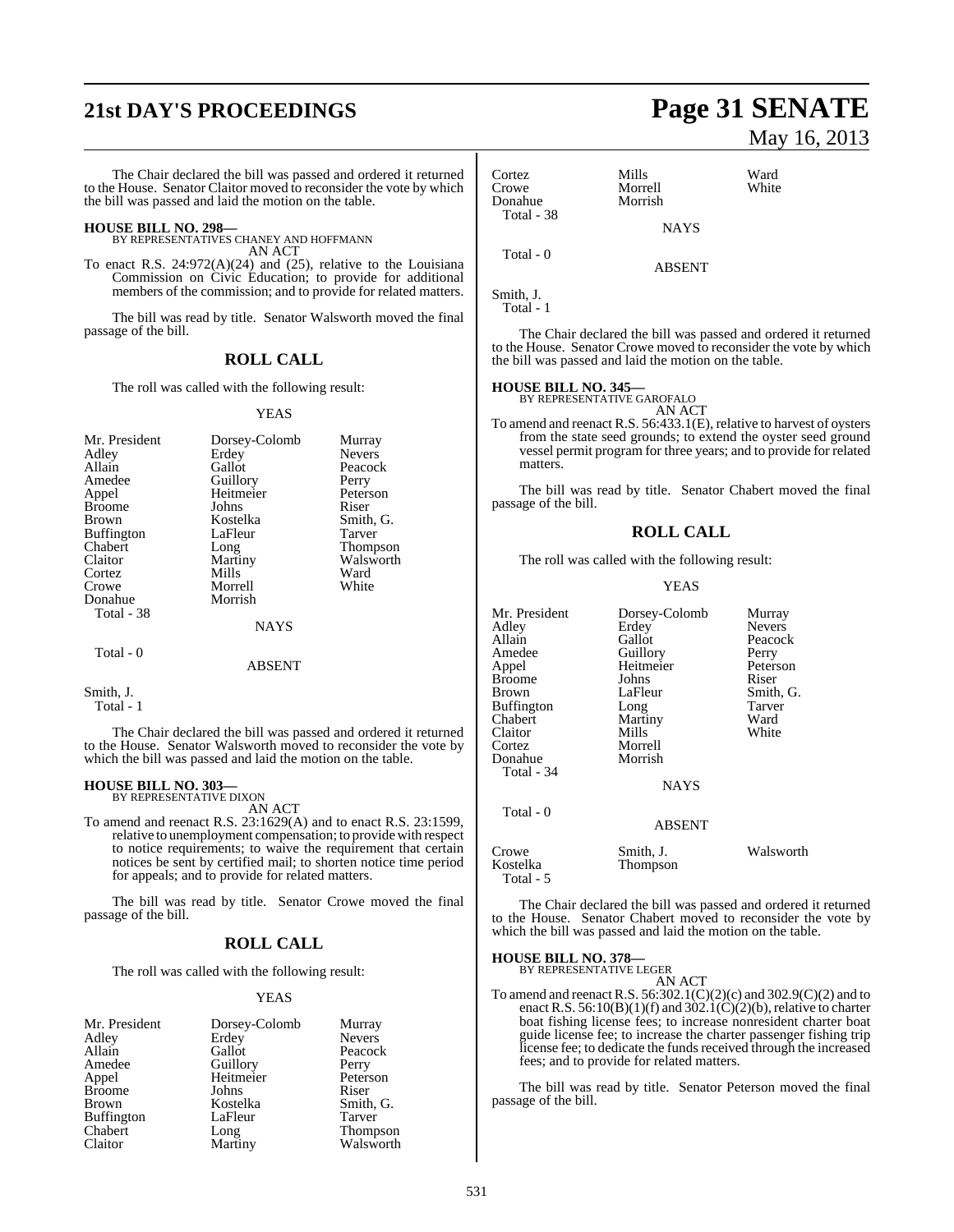## **ROLL CALL**

The roll was called with the following result:

#### YEAS

| Mr. President     | Dorsey-Colomb | Murray        |
|-------------------|---------------|---------------|
| Adley             | Erdey         | <b>Nevers</b> |
| Allain            | Gallot        | Peacock       |
| Amedee            | Guillory      | Peterson      |
| Appel             | Heitmeier     | Riser         |
| <b>Broome</b>     | Johns         | Smith, G.     |
| <b>Brown</b>      | Kostelka      | Tarver        |
| <b>Buffington</b> | LaFleur       | Thompson      |
| Chabert           | Long          | Walsworth     |
| Claitor           | Martiny       | Ward          |
| Cortez            | Mills         | White         |
| Crowe             | Morrell       |               |
| Donahue           | Morrish       |               |
| Total - 37        |               |               |

**NAYS** 

Perry Total - 1

#### ABSENT

Smith, J. Total - 1

Smith, J. Total - 1

The Chair declared the bill was passed and ordered it returned to the House. Senator Peterson moved to reconsider the vote by which the bill was passed and laid the motion on the table.

**HOUSE BILL NO. 386—** BY REPRESENTATIVES LEOPOLD AND HODGES AN ACT

To amend and reenact R.S. 48:274.2, relative to advertisement placement on certain ferries, rights-of-way, and other assets of the department; to provide for the sponsorship of signs on stateowned assets; to provide an effective date; and to provide for related matters.

The bill was read by title. Senator Heitmeier moved the final passage of the bill.

#### **ROLL CALL**

The roll was called with the following result:

#### YEAS

| Mr. President<br>Adley | Dorsey-Colomb<br>Erdey | Murray<br><b>Nevers</b> |
|------------------------|------------------------|-------------------------|
| Allain                 | Gallot                 | Peacock                 |
| Amedee                 | Guillory               | Perry                   |
| Appel                  | Heitmeier              | Peterson                |
| <b>Broome</b>          | Johns                  | Riser                   |
| <b>Brown</b>           | Kostelka               | Smith, G.               |
| <b>Buffington</b>      | LaFleur                | Tarver                  |
| Chabert                | Long                   | Thompson                |
| Claitor                | Martiny                | Walsworth               |
| Cortez                 | Mills                  | Ward                    |
| Crowe                  | Morrell                | White                   |
| Donahue                | Morrish                |                         |
| Total - 38             |                        |                         |
|                        | <b>NAYS</b>            |                         |
| Total - 0              |                        |                         |
|                        | ABSENT                 |                         |

**Page 32 SENATE 21st DAY'S PROCEEDINGS**

The Chair declared the bill was passed and ordered it returned to the House. Senator Heitmeier moved to reconsider the vote by which the bill was passed and laid the motion on the table.

**HOUSE BILL NO. 389—** BY REPRESENTATIVE ABRAMSON AN ACT

To amend and reenact R.S. 33:9091.9(F)(1) and (3)(c) and to repeal R.S. 33:9091.9(F)(3)(b), relative to Orleans Parish; to provide relative to the Twinbrook Security District; to provide relative to the parcel fee imposed within the district; to change the amount and expiration date of the parcel fee; to provide relative to the renewal of the parcel fee; to provide relative to the parcel fee being imposed on the effective date of this Act; and to provide for related matters.

The bill was read by title. Senator Peterson moved the final passage of the bill.

## **ROLL CALL**

The roll was called with the following result:

#### YEAS

| Mr. President<br>Adley<br>Allain<br>Amedee<br>Appel                        | Dorsey-Colomb<br>Erdey<br>Gallot<br>Guillory<br>Heitmeier                 | Morrish<br>Murray<br><b>Nevers</b><br>Perry<br>Peterson |
|----------------------------------------------------------------------------|---------------------------------------------------------------------------|---------------------------------------------------------|
| Brown<br>Buffington<br>Chabert<br>Cortez<br>Crowe<br>Donahue<br>Total - 34 | Kostelka<br>LaFleur<br>Long<br>Martiny<br>Mills<br>Morrell<br><b>NAYS</b> | Tarver<br>Thompson<br>Ward<br>White                     |
| Claitor<br>Total - 3                                                       | Peacock<br><b>ABSENT</b>                                                  | Riser                                                   |
| Smith. J.                                                                  | Walsworth                                                                 |                                                         |

Total - 2

The Chair declared the bill was passed and ordered it returned to the House. Senator Peterson moved to reconsider the vote by which the bill was passed and laid the motion on the table.

#### **HOUSE BILL NO. 396—**

BY REPRESENTATIVE TERRY LANDRY

AN ACT

To amend and reenact R.S.  $32:232(2)(a)$ ,  $(3)(c)$ , and  $(4)$  and to enact R.S. 32:232(5), relative to traffic control signals; to provide for vehicular traffic regulations under certain conditions; and to provide for related matters.

The bill was read by title. Senator Adley moved the final passage of the bill.

#### **ROLL CALL**

The roll was called with the following result:

#### YEAS

| Dorsey-Colomb | Murray        |
|---------------|---------------|
| Erdey         | <b>Nevers</b> |
| Gallot        | Peacock       |
| Guillory      | Perry         |
| Heitmeier     | Peterson      |
| Johns         | Riser         |
|               |               |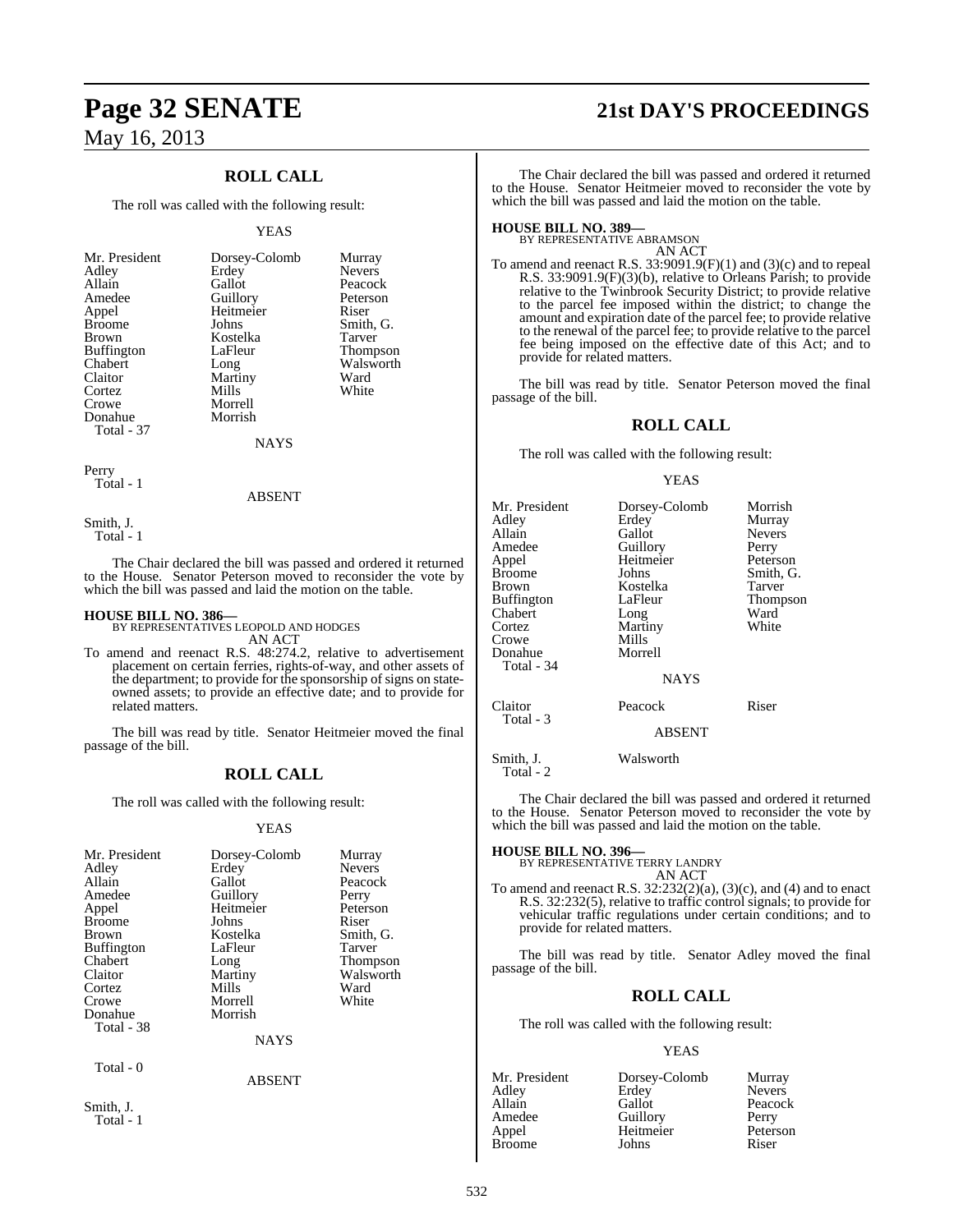Brown Kostelka Smith, G.<br>Buffington LaFleur Tarver Buffington LaFle<br>Chabert Long Chabert Long Thompson<br>Claitor Martiny Walsworth Cortez Mills Ward<br>Crowe Morrell White Crowe Morrell<br>
Donahue Morrish Donahue Total - 38

**NAYS** 

Martiny Walsworth<br>
Mills Ward

#### ABSENT

Smith, J.

Total - 1

Total - 0

The Chair declared the bill was passed and ordered it returned to the House. Senator Adley moved to reconsider the vote by which the bill was passed and laid the motion on the table.

**HOUSE BILL NO. 419—** BY REPRESENTATIVE JOHNSON AND SENATOR WARD AN ACT

To name the bridge located on U.S. 190 in Pointe Coupee Parish as the "Nickie Gene Voinche Memorial Bridge"; and to provide for related matters.

The bill was read by title. Senator Ward moved the final passage of the bill.

## **ROLL CALL**

The roll was called with the following result:

#### YEAS

| Mr. President<br>Adley<br>Allain<br>Appel<br><b>Broome</b><br><b>Brown</b><br><b>Buffington</b><br>Claitor<br>Cortez<br>Crowe<br>Donahue<br>Dorsey-Colomb<br>Total $-36$ | Erdey<br>Gallot<br>Guillory<br>Heitmeier<br>Johns<br>Kostelka<br>LaFleur<br>Long<br>Martiny<br>Mills<br>Morrell<br>Morrish | Murray<br><b>Nevers</b><br>Peacock<br>Perry<br>Peterson<br>Riser<br>Smith, G.<br>Tarver<br>Thompson<br>Walsworth<br>Ward<br>White |
|--------------------------------------------------------------------------------------------------------------------------------------------------------------------------|----------------------------------------------------------------------------------------------------------------------------|-----------------------------------------------------------------------------------------------------------------------------------|
|                                                                                                                                                                          | <b>NAYS</b>                                                                                                                |                                                                                                                                   |
| Total - 0                                                                                                                                                                | <b>ABSENT</b>                                                                                                              |                                                                                                                                   |

| Amedee    | <b>Chabert</b> | Smith, J. |
|-----------|----------------|-----------|
| Total - 3 |                |           |

The Chair declared the bill was passed and ordered it returned to the House. Senator Ward moved to reconsider the vote by which the bill was passed and laid the motion on the table.

## **HOUSE BILL NO. 486—** BY REPRESENTATIVE REYNOLDS

AN ACT

To designate a portion of Interstate 20 in Webster Parish as the "Sergeant Joshua Tomlinson Interchange".

The bill was read by title. Senator Adley moved the final passage of the bill.

# **21st DAY'S PROCEEDINGS Page 33 SENATE** May 16, 2013

## **ROLL CALL**

The roll was called with the following result:

YEAS

Mr. President Dorsey-Colomb Murray<br>Adley Erdey Nevers Adley Erdey Nevers<br>
Allain Gallot Peacock Allain Gallot Peaco<br>
Amedee Guillory Perry Amedee Guillory Perry<br>
Appel Heitmeier Peterson Heitmeier Peters<br>Johns Riser Broome Johns<br>Brown Kostelka Buffington LaFle<br>Chabert Long Chabert Long Thompson<br>Claitor Martiny Walsworth Cortez Mills Ward<br>Crowe Morrell White Morrell<br>Morrish Donahue Total - 38 **NAYS**  Total - 0 ABSENT

Kostelka Smith, G.<br>LaFleur Tarver Martiny Walsworth<br>
Mills Ward

Smith, J.

Total - 1

The Chair declared the bill was passed and ordered it returned to the House. Senator Adley moved to reconsider the vote by which the bill was passed and laid the motion on the table.

## **HOUSE BILL NO. 491—** BY REPRESENTATIVE PYLANT

AN ACT

To amend and reenact R.S. 32:387(C)(2) and to enact R.S. 32:387(B)(6), relative to special permits to overwidth vehicles; to provide special permits to vehicles transporting hay due to a disaster or emergency; to provide an effective date; and to provide for related matters.

The bill was read by title. Senator Adley moved the final passage of the bill.

#### **ROLL CALL**

The roll was called with the following result:

#### YEAS

| Mr. President<br>Adley<br>Allain<br>Amedee<br>Appel<br>Broome<br>Brown<br>Buffington<br>Chabert<br>Claitor<br>Cortez | Dorsey-Colomb<br>Erdey<br>Gallot<br>Guillory<br>Heitmeier<br>Johns<br>Kostelka<br>LaFleur<br>Long<br>Martiny<br>Mills | Murray<br><b>Nevers</b><br>Peacock<br>Perry<br>Peterson<br>Riser<br>Smith, G.<br>Tarver<br>Thompson<br>Walsworth<br>Ward |
|----------------------------------------------------------------------------------------------------------------------|-----------------------------------------------------------------------------------------------------------------------|--------------------------------------------------------------------------------------------------------------------------|
| Crowe<br>Donahue                                                                                                     | Morrell<br>Morrish                                                                                                    | White                                                                                                                    |
| Total - 38                                                                                                           | <b>NAYS</b>                                                                                                           |                                                                                                                          |
| Total - 0                                                                                                            | <b>ABSENT</b>                                                                                                         |                                                                                                                          |

Smith, J. Total - 1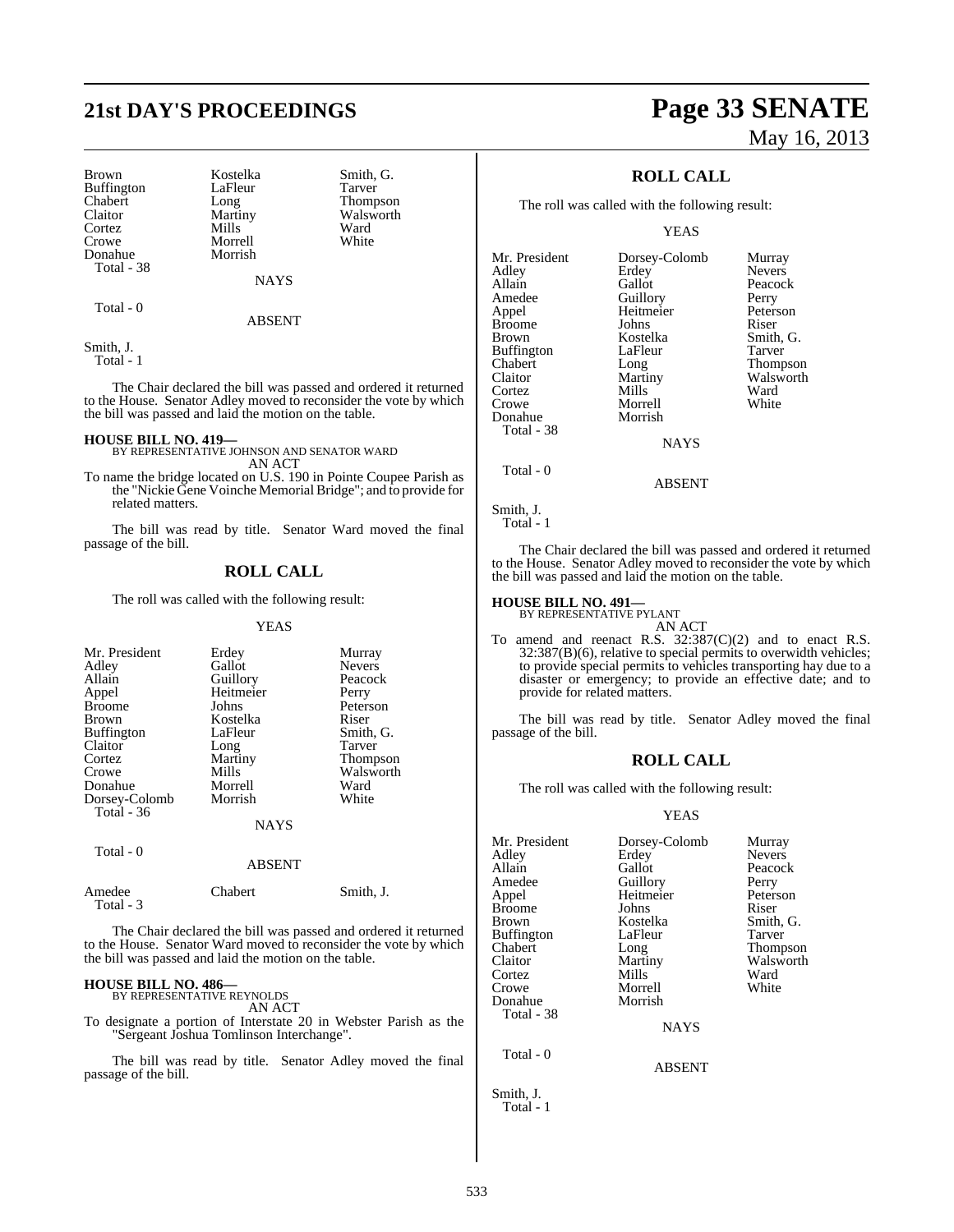The Chair declared the bill was passed and ordered it returned to the House. Senator Adley moved to reconsider the vote by which the bill was passed and laid the motion on the table.

## **HOUSE BILL NO. 566—** BY REPRESENTATIVE DIXON

AN ACT

To amend and reenact R.S. 23:1665 and to enact R.S. 23:1665.1, 1665.2, and 1665.3, relative to unemployment compensation; to provide for reciprocal arrangements between federal and state agencies; to provide for a reciprocal overpayment recovery arrangement; to provide definitions; to provide with respect to duties and responsibilities of requesting and recovering states; to provide for recovery of combined wage claims; and to provide for related matters.

The bill was read by title. Senator Crowe moved the final passage of the bill.

## **ROLL CALL**

The roll was called with the following result:

#### **YEAS**

| Mr. President     | Dorsey-Colomb | Murray        |
|-------------------|---------------|---------------|
| Adley             | Erdey         | <b>Nevers</b> |
| Allain            | Gallot        | Peacock       |
| Amedee            | Guillory      | Perry         |
| Appel             | Heitmeier     | Peterson      |
| <b>Broome</b>     | Johns         | Riser         |
| <b>Brown</b>      | Kostelka      | Smith, G.     |
| <b>Buffington</b> | LaFleur       | Tarver        |
| Chabert           | Long          | Thompson      |
| Claitor           | Martiny       | Walsworth     |
| Cortez            | Mills         | Ward          |
| Crowe             | Morrell       | White         |
| Donahue           | Morrish       |               |
| Total - 38        |               |               |
|                   | <b>NAYS</b>   |               |
| Total - 0         |               |               |
|                   | <b>ABSENT</b> |               |

Smith, J. Total - 1

The Chair declared the bill was passed and ordered it returned to the House. Senator Crowe moved to reconsider the vote by which the bill was passed and laid the motion on the table.

#### **HOUSE BILL NO. 603—**

BY REPRESENTATIVE ABRAMSON AN ACT

To amend and reenact R.S. 33:9091.11(E)(introductory paragraph) and (F)(introductory paragraph), (3)(c), and (4) and to repeal R.S. 33:9091.11(F)(3)(b), relative to Orleans Parish; to provide relative to the Hurstville Security and Neighborhood Improvement District; to provide relative to the parcel fee imposed within the district; to change the expiration date of the parcel fee; to provide relative to the renewal of the parcel fee; to prohibit the imposition of the fee on certain parcels; to provide relative to the parcel fee being imposed on the effective date of this Act; and to provide for related matters.

The bill was read by title. Senator Peterson moved the final passage of the bill.

## **ROLL CALL**

The roll was called with the following result:

# **Page 34 SENATE 21st DAY'S PROCEEDINGS**

#### YEAS

Smith, J.

Total - 1

The Chair declared the bill was passed and ordered it returned to the House. Senator Peterson moved to reconsider the vote by which the bill was passed and laid the motion on the table.

## **HOUSE BILL NO. 718— (Substitute for House Bill No. 79 by Representative Hensgens)**<br>BY REPRESENTATIVES HENSGENS, COX, HUNTER, JEFFERSON,<br>PRICE, REYNOLDS, RICHARD, SMITH, AND ST. GERMAIN AN ACT

To amend and reenact R.S. 17:416.16 and to enact R.S. 17:3996(B)(33), relative to school crisis management and response plans; to provide relative to the preparation, content, rehearsal, review, revision, approval, and provision of copies of such plans; to provide relative to training; to provide relative to rules and regulations with respect to public and nonpublic schools; and to provide for related matters.

The bill was read by title. Senator Guillory moved the final passage of the bill.

## **ROLL CALL**

The roll was called with the following result:

#### YEAS

| Mr. President<br>Adley<br>Allain<br>Amedee<br>Appel<br><b>Broome</b><br>Brown<br>Buffington<br>Chabert<br>Claitor<br>Cortez<br>Crowe<br>Total - 36<br>Total $-0$ | Dorsey-Colomb<br>Erdey<br>Gallot<br>Guillory<br>Heitmeier<br>Johns<br>Kostelka<br>LaFleur<br>Long<br>Martiny<br>Mills<br>Morrell<br><b>NAYS</b><br><b>ABSENT</b> | Morrish<br>Murray<br><b>Nevers</b><br>Peacock<br>Perry<br>Riser<br>Smith, G.<br>Tarver<br>Thompson<br>Walsworth<br>Ward<br>White |
|------------------------------------------------------------------------------------------------------------------------------------------------------------------|------------------------------------------------------------------------------------------------------------------------------------------------------------------|----------------------------------------------------------------------------------------------------------------------------------|
|                                                                                                                                                                  |                                                                                                                                                                  |                                                                                                                                  |
| Donahue<br>Total - 3                                                                                                                                             | Peterson                                                                                                                                                         | Smith, J.                                                                                                                        |

The Chair declared the bill was passed and ordered it returned to the House. Senator Guillory moved to reconsider the vote by which the bill was passed and laid the motion on the table.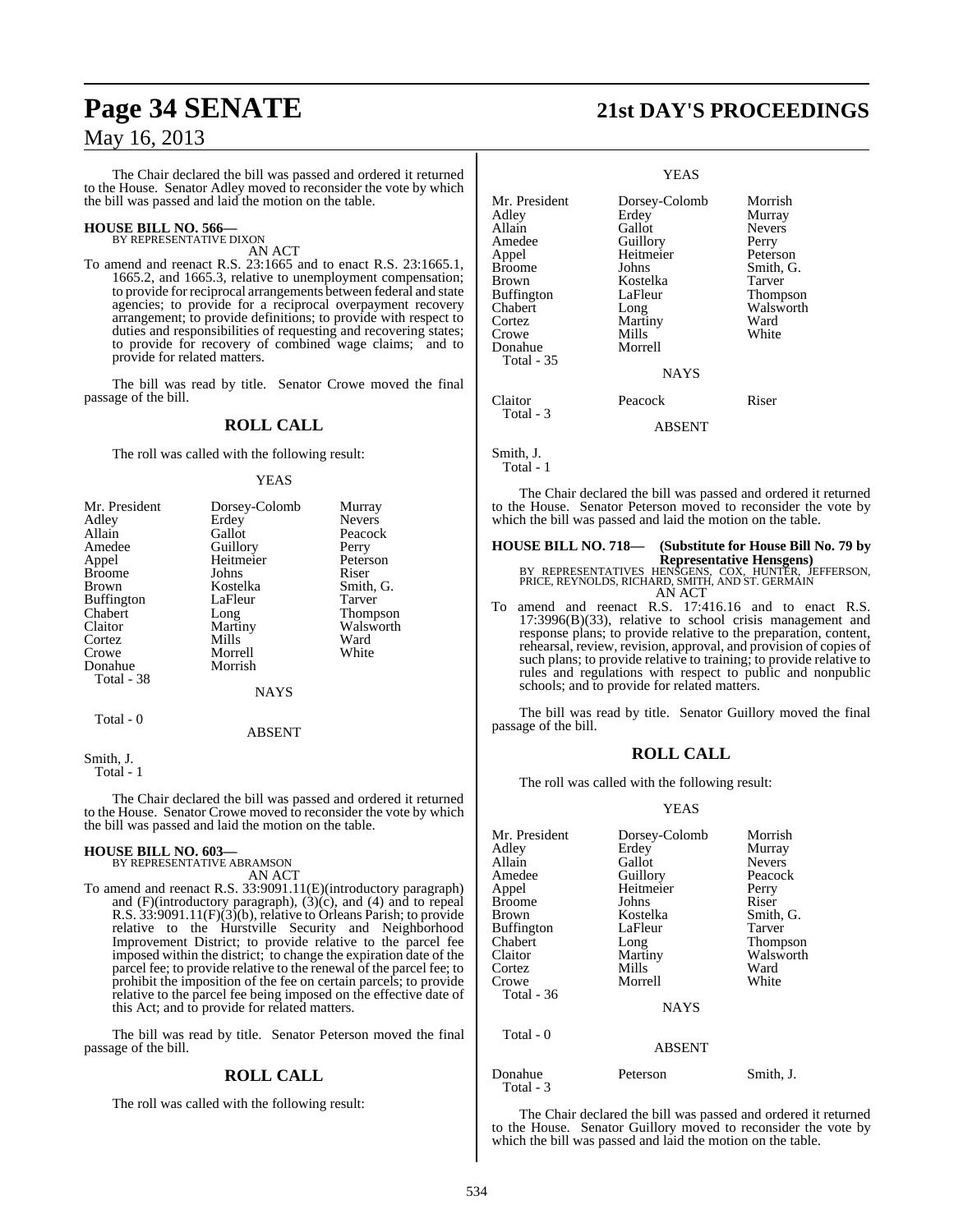# **21st DAY'S PROCEEDINGS Page 35 SENATE**

# **HOUSE BILL NO. 719— (Substitute for HouseBill No. 109 by Representative Howard)**<br>BY REPRESENTATIVES HOWARD AND ARMES<br>AN ACT

To amend and reenact R.S. 56:325(A)(11) and (12), (B), (C), and (D), to enact R.S. 56:325(E), and to repeal R.S. 56:315(A)(13), relative to recreational fishing daily take and possession limits; to provide relative to the possession limit for crappie taken from Toledo Bend Reservoir on a recreational license; to provide relative to possession of fish filets on the water; and to provide for related matters.

The bill was read by title. Senator Long moved the final passage of the bill.

### **ROLL CALL**

The roll was called with the following result:

#### YEAS

| Mr. President     | Erdey       | <b>Nevers</b> |
|-------------------|-------------|---------------|
| Adley             | Gallot      | Peacock       |
| Allain            | Guillory    | Perry         |
| Amedee            | Heitmeier   | Peterson      |
| Appel             | Johns       | Riser         |
| <b>Broome</b>     | Kostelka    | Smith, G.     |
| Brown             | LaFleur     | Tarver        |
| <b>Buffington</b> | Long        | Thompson      |
| Chabert           | Martiny     | Walsworth     |
| Claitor           | Mills       | Ward          |
| Cortez            | Morrell     | White         |
| Crowe             | Morrish     |               |
| Dorsey-Colomb     | Murray      |               |
| <b>Total - 37</b> |             |               |
|                   | <b>NAYS</b> |               |
| Total - 0         |             |               |
|                   | ABSENT      |               |

Donahue Smith, J.

Total - 2

The Chair declared the bill was passed and ordered it returned to the House. Senator Long moved to reconsider the vote by which the bill was passed and laid the motion on the table.

## **HOUSE BILL NO. 36—** BY REPRESENTATIVE DANAHAY

AN ACT

To amend and reenact R.S. 11:2174.2, relative to the Sheriffs' Pension and Relief Fund; to provide relative to the transfer of service credit into the system; and to provide for related matters.

The bill was read by title. Senator Johns moved the final passage of the bill.

### **ROLL CALL**

The roll was called with the following result:

#### YEAS

| Mr. President     | Dorsey-Colomb | <b>Nevers</b> |
|-------------------|---------------|---------------|
| Adley             | Erdey         | Peacock       |
| Amedee            | Gallot        | Perry         |
| Appel             | Guillory      | Peterson      |
| <b>Broome</b>     | Heitmeier     | Riser         |
| <b>Brown</b>      | Johns         | Smith, G.     |
| <b>Buffington</b> | Kostelka      | Tarver        |
| Chabert           | LaFleur       | Thompson      |
| Claitor           | Martiny       | Walsworth     |
| Cortez            | Mills         | Ward          |

# May 16, 2013

| Crowe<br>Donahue       | Morrish<br>Murray   | White |  |
|------------------------|---------------------|-------|--|
| Total - 35             | <b>NAYS</b>         |       |  |
| Total - 0              | <b>ABSENT</b>       |       |  |
| $\Lambda$ 11 $\sim$ im | $M_{\odot}$ and $H$ |       |  |

Allain Morrell<br>Long Smith, Total - 4

The Chair declared the bill was passed and ordered it returned to the House. Senator Johns moved to reconsider the vote by which the bill was passed and laid the motion on the table.

**HOUSE BILL NO. 37—** BY REPRESENTATIVE NANCY LANDRY AN ACT

Smith, J.

To enact R.S. 11:2093(C), relative to the Registrars of Voters Employees' Retirement System; to provide relative to the powers and duties of the board relative to system's actuarial assumptions; and to provide for related matters.

The bill was read by title. Senator Guillory moved the final passage of the bill.

### **ROLL CALL**

The roll was called with the following result:

#### YEAS

| Mr. President     | Dorsey-Colomb | <b>Nevers</b> |
|-------------------|---------------|---------------|
| Adley             | Erdey         | Peacock       |
| Allain            | Gallot        | Perry         |
| Amedee            | Guillory      | Peterson      |
| Appel             | Heitmeier     | Riser         |
| <b>Broome</b>     | Johns         | Smith, G.     |
| Brown             | Kostelka      | Tarver        |
| <b>Buffington</b> | LaFleur       | Thompson      |
| Chabert           | Martiny       | Walsworth     |
| Claitor           | Mills         | Ward          |
| Cortez            | Morrell       | White         |
| Crowe             | Morrish       |               |
| Donahue           | Murray        |               |
| Total - 37        |               |               |
|                   | <b>NAYS</b>   |               |
| Total - 0         |               |               |
|                   | <b>ABSENT</b> |               |
| Long              | Smith, J.     |               |

Total - 2

The Chair declared the bill was passed and ordered it returned to the House. Senator Guillory moved to reconsider the vote by which the bill was passed and laid the motion on the table.

**HOUSE BILL NO. 38—** BY REPRESENTATIVE GREENE

AN ACT

To amend and reenact R.S. 11:62(13) and 2132(B), relative to employee contributions in the Registrars of Voters Employees' Retirement System; to establish a range for employee contributions; to provide for establishment of a rate within that range; and to provide for related matters.

The bill was read by title. Senator Guillory moved the final passage of the bill.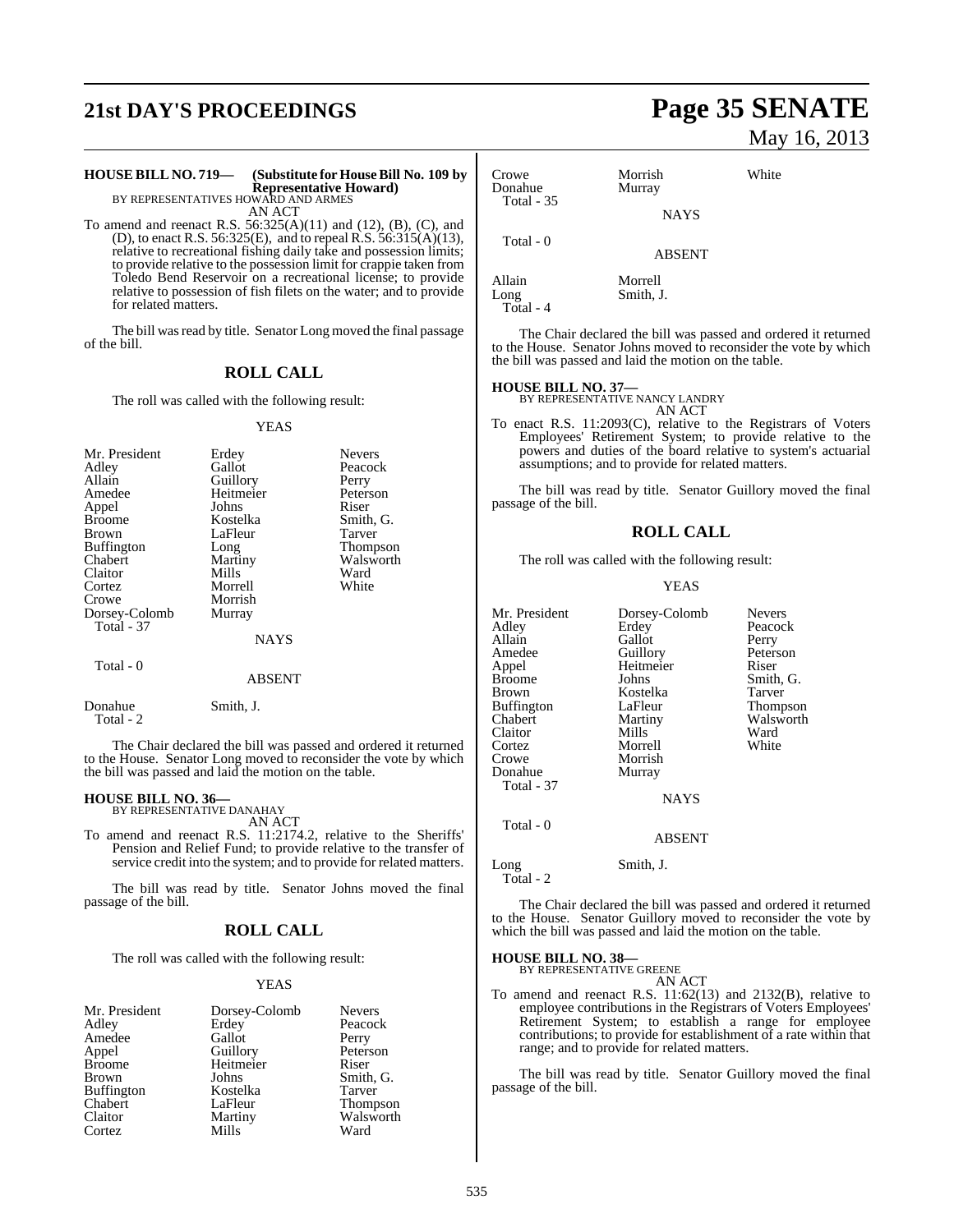## **ROLL CALL**

The roll was called with the following result:

#### YEAS

| Mr. President     | Dorsey-Colomb  | Murray          |
|-------------------|----------------|-----------------|
| Adley             | Erdey          | <b>Nevers</b>   |
| Allain            | Gallot         | Peacock         |
| Amedee            | Guillory       | Perry           |
| Appel             | Heitmeier      | Peterson        |
| <b>Broome</b>     | Johns          | Riser           |
| Brown             | Kostelka       | Smith, G.       |
| <b>Buffington</b> | LaFleur        | Tarver          |
| Chabert           | Long           | <b>Thompson</b> |
| Claitor           | Martiny        | Walsworth       |
| Cortez            | Mills          | Ward            |
| Crowe             | Morrell        | White           |
| Donahue           | Morrish        |                 |
| Total - 38        |                |                 |
|                   | <b>ATA TTM</b> |                 |

#### NAYS

Total - 0

ABSENT

Smith, J. Total - 1

The Chair declared the bill was passed and ordered it returned to the House. Senator Guillory moved to reconsider the vote by which the bill was passed and laid the motion on the table.

## **HOUSE BILL NO. 274—** BY REPRESENTATIVE TALBOT

AN ACT

To amend and reenact R.S. 47:2132(A), relative to ad valorem property tax; to provide with respect to refunds of taxes erroneously paid; to provide for the time period in which a homestead exemption may be claimed under certain circumstances; and to provide for related matters.

The bill was read by title. Senator Appel moved the final passage of the bill.

## **ROLL CALL**

The roll was called with the following result:

#### YEAS

| Mr. President<br>Adley<br>Allain<br>Amedee<br>Appel<br><b>Broome</b><br><b>Brown</b><br><b>Buffington</b><br>Chabert<br>Claitor<br>Cortez<br>Crowe<br>Total - 36 | Donahue<br>Dorsey-Colomb<br>Erdey<br>Gallot<br>Guillory<br>Heitmeier<br>Johns<br>Kostelka<br>LaFleur<br>Long<br>Martiny<br>Mills<br><b>NAYS</b> | Morrell<br>Morrish<br>Murray<br><b>Nevers</b><br>Perry<br>Riser<br>Smith, G.<br>Tarver<br>Thompson<br>Walsworth<br>Ward<br>White |
|------------------------------------------------------------------------------------------------------------------------------------------------------------------|-------------------------------------------------------------------------------------------------------------------------------------------------|----------------------------------------------------------------------------------------------------------------------------------|
|                                                                                                                                                                  |                                                                                                                                                 |                                                                                                                                  |
| Peacock<br>Total - 2                                                                                                                                             | Peterson                                                                                                                                        |                                                                                                                                  |

#### ABSENT

Smith, J. Total - 1

# **Page 36 SENATE 21st DAY'S PROCEEDINGS**

The Chair declared the bill was passed and ordered it returned to the House. Senator Appel moved to reconsider the vote by which the bill was passed and laid the motion on the table.

#### **Rules Suspended**

Senator Kostelka asked for and obtained a suspension of the rules to revert to the Morning Hour.

#### **Message from the House**

#### **CONCURRING IN SENATE CONCURRENT RESOLUTIONS**

May 16, 2013

To the Honorable President and Members of the Senate:

I am directed to inform your honorable body that the House of Representatives has finally concurred in the following Senate Concurrent Resolutions:

**SENATE CONCURRENT RESOLUTION NO. 96**<br>BY SENATOR ALARIO ANDREPRESENTATIVES ABRAMSON, ADAMS, ANDERS, ARMES, ARNOLD, BADON, BARRAS, BARROW, BERTHELOT, BILLIOT, STUART BISHOP, WESLEY BISHOP, BROADWATER, BROWN, BURFORD, HENNEY

TO CONCURRENT RESOLUTION<br>To commend and congratulate Rachel Elizabeth Schultz on her reign asthe seventy-sixth Greater New Orleans Floral Trail Queen for 2012-2013.

Reported without amendments.

Respectfully submitted, ALFRED W. SPEER Clerk of the House of Representatives

#### **Introduction of Senate Concurrent Resolutions**

**SENATE CONCURRENT RESOLUTION NO. 97—** BY SENATOR WALSWORTH

A CONCURRENT RESOLUTION To urge and request that the Louisiana State Law Institute study and make recommendations relative to the issue of whether the  $\overline{Code}$ of Criminal Procedure should contain responsive verdicts for the crime of aggravated incest.

The resolution was read by title and placed on the Calendar for a second reading.

#### **SENATE CONCURRENT RESOLUTION NO. 98—**

BY SENATORS JOHNS AND MORRISH AND REPRESENTATIVES DANAHAY, GEYMANN, HENSGENS AND KLECKLEY A CONCURRENT RESOLUTION

To express support of and to provide authority for actions by the Board of Supervisors of Louisiana State University and Agricultural and Mechanical College for the strategic collaboration among the division of administration, the Department of Health and Hospitals, and the Board of Supervisors of Louisiana State University and Agricultural and Mechanical College in planning for a new model of health care delivery in the Lake Charles region.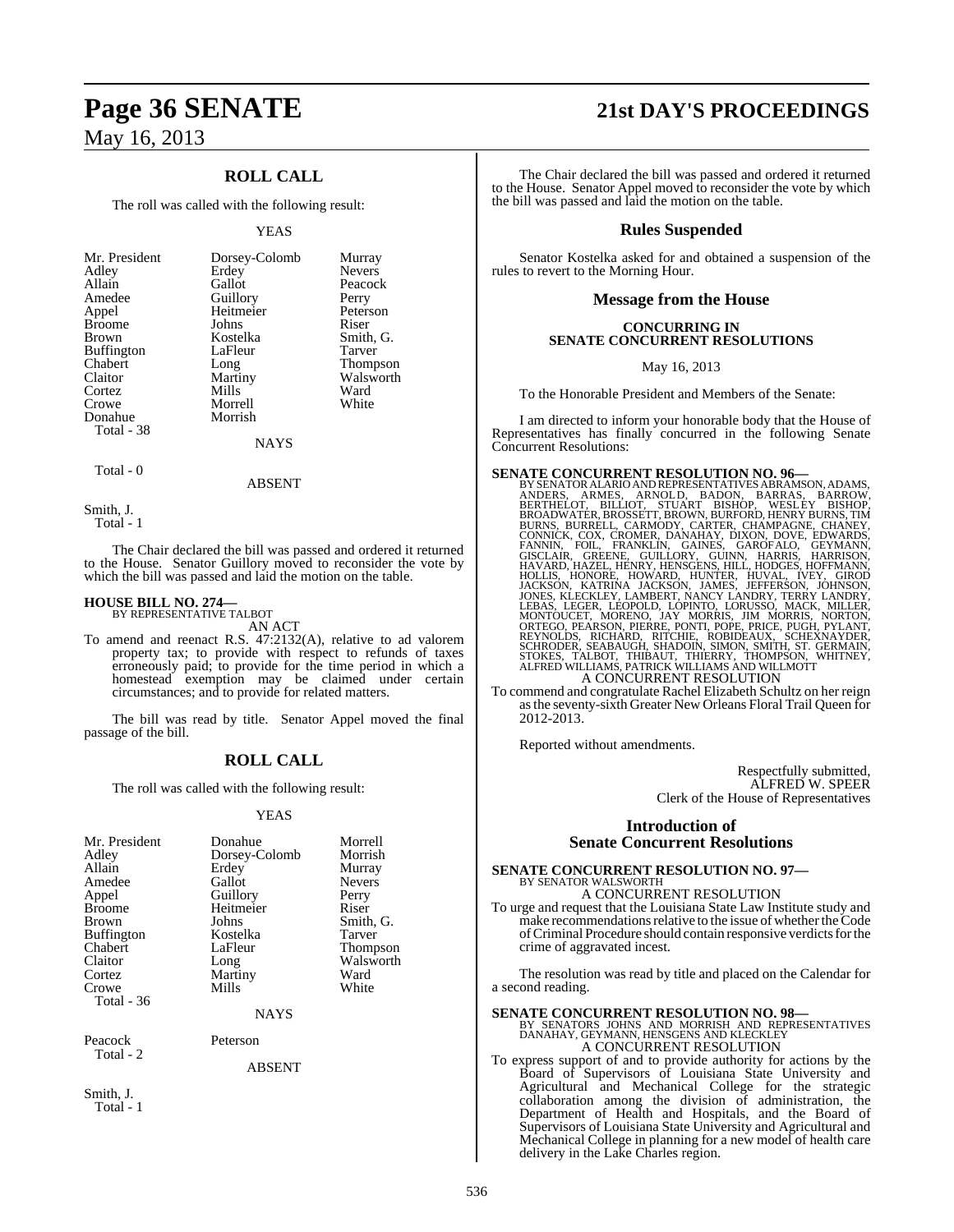# **21st DAY'S PROCEEDINGS Page 37 SENATE**

# May 16, 2013

The resolution was read by title and placed on the Calendar for a second reading.

## **SENATE CONCURRENT RESOLUTION NO. 99—** BY SENATOR CROWE

A CONCURRENT RESOLUTION

To urge and request that the Louisiana Public Defender Board study the feasibility, desirability, and practicality of delivering a statewide public defender system through an exclusively contract system.

The resolution was read by title and placed on the Calendar for a second reading.

## **Message from the House**

#### **ASKING CONCURRENCE IN HOUSE CONCURRENT RESOLUTIONS**

#### May 16, 2013

To the Honorable President and Members of the Senate:

I am directed to inform your honorable body that the House of Representatives has finally passed and asks your concurrence in the following House Concurrent Resolutions:

HCR NO. 122

Respectfully submitted, ALFRED W. SPEER Clerk of the House of Representatives

#### **House Concurrent Resolutions on First Reading**

**HOUSE CONCURRENT RESOLUTION NO. 122—** BY REPRESENTATIVE MONTOUCET AND SENATOR THOMPSON A CONCURRENT RESOLUTION

To direct the Department of Health and Hospitals to submit to the Centers for Medicare and Medicaid Services on or before February 1, 2014, an application for a Section 1115 Medicaid demonstration waiver that will allow the use of costs not otherwisematchable authority to receive federal matching funds for designated state and local health programs and to reinvest unencumbered state funds into the Medicaid program.

The resolution was read by title and placed on the Calendar for a second reading.

#### **Privilege Report of the Committee on Senate and Governmental Affairs**

#### **ENROLLMENTS**

Senator Amedee, Chairman on behalf of the Committee on Senate and Governmental Affairs, submitted the following report:

#### May 16, 2013

To the President and Members of the Senate:

I am directed by your Committee on Senate and Governmental Affairs to submit the following report:

The following Senate Concurrent Resolutions have been properly enrolled:

## **SENATE CONCURRENT RESOLUTION NO. 77—BY SENATORS GALLOT AND ADLEY AND REPRESENTATIVES FANNIN AND JEFFERSON** A CONCURRENT RESOLUTION

To recognize the annual Bonnie & Clyde Festival being held on May 17-18, 2013, in Gibsland, Louisiana, and its historical significance.

#### **SENATE CONCURRENT RESOLUTION NO. 79—**

BY SENATOR LONG AND REPRESENTATIVES BROWN, COX AND HOWARD A CONCURRENT RESOLUTION

To commend and congratulate Natchitoches Fire Chief Dennie C. Boyt upon his retirement.

#### **SENATE CONCURRENT RESOLUTION NO. 80—**

BY SENATORS LONG, GALLOT, KOSTELKA AND RISER AND REPRESENTATIVES COX, DIXON, HARRIS, HAZEL, HILL AND HOWARD

A CONCURRENT RESOLUTION

To commend and congratulate  $RoyOMartin$  on its  $90<sup>th</sup>$  anniversary.

**SENATE CONCURRENT RESOLUTION NO. 83—BY SENATORS GARY SMITH AND BROWN AND REPRESENTATIVES**<br>GAINES, MILLER AND WILLMOTT A CONCURRENT RESOLUTION

To commend the L'Observateur for earning top honors at the Louisiana Press Association annual convention.

# **SENATE CONCURRENT RESOLUTION NO. 84—**<br>BY SENATOR GARY SMITH AND REPRESENTATIVE MILLER A CONCURRENT RESOLUTION

To commend the St. Charles Herald-Guide for being named Newspaper of the Year in Division 4 by the Louisiana Press Association at its annual convention.

# **SENATE CONCURRENT RESOLUTION NO. 86—**<br>BY SENATOR CROWE AND REPRESENTATIVE CROMER<br>A CONCURRENT RESOLUTION

To commend Joshua R. Ashley and Ian Frichter on their participation in the Ford/AAA Automotive State Competition at Northshore Technical Community College.

## **SENATE CONCURRENT RESOLUTION NO. 89—** BY SENATOR WHITE AND REPRESENTATIVE BROADWATER A CONCURRENT RESOLUTION

To commend the St. Thomas Aquinas Regional Catholic High School girls basketball team upon winning the Louisiana High School Athletic Association Class 2A Basketball State Championship.

## **SENATE CONCURRENT RESOLUTION NO. 90—** BY SENATOR WHITE AND REPRESENTATIVE BROADWATER A CONCURRENT RESOLUTION

To commend the St. Thomas Aquinas Regional Catholic High School boys basketball team upon being the Louisiana High School Athletic Association Class 2A State Runner-up.

#### **SENATE CONCURRENT RESOLUTION NO. 93—**

BY SENATOR ALARIO AND REPRESENTATIVES KLECKLEY AND LEGER A CONCURRENT RESOLUTION

#### To commend and congratulate Rachel Elizabeth Schultz on her reign asthe seventy-sixth Greater New Orleans Floral Trail Queen for 2012-2013.

Respectfully submitted, "JODY" AMEDEE Chairman

The foregoing Senate Concurrent Resolutions were signed by the President of the Senate.